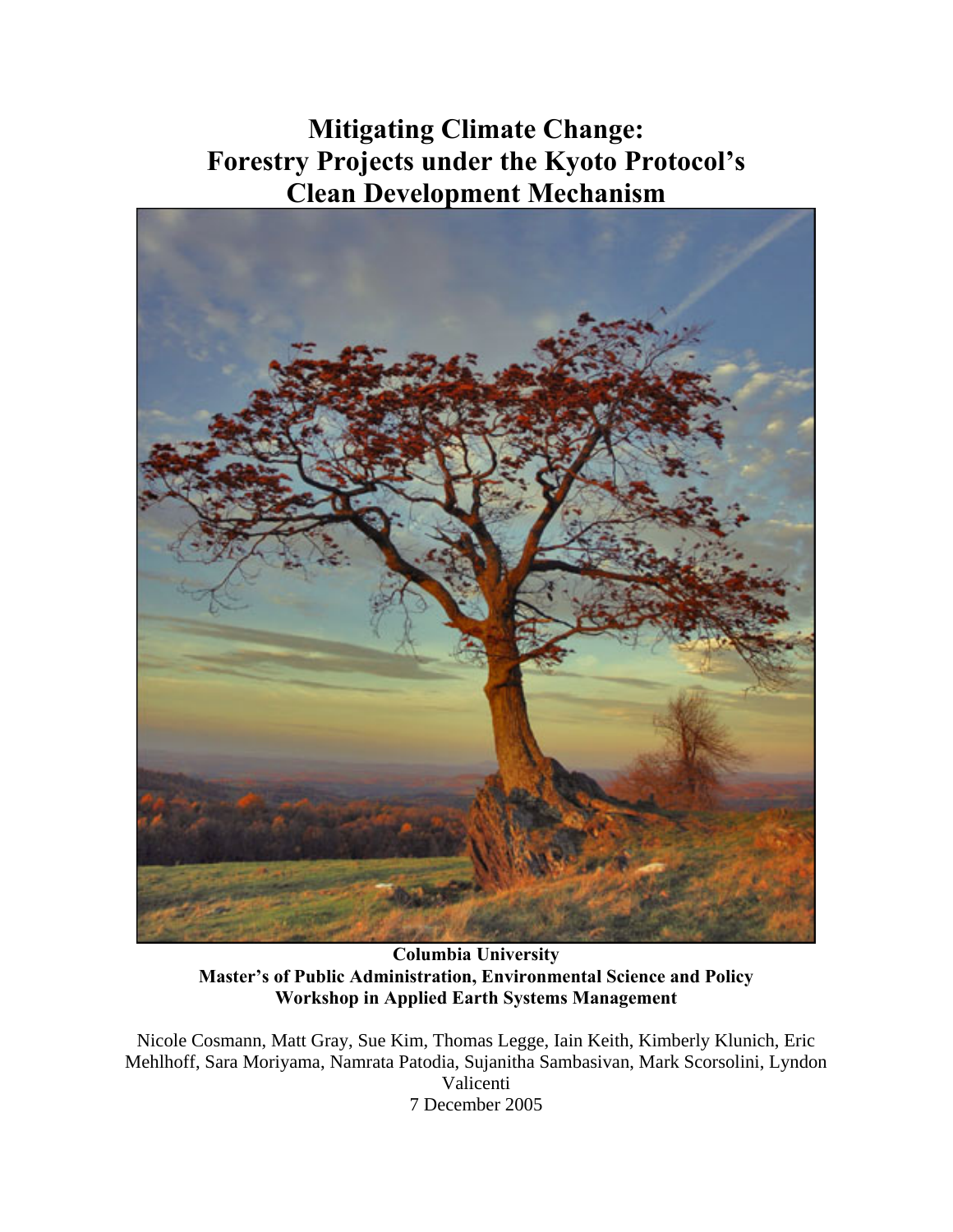## **Acknowledgements**

The authors take this opportunity to thank Professor Tanya Heikkila for her invaluable guidance, advice, and insights over the course of this project. We would also like to acknowledge Alexander McCloskey for providing us with a real-world perspective on CDM forestry projects.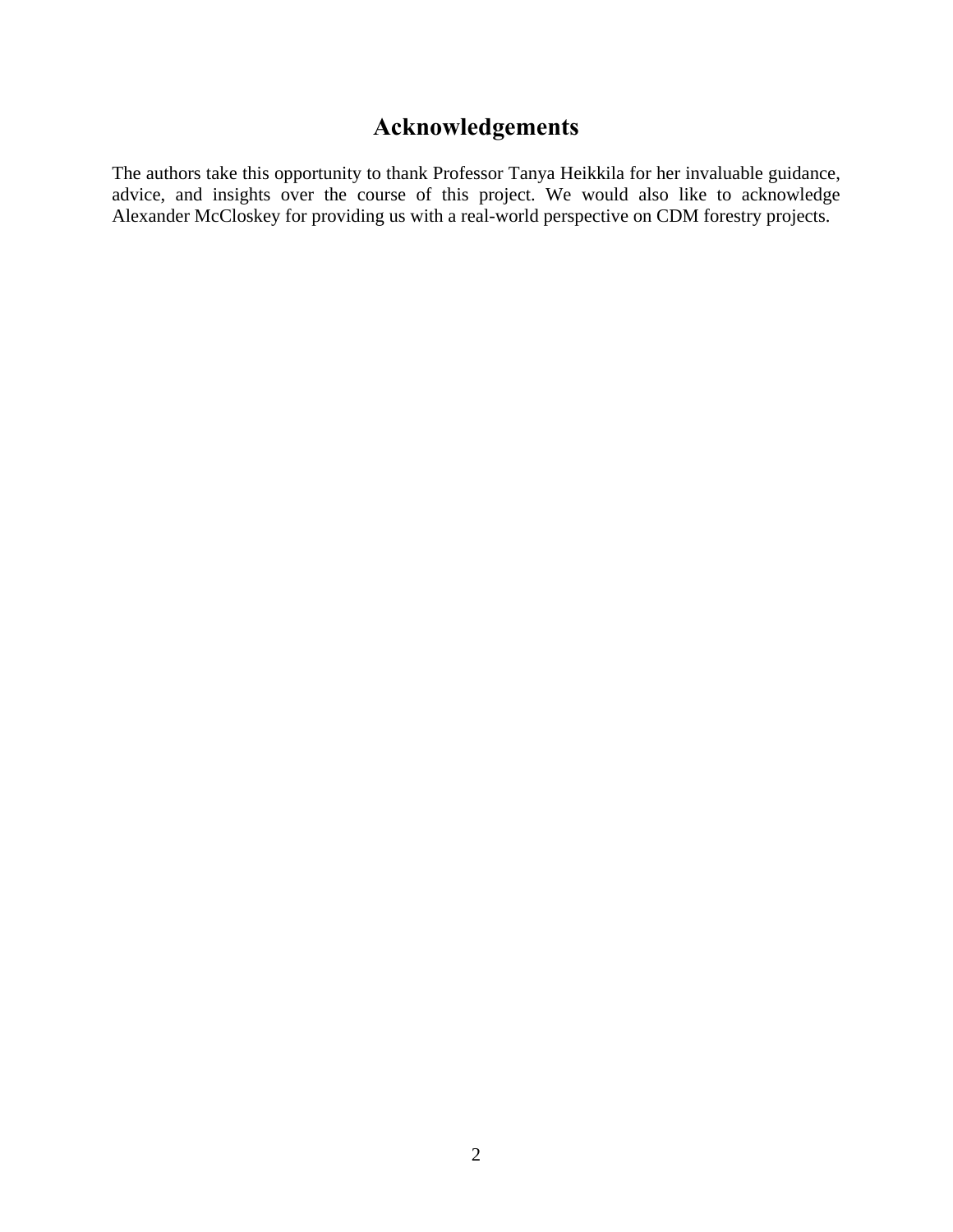## **Table of Contents**

| 1. |                                      |  |
|----|--------------------------------------|--|
|    | 1.1.<br>1.2.<br>1.3.                 |  |
| 2. |                                      |  |
|    | 2.1.<br>2.2.<br>2.3.                 |  |
| 3. |                                      |  |
|    | 3.1.<br>3.2.<br>3.3.<br>3.4.         |  |
| 4. |                                      |  |
|    | 4.1.<br>4.2.                         |  |
|    |                                      |  |
| 5. |                                      |  |
|    | 5.1.<br>5.2.<br>5.3.                 |  |
| 6. |                                      |  |
|    | 6.1.<br>6.2.<br>6.3.                 |  |
|    |                                      |  |
|    | 7.1.<br>7.2.<br>7.3.<br>7.4.<br>7.5. |  |
|    |                                      |  |

| 8.1. |  |
|------|--|
| 8.2. |  |
| 8.3. |  |
| 8.4. |  |
| 8.5  |  |
|      |  |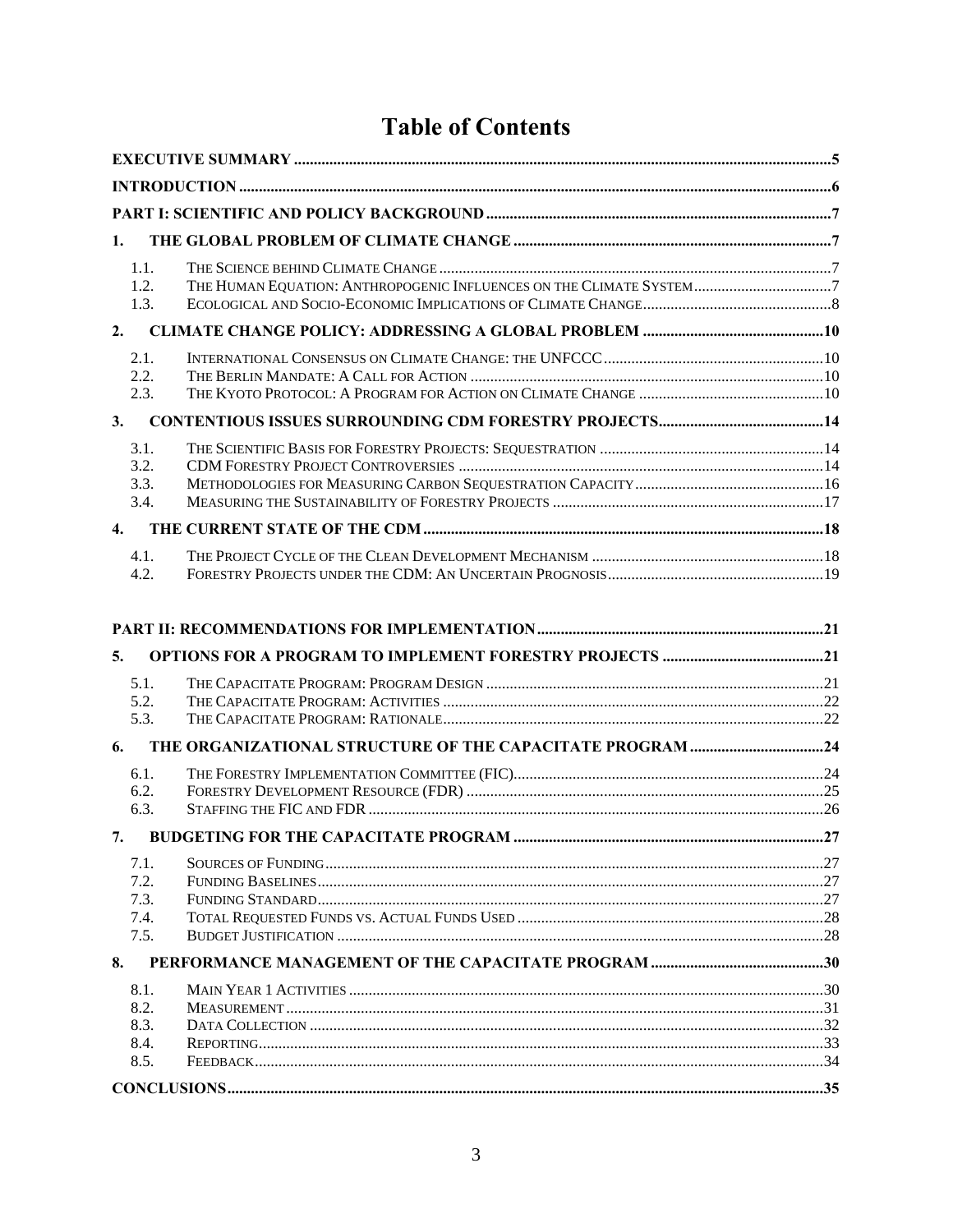## **Table of Figures**

| FIGURE 1: TEMPERATURE CHANGE PROJECTED FROM THE YEAR 1990 TO 2100 8 |  |
|---------------------------------------------------------------------|--|
| FIGURE 2: THE FLEXIBLE MECHANISMS AND THE CLEAN DEVELOPMENT         |  |
|                                                                     |  |
| FIGURE 3: POLITICAL DIFFERENCES OVER CDM FORESTRY PROJECTS  15      |  |
|                                                                     |  |
|                                                                     |  |
| FIGURE 7: PERFORMANCE MANAGEMENT OF THE CAPACITATE PROGRAM  30      |  |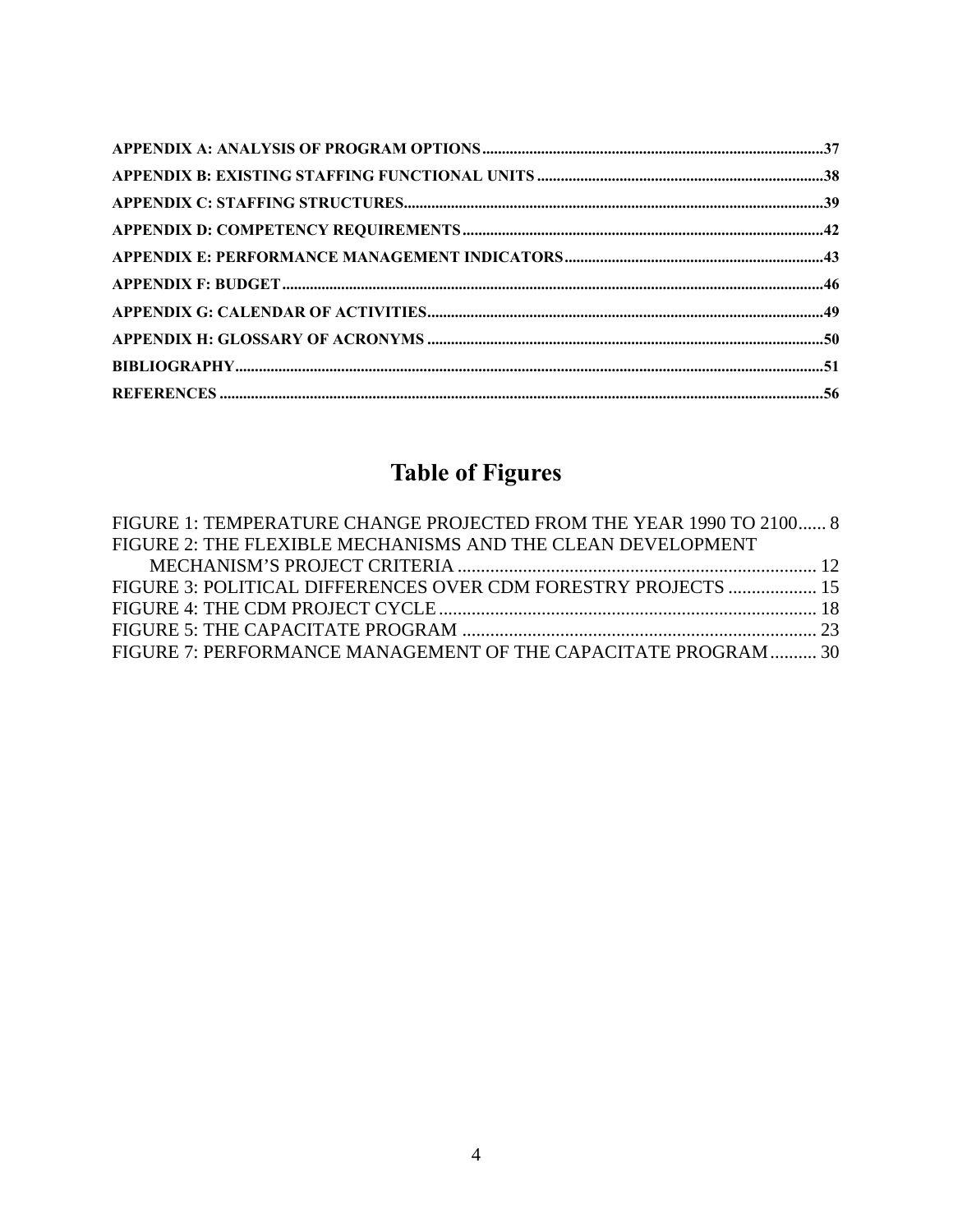### **Executive Summary**

<span id="page-4-0"></span>Humanity's ecological footprint has grown to such an extent that it is affecting the Earth's climate system itself. The great changes that have driven human development, including land use changes and the combustion of fossil fuels for energy, have also led to significant emissions of greenhouse gases such as carbon dioxide and methane. The accumulation of these gases in the atmosphere is now thought to have disrupted the Earth's climate system, with long-term and potentially serious implications, collectively referred to as climate change.

The Kyoto Protocol, which was negotiated in 1997 and came into force in 2005, is the first legally binding international agreement that attempts to tackle climate change. One of the instruments created under the protocol, the Clean Development Mechanism (CDM) allows developed nations to effect reductions of greenhouse gases in developing countries while at the same time bringing about sustainable development there. Among many types of eligible projects, countries can implement afforestation and reforestation projects that utilize the natural cycle of carbon sequestration to mitigate climate change. Under this logic, a country could plant a forest to sequester carbon and count that sequestration against its emission-reduction target back home.

Despite the promise that forests provide in offsetting carbon dioxide emissions, there are many uncertainties around forestry projects relating to the amount of carbon that trees can sequester and the permanence of such sequestration. Carbon sequestration was a controversial inclusion under the CDM not just because of these uncertainties but also due to concerns about the potential negative impacts of forestry projects on biodiversity as well as their uncertain contribution to sustainable development. As a result of these controversies and the delay in finalizing the rules on the CDM, to date not a single forestry project has been counted among the some 107 CDM projects approved by the CDM's governing authority, the CDM Executive Board.

Nevertheless, there are good reasons to assume that forestry projects can be implemented that meet the three requirements of the CDM – that they result in real and measurable greenhouse gas reductions, are additional to what would have happened without the project, and contribute to sustainable development. Accordingly, this report recommends a new program – the Capacitate Program – that would build capacity of all stakeholders in the CDM project cycle and lead to the implementation of credible forestry projects.

The Capacitate Program would establish a new working group, the Forestry Implementation Committee (FIC), to work alongside the other working groups that already exist under the CDM Executive Board. The FIC would resolve some of the major procedural issues confronting the implementation of forestry projects and develop strategies to encourage the growth of forestry projects. The FIC would be comprised of two part-time working groups that would provide expert advice to stakeholders. The FIC would also establish a Forestry Development Resource (FDR), which would be located across five regional centers of the world to provide support to stakeholders on the ground. The proposal outlines the budget, staffing requirements, performance management and calendar of events for the Capacitate Program's first year of existence.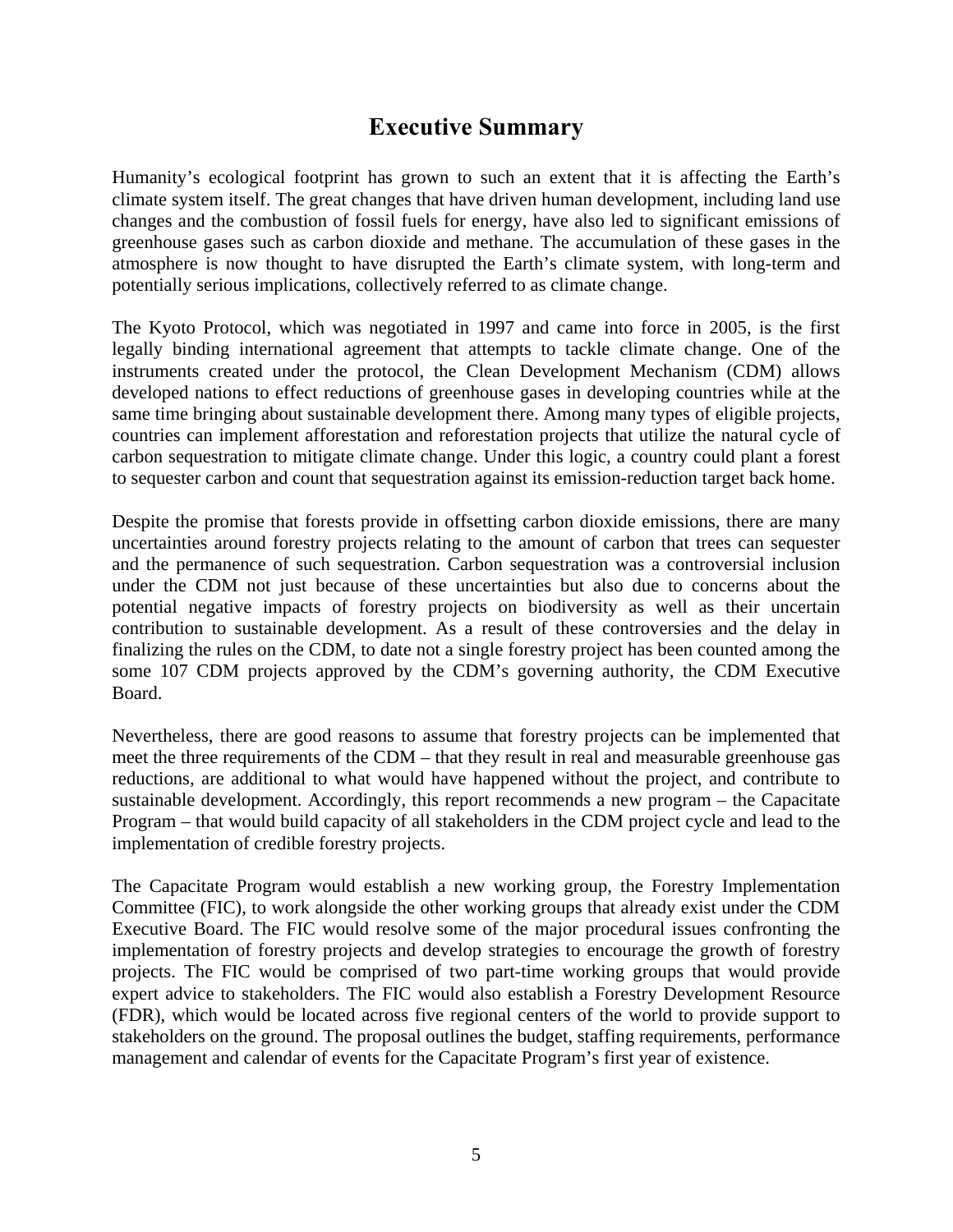#### **Introduction**

<span id="page-5-0"></span>The Kyoto Protocol is an international treaty that attempts to address the problem of global climate change. The protocol sets legally binding limits on the anthropogenic emissions of significant "greenhouse gases", trace gases that trap heat and are thought to be accumulating in the atmosphere at a level sufficient to change the Earth's climate. Although the protocol was adopted in Kyoto, Japan, in 1997, it only came into force in 2005, when the required minimum number of countries finally ratified it. Despite widespread consensus about the causes and risks of climate change, ratification of the protocol was difficult because many countries disagreed on how best to address the climate change problem. Indeed, the United States, the world's largest economy and emitter of greenhouse gases, withdrew from the treaty in February 2001 (along with Australia) due to concerns that implementing the Kyoto Protocol would be unacceptably expensive.

Partly in anticipation of such criticisms, the Kyoto Protocol established the Clean Development Mechanism (CDM). The purpose of the CDM is to allow developed countries to benefit from the lower-cost opportunities in developing countries to reduce greenhouse gases, whereas the developing countries benefit from the investment that such projects will bring. One type of project allowed under the CDM is forestry, based on the rationale that trees absorb carbon dioxide  $(CO<sub>2</sub>)$ , one of the main greenhouse gases.

The first part of the report examines the problem that climate change poses, including the scientific basis behind the theory of climate change and the threats associated with it. It describes how the CDM was developed as part of the international response to the climate change problem. It outlines the scientific issues involved with the utilization of forests as eligible climate mitigation projects under the CDM and considers some of the controversies that have arisen as a result of including forestry projects as a means to address climate change. Partly as a result of these controversies, as well as a lack of capacity at all levels, to date no CDM forestry project has been approved. The second part of the report suggests a possible way forward for the implementation of CDM forestry projects. The proposed "Capacitate Program" would aim to increase the number of forestry projects under the CDM by building the capacity of all stakeholders in the CDM project cycle. The report outlines the tasks the program would undertake, its staffing and budget needs, as well as tools for managing the program's success.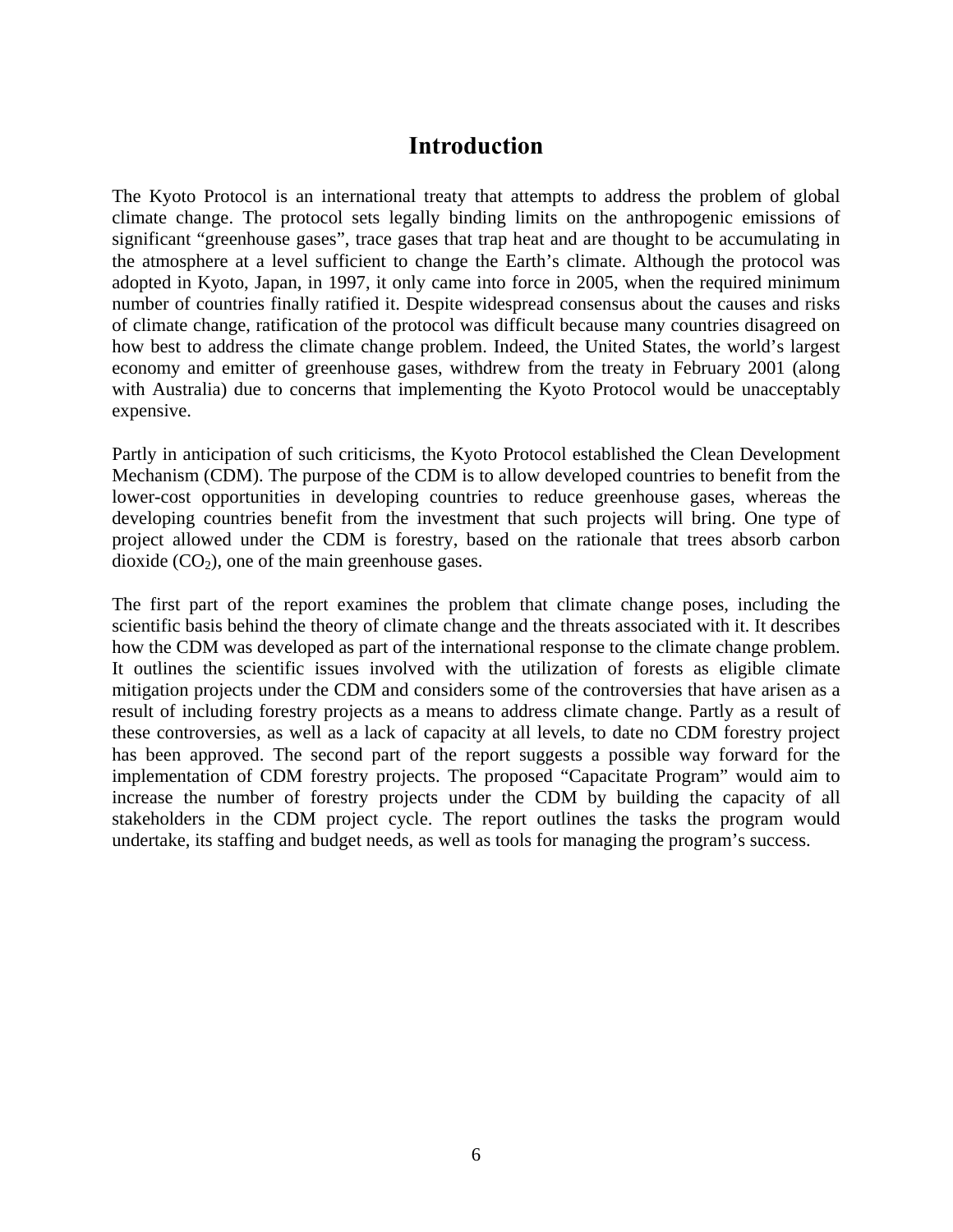## **Part I: Scientific and Policy Background**

#### <span id="page-6-0"></span>**1.The Global Problem of Climate Change**

There is growing consensus among the scientific community that global climate change is, in part, a result of long-term shifts in human development, particularly industrial and agricultural. These shifts have led to new land use patterns and increased combustion of fossil fuel for energy, which in turn have resulted in a significant increase in the emissions of greenhouse gases such as carbon dioxide and methane. The accumulation of these gases in the atmosphere has altered the Earth's climate system, with long-term and potentially serious implications. As stated by the Intergovernmental Panel on Climate Change in 2001: "There is new and stronger evidence that most of the warming over the last 50 years is attributable to human activities" and that the "Global average temperature and sea level are expected to rise under all IPCC... scenarios".

#### **1.1. The Science behind Climate Change**

Climate change is a highly complex issue because it must account for the interactions between the ocean, atmosphere, and land, as well as the increasing impact of humans on each. Scientific understanding of the climate system has deepened over the past three decades. A comprehension of the naturally occurring greenhouse effect is necessary before understanding how anthropogenic influences have significantly altered this climate system.

#### **1.1.1.The Greenhouse Effect**

The primary influx of energy into the Earth comes from the sun in the form of shortwave radiation.<sup>2</sup>As the solar energy enters the atmosphere, its fate is varied. Some 30 percent is reflected back into space by clouds, while another 25 percent is absorbed by atmospheric gases. The remaining 45 percent is absorbed by the Earth's surface, and is eventually re-radiated back into space in the form of long-wave radiation. However, some of the long-wave radiation heading back into space is absorbed by a number of different atmospheric gases, known as greenhouse gases. These greenhouse gases, which include water vapor  $(H_2O)$ , carbon dioxide  $(CO<sub>2</sub>)$ , and methane  $(CH<sub>4</sub>)$ , can then re-emit the long-wave radiation back towards Earth, preventing its escape to space. As a result, the average temperature at the surface of the Earth has risen.<sup>3</sup>

#### **1.2. The Human Equation: Anthropogenic Influences on the Climate System**

While naturally occurring concentrations of greenhouse gases are necessary to maintain Earth's present climate, it is widely accepted that human activities have accelerated the accumulation of suchgases since the pre-industrial era.<sup>4</sup> Energy use, especially from fossil-fuel combustion, accountsfor more than two-thirds of anthropogenic greenhouse gas emissions.<sup>5</sup> The extraction, processing, transporting, distributing, and burning of fossil fuels all contribute to significant emissions of  $CO<sub>2</sub>$ . The greater concentrations of these gases augment the greenhouse effect by absorbing more long-wave radiation from the Earth's surface, thereby increasing the mean global surface temperatures.<sup>[6](#page-57-5)</sup>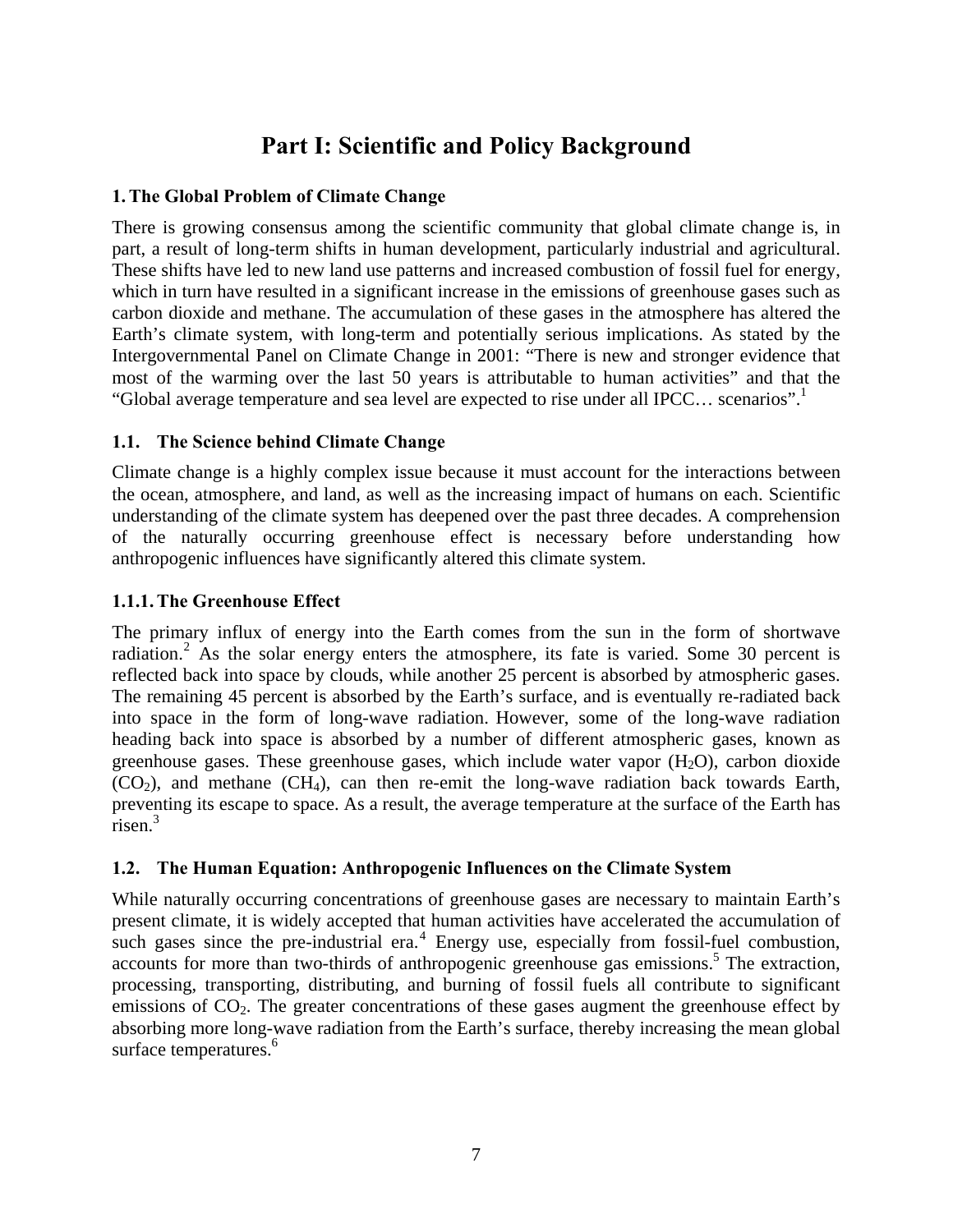<span id="page-7-0"></span>The adverse effects of  $CO_2$  emissions may be further exacerbated by the direct effects of land use, land-use change, such as deforestation, and the response of terrestrial ecosystems to  $CO<sub>2</sub>$ fertilization, nutrient deposition, climatic variation, and disturbance (e.g. fires and major droughts).<sup>7</sup> Climate models attempt to address the limited uncertainties of measuring the collective anthropogenic greenhouse gas emissions, by running a large range of scenarios to predict likely future trends.<sup>[8](#page-57-7)</sup> The Intergovernmental Panel on Climate Change "Special Report on Emission Scenarios" is a synthesis of the range of models that predict how anthropogenic emissionsof greenhouse gases could increase over the next 100 years (Figure 1).<sup>9</sup> These models all show increase in average surface temperatures of between 1.4 degrees Celsius and 5.8 degrees Celsius by the end of the  $21<sup>st</sup>$  Century.

#### *Figure 1: Temperature change projected from the year 1990 to 2100*





#### **1.3. Ecological and Socio-Economic Implications of Climate Change**

Climate change models predict severe impacts on both the ecological and socio-economical spheres. The projected changes in the frequency, intensity, and duration of extreme climactic events may lead to significant alterations of precipitation patterns, in turn leading to floods or droughts over many regions.[10](#page-57-9) While some regions may benefit from moderate amounts of climate change, benefits are expected to decrease as the magnitude of climate change increases. Overall, the majority of the scientific literature shows that human settlements will be affected by climate change through extreme weather, changes in health status, or migration. Both indirect and direct affects to human health can be expected as a result of climate change. Direct threats include an increase in heat stress and loss of life in severe floods and storms. An increase in the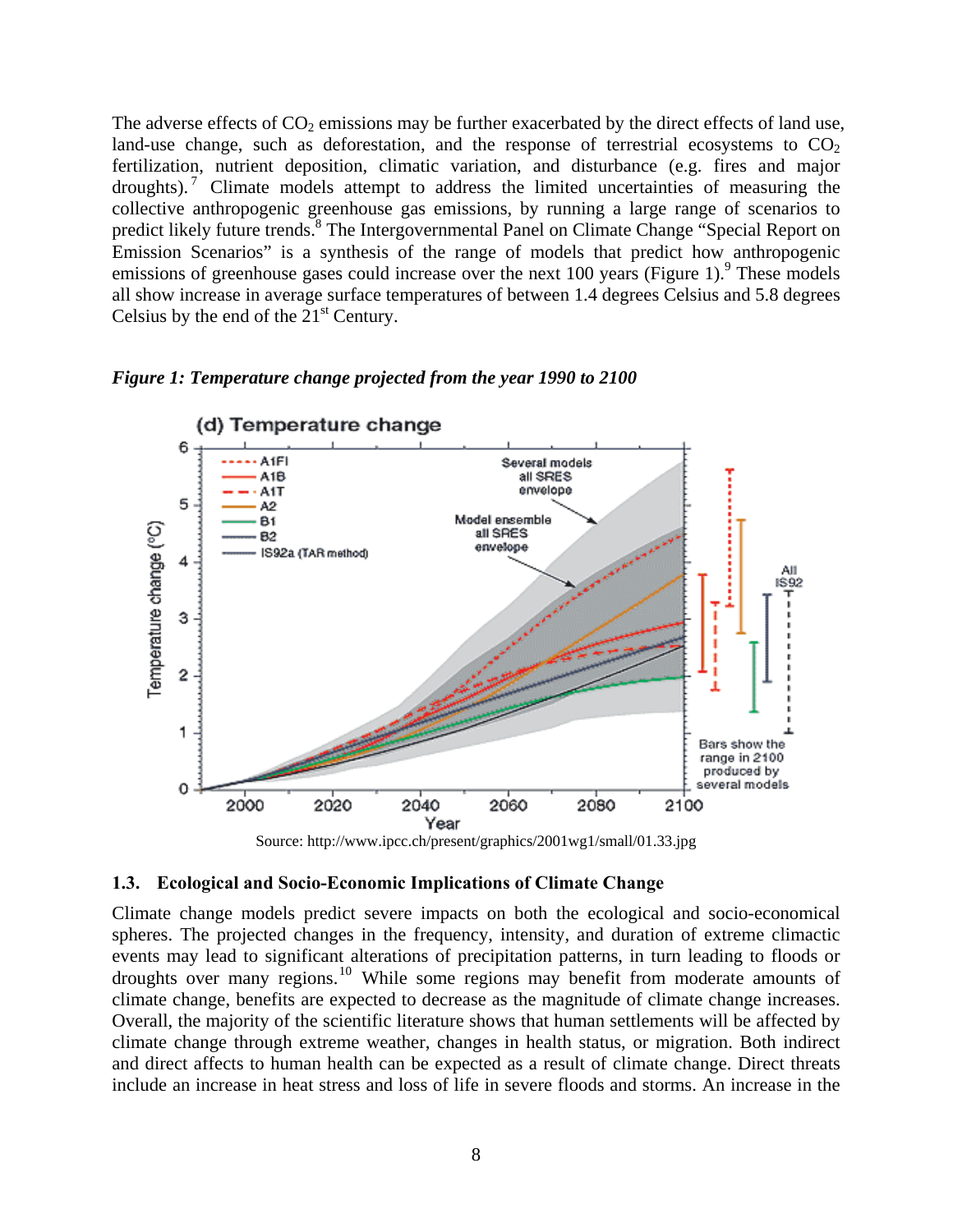range of disease vectors (e.g. mosquitoes), water-born pathogens, water quality, air quality, food quality, and availability will indirectly affect human health.

The range of social, institutional, technological, and behavioral adaptations that are available in reducing the full range of threats due to the onset of climate change are also important aspects of the problem.<sup>11</sup> Wealthy countries have the financial, institutional, and technological resources to predict and adapt to such impacts. While adverse effects are projected to be felt by much of the world, the impacts of climate change may fall disproportionately upon developing countries and the poor, exacerbating inequities in health status and access to adequate food, clean water, and other resources.<sup>12</sup>

Predicting the impact of climate change on the global socio-economic scale may prove challenging when considering the cumulative effects of the exponentially growing human population and the resulting changes in land use and loss of natural habitats. Nevertheless, it is clear that the greater the magnitude and rate of climate change, the more severe the potential adverse impacts will be.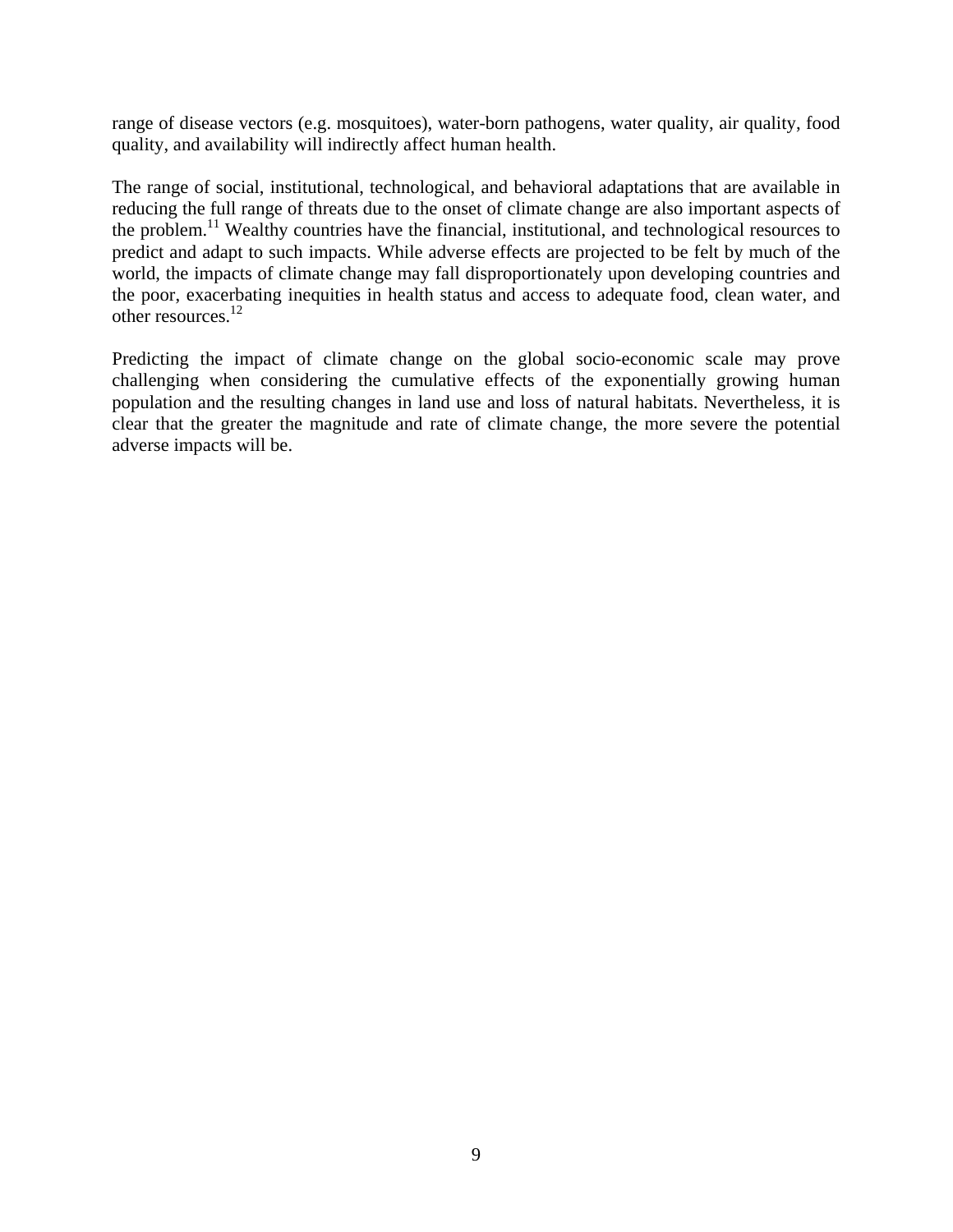#### <span id="page-9-0"></span>**2. Climate Change Policy: Addressing a Global Problem**

Despite the uncertainties associated with climate science, the international community decided in principle to tackle climate change, recognizing that the risks of climate change are so great that the potential benefits of acting to mitigate it greatly outweigh the costs of doing nothing. The international community moved into action at the 1992 Earth Summit in Rio de Janeiro, Brazil. One major outcome of the Earth Summit was the creation of the United Nations Framework Convention on Climate Change (UNFCCC), an international treaty that remains the main forum for global attempts to address the problem of climate change.

#### **2.1. International Consensus on Climate Change: the UNFCCC**

The UNFCCC established an international consensus on the problem of climate change and laid down certain principles for action. These principles include:

- Recognizing that the problem of global climate change poses such serious threats to the whole of mankind that we cannot wait until achieving scientific certainty to tackle the problem of climate change.
- Encouraging developed countries to take the lead in combating climate change and its negative effects, given that the problem is largely due to historic emissions from industrialized countries.
- Promoting sustainable development.<sup>13</sup>

The UNFCCC did not contain legally binding requirements to reduce greenhouse gases, however. Its purpose was to establish a set of principles and goals as well as procedures for subsequent negotiations. Following the treaty's entry into force in 1994, Parties (countries that have ratified the UNFCCC) met at annual conferences (known as Conferences of the Parties, or COPs) to negotiate follow-up activities to the UNFCCC.

#### **2.2. The Berlin Mandate: A Call for Action**

In 1995, the first Conference of the Parties (COP) to the UNFCCC was held in Berlin, Germany. COP 1, as it became known, marked the beginning of the negotiation period for international climate change policy. The primary document that arose from this conference, known as the *Berlin Mandate*, declared that binding targets to reduce greenhouse gas emissions should be the primary vehicle for addressing climate change. To this end Parties agreed to begin negotiations on a Protocol to the UNFCCC. It was also agreed that developed countries should take the lead in reducing their emissions. $^{14}$  $^{14}$  $^{14}$ 

#### **2.3. The Kyoto Protocol: A Program for Action on Climate Change**

Following two years of intensive negotiations, the Third Conference of the Parties (COP 3) was held in Kyoto, Japan, in December 1997. *The Kyoto Protocol,* which was adopted at the conference, was a landmark treaty as it set the first ever binding limits on the emission of greenhouse gases, requiring industrialized countries to reduce anthropogenic emissions of six greenhouse gases by an average of 5 percent below 1990 levels by  $2010^{15}$ . Three important decisions were made during the framing of the Kyoto Protocol: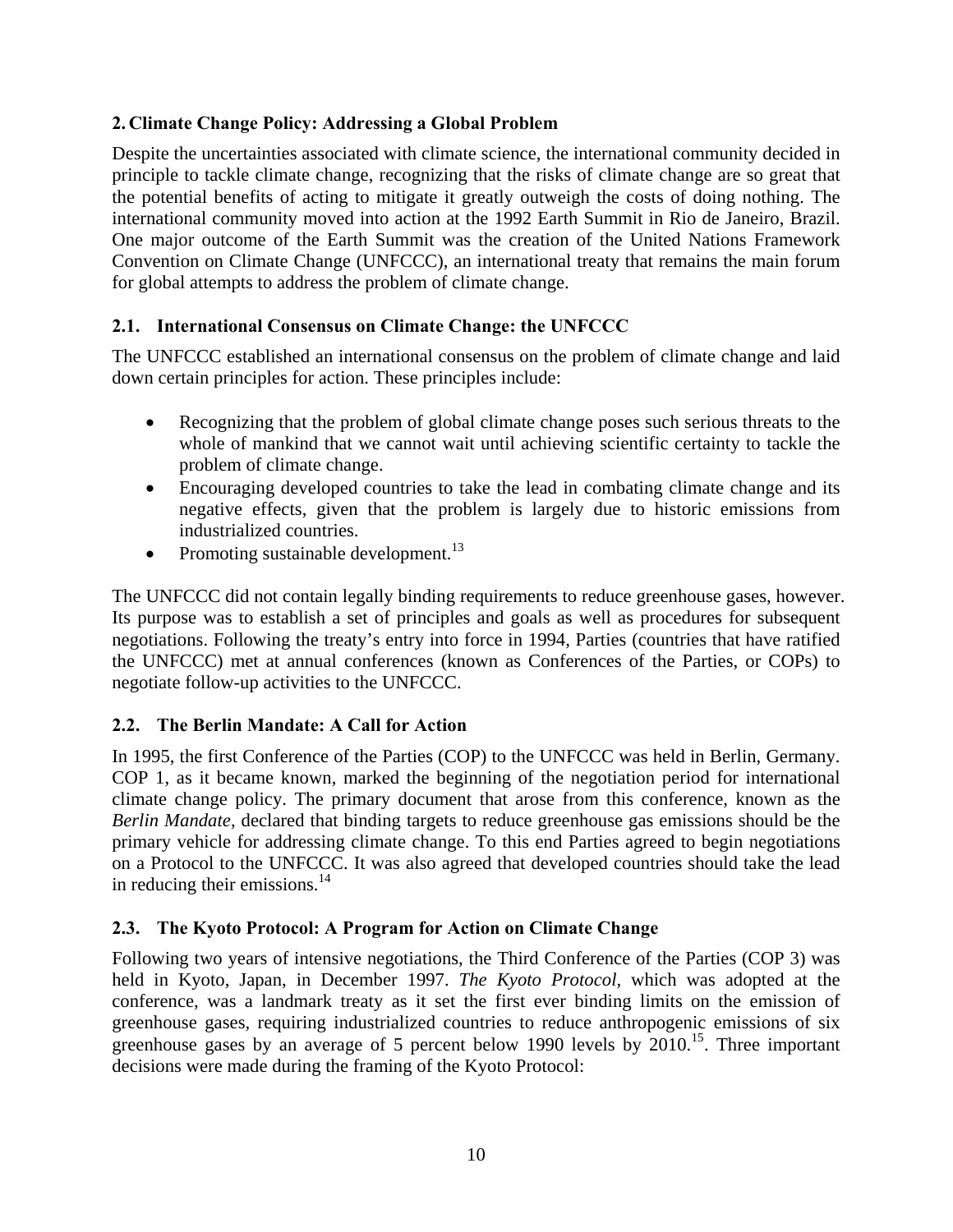- Industrialized countries (called "Annex I countries"), agreed to take the lead in reducing their anthropogenic greenhouse gas emissions.
- Industrialized countries were allowed to meet part of their emission reduction targets through "flexible mechanisms," or lower-cost market-based alternatives to reducing their emissions domestically.
- Developing countries (called "Non-Annex I countries") agreed to allow developed countries to take advantage of low-cost emission-reduction opportunities in developing countries, while at the same time bringing investment and sustainable development to those host countries.

#### **2.3.1.The Flexible Mechanisms of the Kyoto Protocol**

During the Kyoto negotiations some countries emphasized that alternatives to reducing emissions domestically were necessary for many countries to reach their respective targets. As a result, the Kyoto Protocol established three flexible mechanisms to allow countries partly to meet their emission-reduction targets through the use of market-based mechanisms. The purpose of the flexible mechanisms is to lower the overall cost of reducing emissions by allowing countries with difficult targets to take advantage of cost-effective emission-reduction opportunities in other countries. Theoretically, the overall effect on the atmosphere should be the same if a country reduces greenhouse gases at home or in another country because greenhouse gases accumulate in the atmosphere regardless of their point of origin.<sup>[16](#page-57-15)</sup>

The three flexible mechanisms are Emissions Trading (IET, Article 17), Joint Implementation (JI, Article 6) and the Clean Development Mechanism (CDM, Article 12).

- 1. IET allows any country that is below its target to trade its surplus quota with countries that exceed their target. $17$
- 2. JI allows Annex I countries to meet their targets partially by carrying out projects in other Annex I countries that lead to emission reductions in the host country; this mechanism is particularly geared toward post-communist economies in transition.<sup>18</sup>
- 3. The CDM, like JI, is a project-based mechanism, but activities must take place in a developing country.

#### **2.3.2.The Clean Development Mechanism (CDM)**

The CDM was negotiated as a compromise between the interests of both developed and developing countries.<sup>19</sup> The CDM allows developed countries to exploit lower-cost emissionreduction opportunities in developing countries. The developing countries, in turn, benefit from the investment and transfer of clean technology that should come with these projects. These interests can sometimes contradict one another, however, because the cheapest project for a developed country might not bring the most benefits to a developing country. To address these concerns, the Kyoto Protocol set the following three criteria for the CDM:

- Projects must results in "real, measurable and long-term benefits related to the mitigation of climate change"
- Projects must result in "reductions in emissions that are additional to any that would occur in the absence of certified project activity"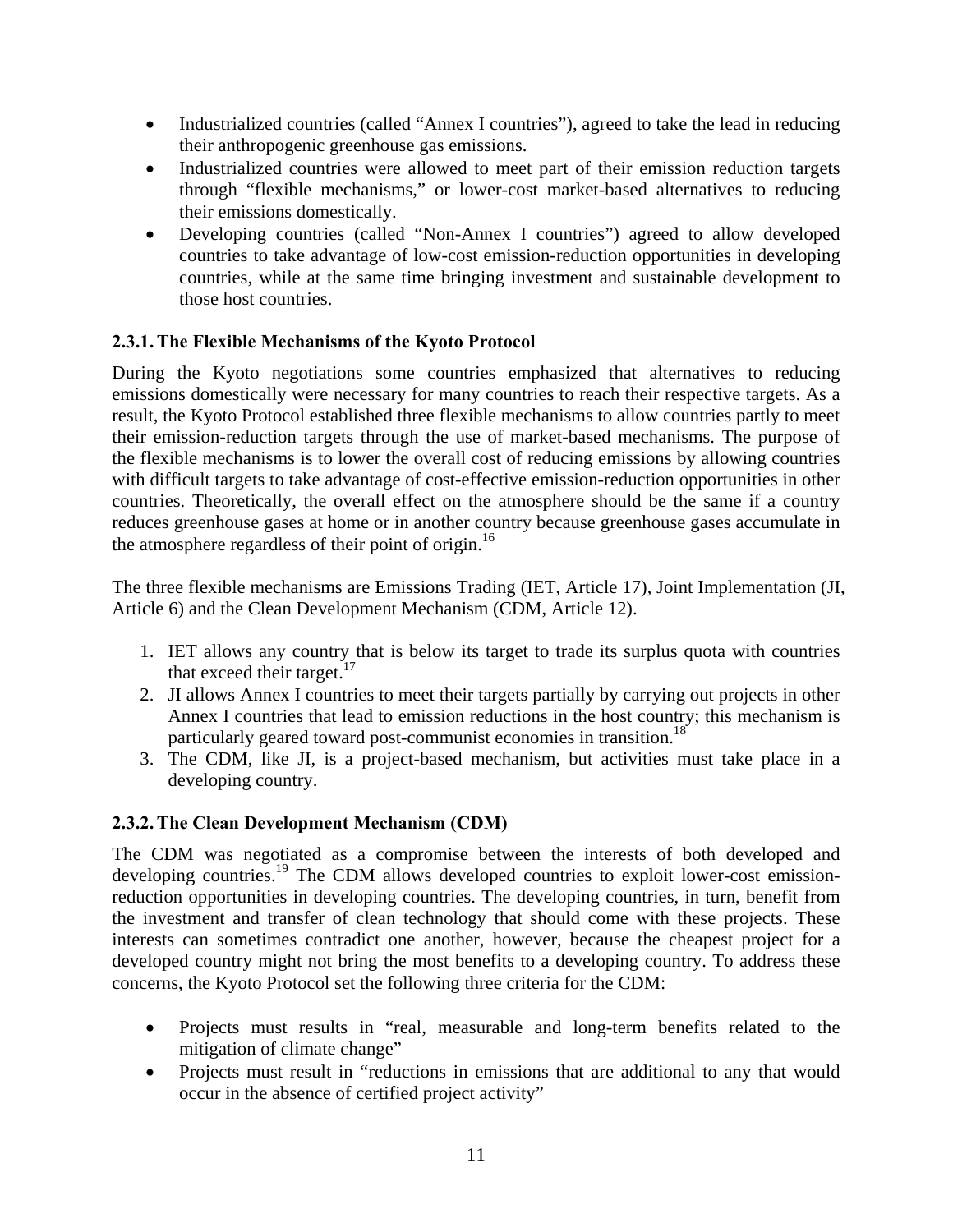<span id="page-11-0"></span>• Projects must assist developing countries "in achieving sustainable development and contributing to the ultimate objective of the Convention [i.e. the reduction of atmospheric concentrations of greenhouse gases to safe levels]"[20](#page-57-19)"



## Flexible Mechanisms



*Figure 2: JI and CDM projects can either reduce carbon dioxide emissions or cause the sequestration of atmospheric carbon dioxide.* 

The Kyoto Protocol represents the first international policy response to mitigate climate change, through both emission reductions and carbon sequestration. Article 12 of the Kyoto Protocol defines how Carbon Emission Reductions credits (CERs) are achieved through project-based approaches; the developed country can use these CERS to offset is abatement target.

#### **2.3.3. Negotiations of the CDM: The Marrakech Accords**

COP 7 was held in Marrakech, Morocco in 2001. The main result of the conference, often known as the Marrakech Accords, defined how the CDM will work in practice. Importantly, the Marrakech negotiations established a "CDM Executive Board" that would manage the CDM. The Executive Board functions under the auspices of the Parties to the Protocol and assesses, oversees and reports on all aspects of officially sanctioned CDM projects. A complex system of roles and responsibilities exist within the CDM project approval and implementation stages. As the overseer of the CDM, the Executive Board serves under the authority of the COP, whose main objective is to ensure accountability, transparency, and efficiency in all CDM procedures and modalities.<sup>21</sup> [Im](#page-20-1)plementation of the CDM involves many different parties all of whom are overseen by the Executive Board. For example, it is the responsibility of Annex I countries to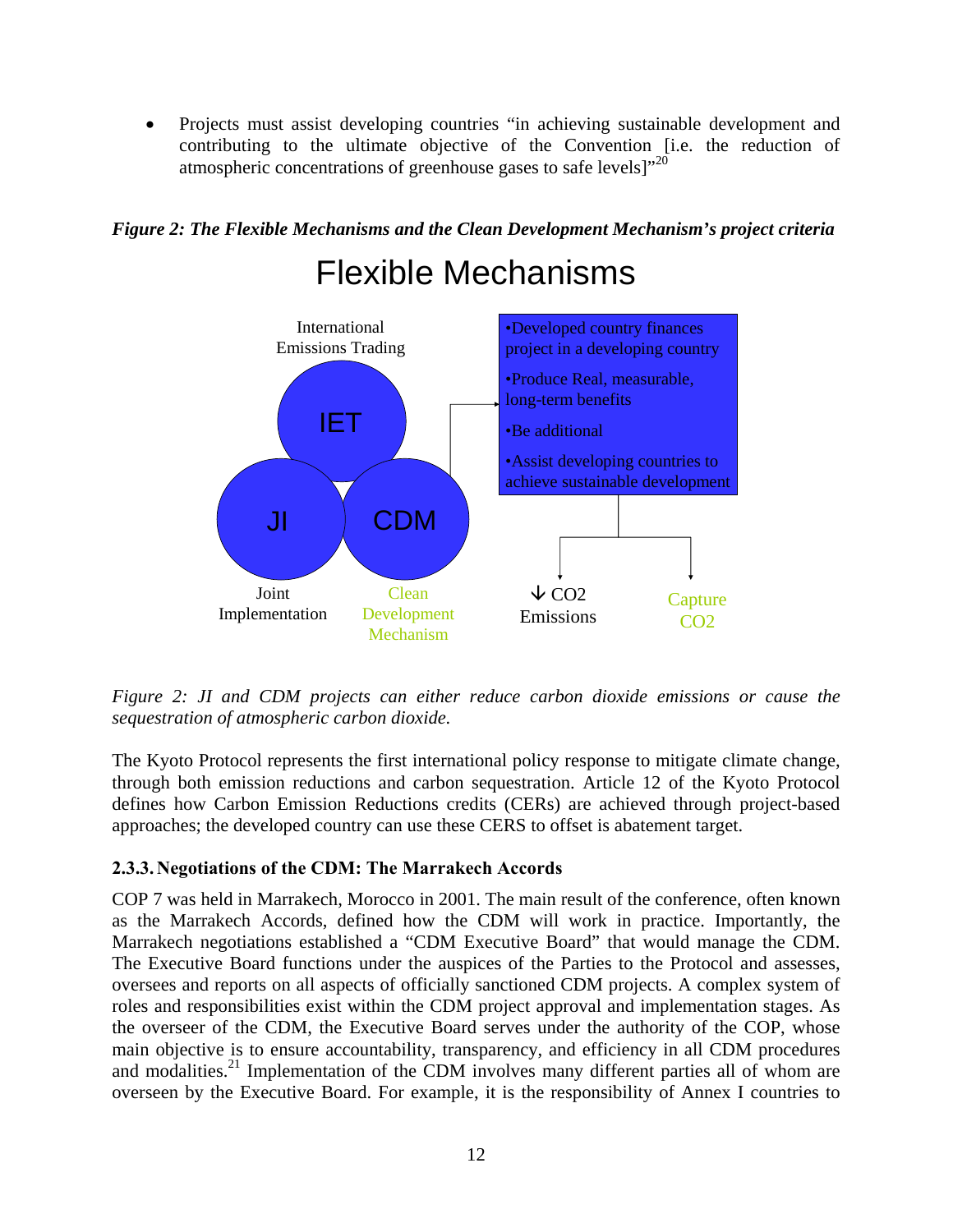reduce their emissions, but the job of developing and implementing projects will be the joint responsibility of the Annex I country, the host developing country, and private companies that execute the contract.

The 10 members of the Executive Board are appointed from the following country groups:

- Two Annex I and two Non-Annex I Parties,
- One representative from a small island developing state, and
- One representative from each of the five official UN regions (Africa, Asia, Latin America and the Caribbean, Central and Eastern Europe, and Western Europe and Others)<sup>22</sup>

Under the rules of the CDM, each country that has ratified the Kyoto Protocol must designate a national authority, known as a Designated National Authority (DNA). The DNA is responsible for CDM project evaluation and approval as well as being a central point of contact for each respective CDM project within their country.<sup>23</sup>

Another key part of the negotiations at Marrakech was to determine what sort of projects should be allowed under the CDM. Many project types could theoretically reduce greenhouse gases, either by reducing emissions greenhouse gases at their sources or by enhancing the removal of greenhouse gases from the atmosphere via "carbon sinks." A carbon sink is essentially a forest or other ecosystem, such as the ocean, that sequesters carbon, thereby offsetting carbon dioxide accumulating in the atmosphere. Potential project types that were deemed not to meet all three CDM criteria outlined previously became ineligible under the CDM.<sup>24</sup> For instance, the Marrakech Accords state that nuclear power, although it produces limited greenhouse gas emissions, is not eligible under the CDM because it is not considered to contribute to sustainable development.

One type of project that is eligible under the CDM is forestry projects, which will be the focus for much of the remainder of this report. The Marrakech Accords allow two kinds of forestry projects to take place under the CDM:

- Reforestation, defined as "Replanting of forests on land that was previously forested but subsequently converted to other use"
- Afforestation, defined as "Planting of new forests on lands that historically have not contained forests".<sup>[25](#page-57-24)</sup>

Recognizing that the laws of economics would tend to favor large projects over smaller ones (which could be expected to bring greater relative social benefits), the Marrakech Accords established a fast-track approval process for small projects (defined as projects that reduce and emit less than 15 kilotons of  $CO<sub>2</sub>$  equivalent annually) to make them more competitive.<sup>26</sup> The Marrakech Accords also set a limit on the extent to which countries can use the CDM to meet their targets, requiring that domestic emission reductions be a "significant element" of each Annex I country's compliance with the Kyoto Protocol. For the first commitment period (2008- 2012), CDM projects can only meet up to 5 percent of a country's emission-reduction targets<sup>27</sup>.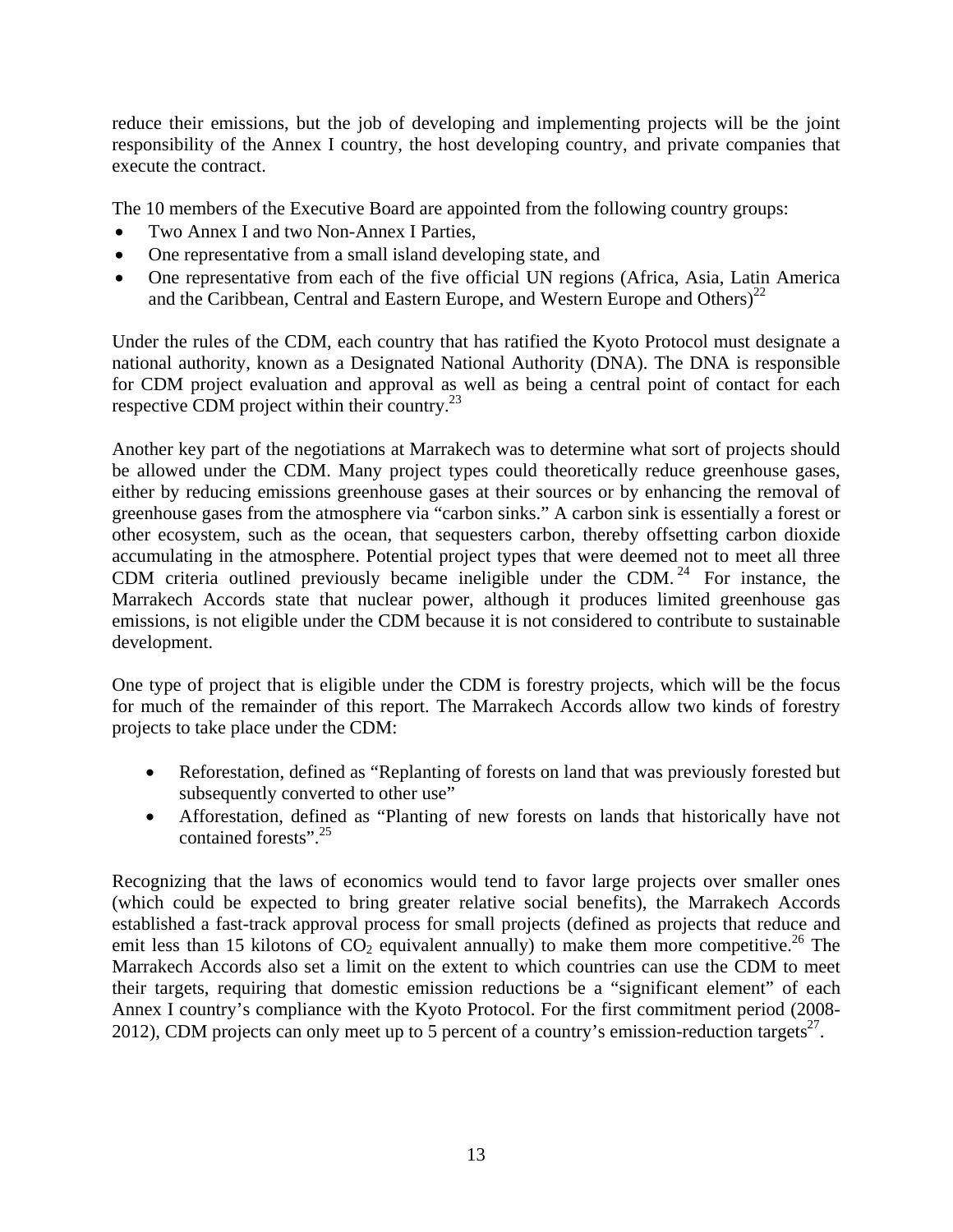#### <span id="page-13-0"></span>**3. Contentious Issues Surrounding CDM Forestry Projects**

The primary objective of CDM forestry projects is to reduce atmospheric  $CO<sub>2</sub>$  levels by capturing, or sequestering,  $CO<sub>2</sub>$  from the atmosphere by exploiting the biological capability of plants to photosynthesize and thereby take in  $CO<sub>2</sub>$  for plant primary production. To understand how forestry projects work to meet the goals of the CDM, it is important to understand the scientific basis for carbon sequestration in forests.

#### **3.1. The Scientific Basis for Forestry Projects: Sequestration**

Photosynthesis describes the process by which plants and other chlorophyll-containing organisms utilize  $CO<sub>2</sub>$  from the atmosphere and liquid water to form simple carbohydrates  $(sugars)^{28}$ . It is by this process that the  $CO<sub>2</sub>$  is sequestered, or incorporated into plants. There are also releases of  $CO<sub>2</sub>$  into the atmosphere by processes such as respiration, decomposition and combustion, but because primary production is greater than these oxidative processes, there is a net sequestration of carbon in an aggrading forest ecosystem. [29](#page-57-28) 

In forests, carbon fixed via photosynthesis is stored in leaves, roots, needles and bark. Carbon accounts for approximately 50percent of the dry weight of the tree.<sup>30</sup> In the forest ecosystem, the carbon is exchanged among various carbon reservoirs. It is transferred to the litter layer as dead foliage and twigs, and as this litter composes the carbon becomes incorporated into the soil organic matter. Microbial decomposition transfers some of the carbon back to the atmosphere as CO2. Overall, the terrestrial ecosystem currently serves as a global sink for carbon, in spite of the losses of  $CO<sub>2</sub>$  to the atmosphere from natural processes and, on a larger scale, fossil-fuel combustion and land-use change. Tropical forests account for the largest carbon stocks in terms of vegetation.

#### **3.2. CDM Forestry Project Controversies**

Carbon sinks, such as forests, have generated controversy since the Kyoto Protocol was first negotiated in 1997. Some of the major points of controversy center on:

- Uncertainty concerning the effects of carbon sequestered in trees,
- The fact that sequestering carbon in trees could be reversible or temporary (the forest might be cut down)
- Difficulties in monitoring and accounting for such sequestration $31$
- The risk that protecting a forest could lead to release of carbon dioxide somewhere else outside the project boundary (also known as "leakage").

Due to these uncertainties, there was much opposition during the negotiation of the climate regime to the inclusion of sinks (the ability of land uses such as forestry to absorb carbon) to account for a country's carbon emissions. The main controversies over forestry projects under the CDM are tabulated in Figure 3, below.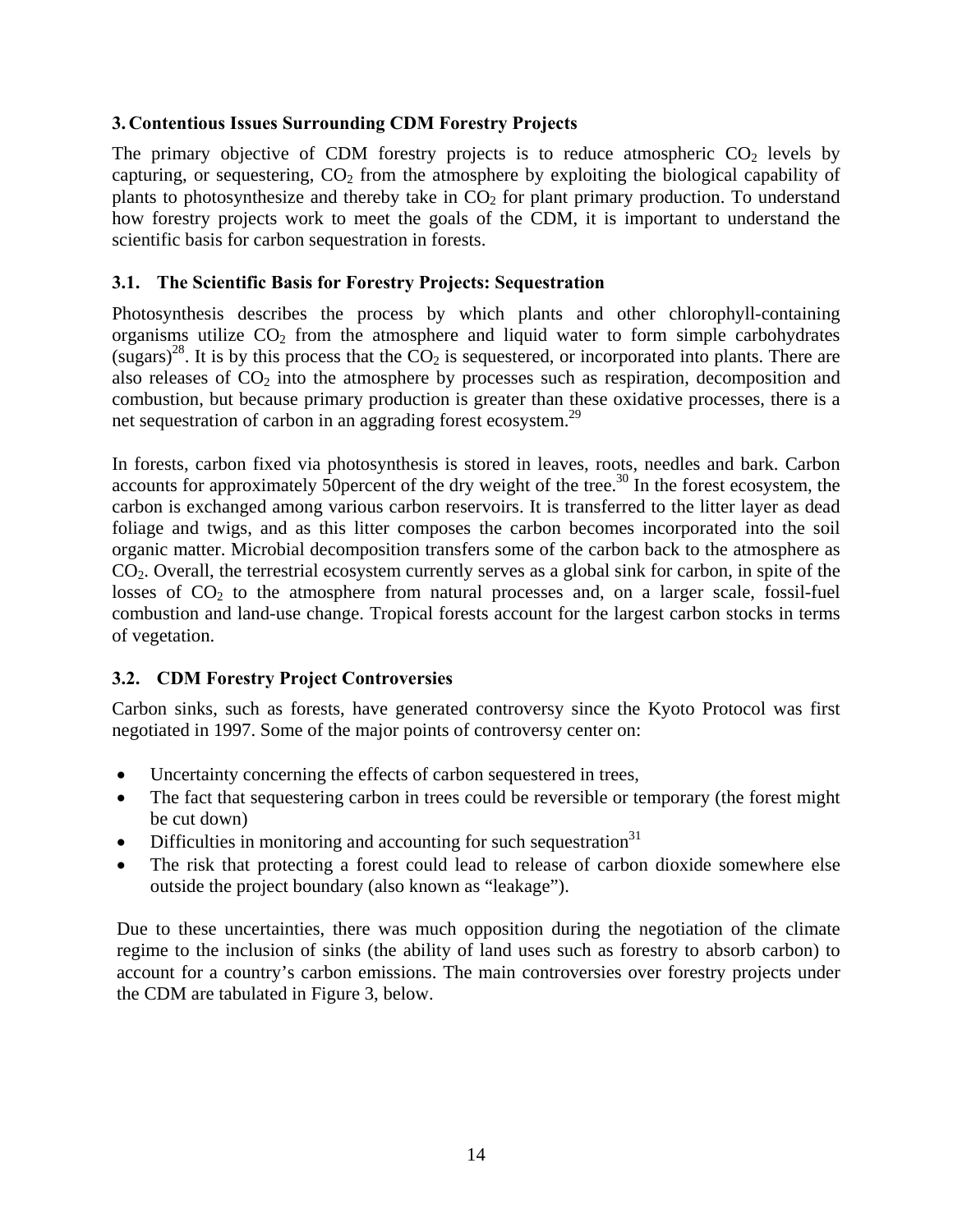| <b>Issue</b>                   | <b>Contention</b>                                          | <b>Supporter</b>                         | Contender                           |
|--------------------------------|------------------------------------------------------------|------------------------------------------|-------------------------------------|
| <b>Sinks</b>                   | <b>Broad Definition</b><br>Accounting<br>Monitoring        | US<br>Canada<br>Japan                    | EU & Russia                         |
| Sequestration                  | Leakage<br><b>Lack of Permanence</b>                       | N/A                                      | <b>All Parties</b>                  |
| Deforestation                  | Excludes countries without rich<br>forest resources        | US, Japan,<br>Brazil, Canada I countries | EU & other Non-Annex                |
| Forests                        | Definition: size, scale, etc.                              | N/A                                      | <b>All Parties</b>                  |
| Development<br>Dividend Divide | Large projects at an advantage due<br>to economic benefits | US                                       | EU & Non-Annex I<br>countries       |
| <b>Established Forests</b>     | Excludes countries without rich<br>forest resources        | US, Japan,<br>Brazil, Canada             | EU & other Non-Annex<br>I countries |

<span id="page-14-0"></span>*Figure 3: Political Differences Over CDM Forestry Projects* 

The controversy over sinks became most acute during the sixth Conference of the Parties at The Hague, Netherlands, in November 2000, which broke down in acrimony when European and US negotiators could not agree on how to account for the role of sinks. The European negotiators and many developing countries objected to the inclusion of sinks in the Kyoto Protocol because of the uncertainties outlined above. The United States and its allies in the climate negotiations at this point, including Japan, Canada, and some developing countries, argued to allow for a broad definition of sinks in the protocol.<sup>32</sup> The interest of the United States was to reduce the cost of compliance with the protocol, but the Europeans and many NGOs pointed out that accounting for the 300 metric tons of carbon supposedly absorbed by US forests would have effectively cancelled out the entire US commitment.<sup>[33](#page-57-32)</sup>

Developing countries had split interests. Although they did not have any emission-reduction commitments under the Kyoto Protocol, they knew that the rules on sinks would be very consequential for the CDM, because forestry projects under the CDM would most likely deliver emission-reduction credits at a much lower price than other kinds of projects. Some countries saw the CDM as an opportunity to attract investment and technology transfer through projects such as renewable energy development; for these countries forestry projects would divert CDM investment from such projects. Others, particularly in Latin America, wanted to benefit from CDM investments in their vast forests $^{34}$ .

The European Union emphasized that projects under the CDM should not just generate real and measurable carbon-reduction credits but also bring about sustainable development. On this basis the EU, supported by many environmental NGOs, objected to the inclusion of sinks, nuclear power and large hydroelectricity generation as eligible project activities because they did not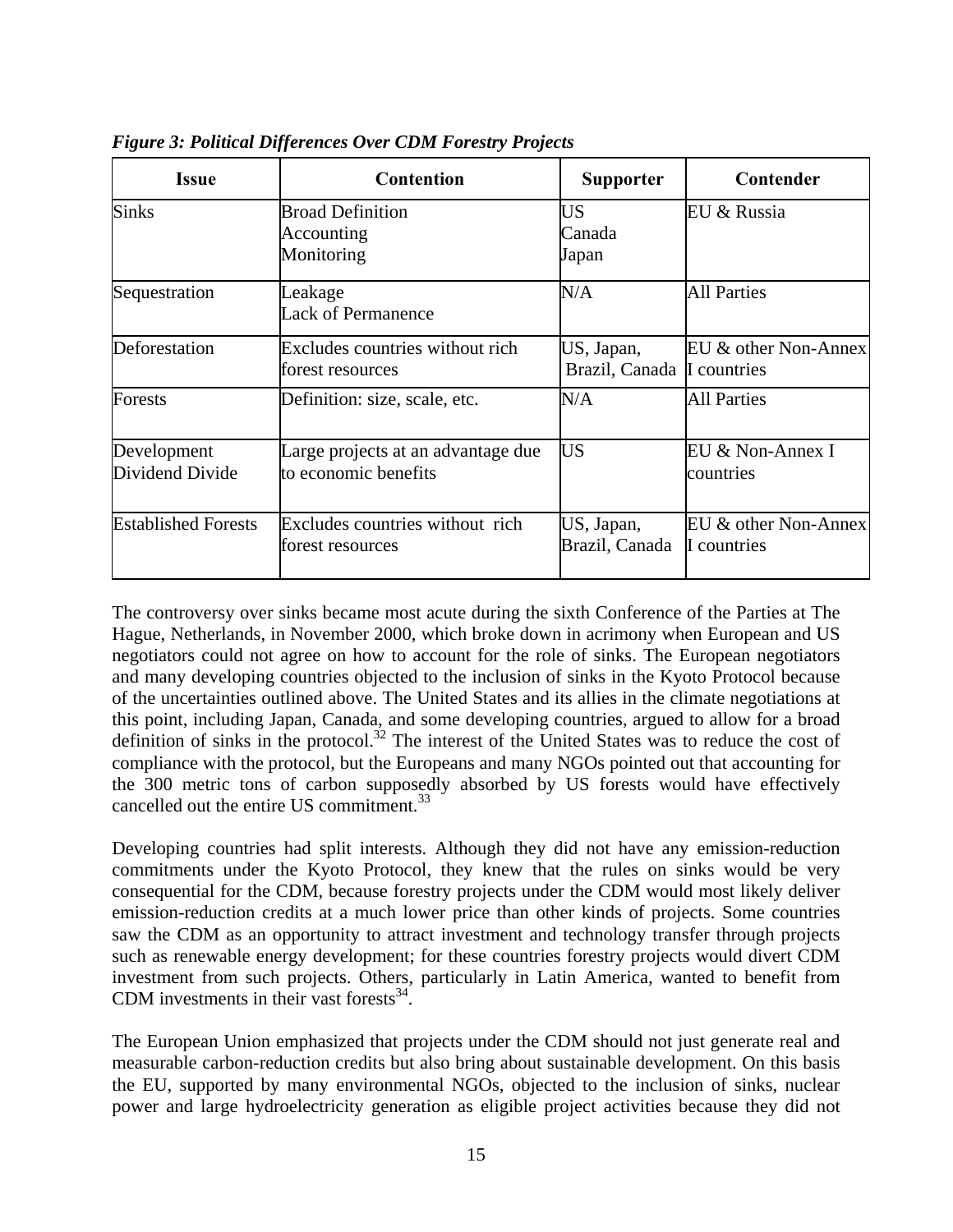<span id="page-15-0"></span>contribute, in the EU's opinion, to sustainable development. Another point of controversy related to the tension between attracting private investment in the CDM and ensuring sustainable development. If left to the market, and especially if transaction costs are high (as is expected), investors would seek the highest return in terms of carbon credits in return for their capital, but this would see an overemphasis on low-cost projects like forestry and large projects like large hydropower dams. European and some developing countries were concerned about how to maximize what some experts have termed the "development dividend" of CDM.<sup>[35](#page-57-34)</sup>

#### **3.3. Methodologies for Measuring Carbon Sequestration Capacity**

Carbon sequestration is not an exact science. There are several uncertainties inherent with measuring and monitoring the amount of carbon sequestered because of the variables of different soil types and species of tree. For this reason different methodologies have been proposed to allow the Executive Board to decide how CDM forestry projects should be conducted.

#### **3.3.1. Carbon Stock Method**

A methodology for measuring carbon stock was proposed in the IPCC Good Practice Guidelines for Land-Use, Land-Use Change and Forestry projects, which came out of the 8<sup>th</sup> Conference of the Parties (COP 8) held in New Delhi in 2002. This proposed methodology would allow the Executive Board to determine whether a project actually sequesters carbon that would not have otherwise been captured by taking into account both the "with" and "without" project scenarios, along with any emissions associated with project implementation  $36$ .

#### **3.3.2.Establishing the Baseline**

Establishing the baseline condition should occur at the start of the project and should involve determination of the most likely land use for the project area in a "without project" or "businessas-usual" scenario. The determination of carbon stock changes associated with the most likely land use in the absence of the project is made by taking into account the following key factors:

- direct human impacts,
- the natural ecosystem dynamics of the project area, and
- indirect human impacts like occurrence of invasive species or climate change.

These factors would be incorporated into the baseline by utilizing economic modeling, policy and local practice research, available data on ecosystem variables, and on-site data collection<sup>37</sup>.

#### **3.3.3.Project Monitoring**

Monitoring the carbon sequestered in a CDM forestry project area would require both modeling and data collection, via remote sensing and on-site sampling and measurement. Vegetation would be divided into strata and experimental plots established in which sampling of various carbon pools will occur. Carbon pools include aboveground biomass (trees and herbaceous growth), necromass (standing and fallen dead trees), belowground biomass, litter and soil. Biomass measurement procedures would include diameter at breast height and dry weight. Belowground biomass could be estimated based on an accepted ratio of aboveground biomass to belowground biomass. This is necessary because methods for belowground measurement are complicated and have not been standardized.<sup>38</sup> Soil cores would also be taken within the experimental plots and analyzed using laboratory procedures such as loss on ignition, in order to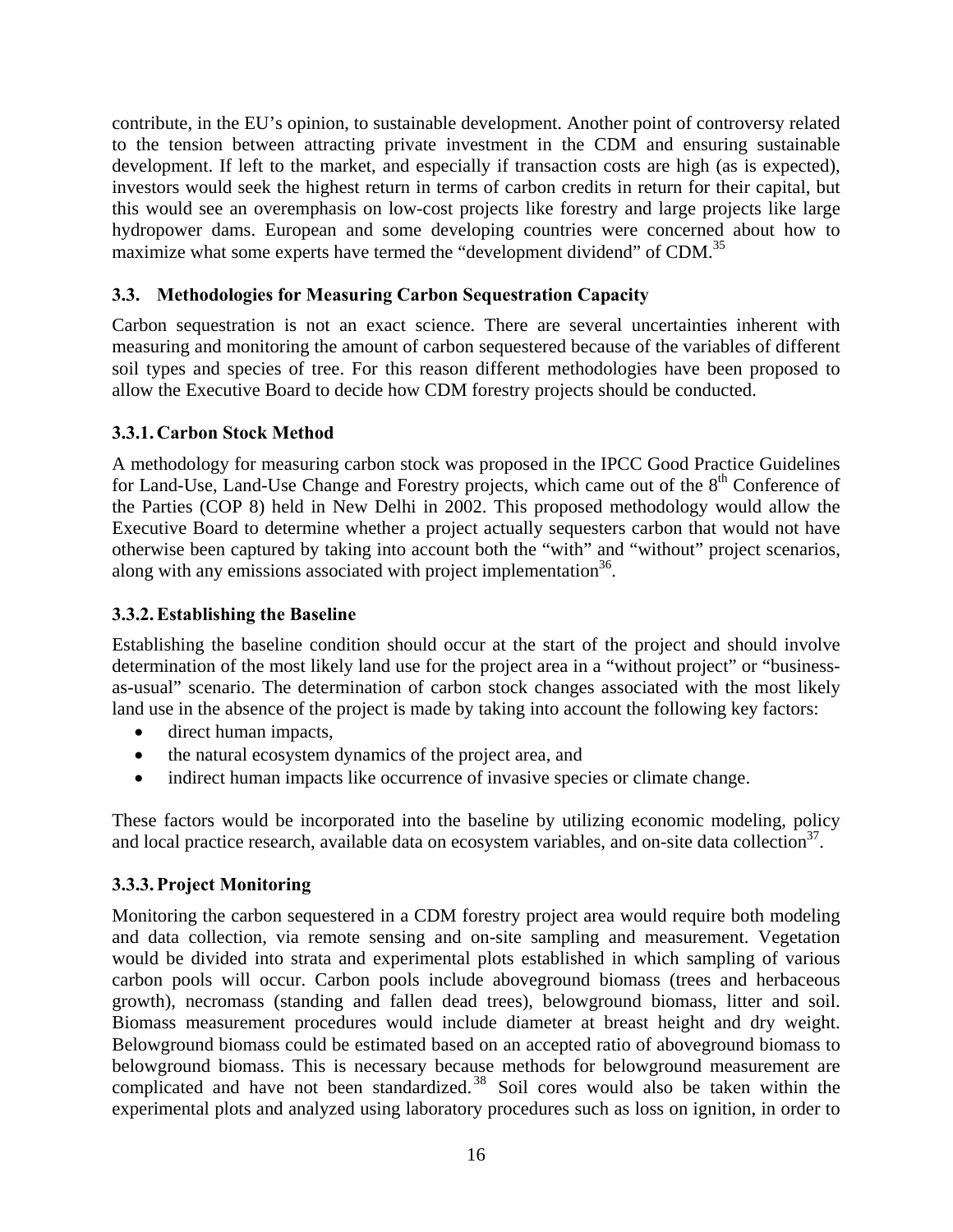<span id="page-16-0"></span>determine carbon content. Most measurements would be taken annually, though soil stock changes occur even slower than biomass changes, so soil samples would be taken every 2 years. Project verification would occur on a five-year cycle with results presented to the CDM Executive Board at this time.<sup>[39](#page-57-38)</sup>

#### **3.4. Measuring the Sustainability of Forestry Projects**

Another contentious issue is how to assess whether or not a project contributes to sustainable development, required under Article 12 of the Kyoto Protocol, which states that CDM projects must help developing nations to realize sustainable development. To ensure this, the CDM project approval process includes an assessment of the ecological and socioeconomic impacts of each project. Several sets of criteria and indicators to assess these impacts have been developed, though no single set has yet been agreed upon to serve as the standard.<sup>40</sup> The lack of standardized methods is proving to be one of the stumbling blocks facing the forestry projects, as project investors are reluctant to undertake projects without sufficient guidelines.

One example of a series of criteria and indicators to assess environmental integrity and social equity was developed in 2003 as part of a study conducted by the International Institute for Environment and Development.<sup>41</sup> Criteria for environmental integrity include a net increase in the amount of carbon sequestered, improvement in air, water, and soil quality, and maintenance of or increase in biodiversity. Assessing social equity takes into account a number of criteria as well, including net employment gain, the quality of employment, the financial commitment to social goals, and local participation in the project. The degree of social inclusion of residents in the generation of carbon credits is particularly a key issue in assessing the contribution of CDM forestry projects to local sustainable development.<sup>42</sup> More formalized options for the assessment of sustainable development at the project level could include detailed environmental and socioeconomic assessments adapted to CDM forestry projects.<sup>[43](#page-57-42)</sup>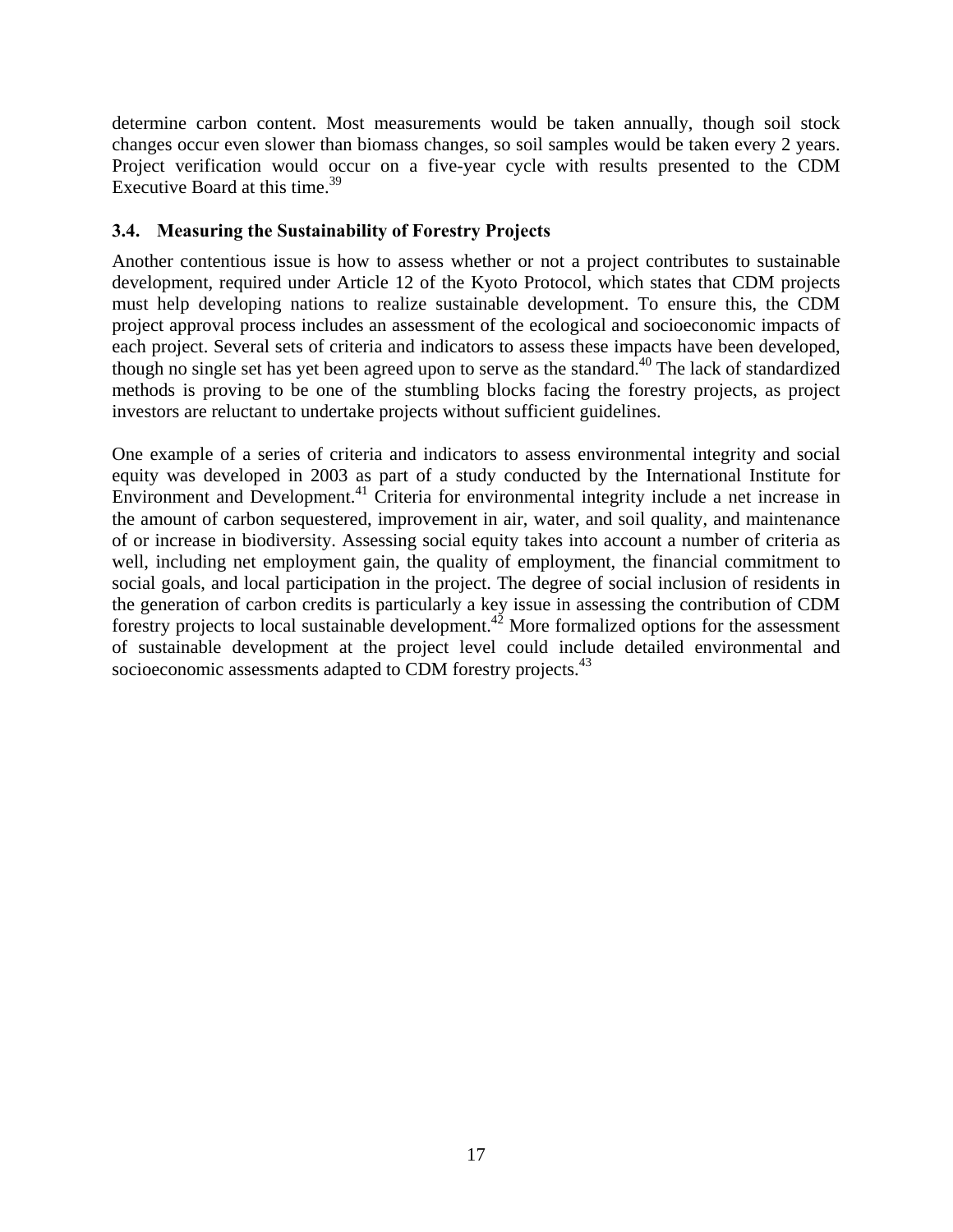#### <span id="page-17-0"></span>**4.The Current State of the CDM**

#### **4.1. The Project Cycle of the Clean Development Mechanism**

The CDM project cycle is complex. First the CDM Executive Board is always accountable to the COP. Second, since negotiations did not produce consensus on standard indicators for sustainable development, it is up to individual countries (through their Designated National Authorities) to define principles and criteria for determining whether a project contributes to sustainable development. Third, once the Executive Board awards a Certified Emission Reduction credit (CER), the Designated Operational Entity (DOE) can then trade that CER on the market in an emissions trading scheme. Fourth the CER will also contribute to the investor country's reduction targets. Fifth, the DOE is, in effect, a matchmaker between the DNAs and the project developers. The DOE also deals directly with the Executive Board. Figure 4 provides a schematic of the CDM project cycle.



The Executive Board is in charge of accrediting Designated Operational Entities (DOEs), which are responsible for ensuring that a CDM project is in compliance with the project eligibility criteria and that the general rules of the CDM are being followed in each particular project.<sup>44</sup> Only countries that have ratified the Kyoto Protocol can take part in the CDM and any establishment of a CDM project is contingent upon the creation of a Designated National Authority (DNA) within the developing host country of a CDM project. A Host Country must approve any project before it can be adopted as an official CDM project. It is the job of the DNA to assess every CDM project proposal.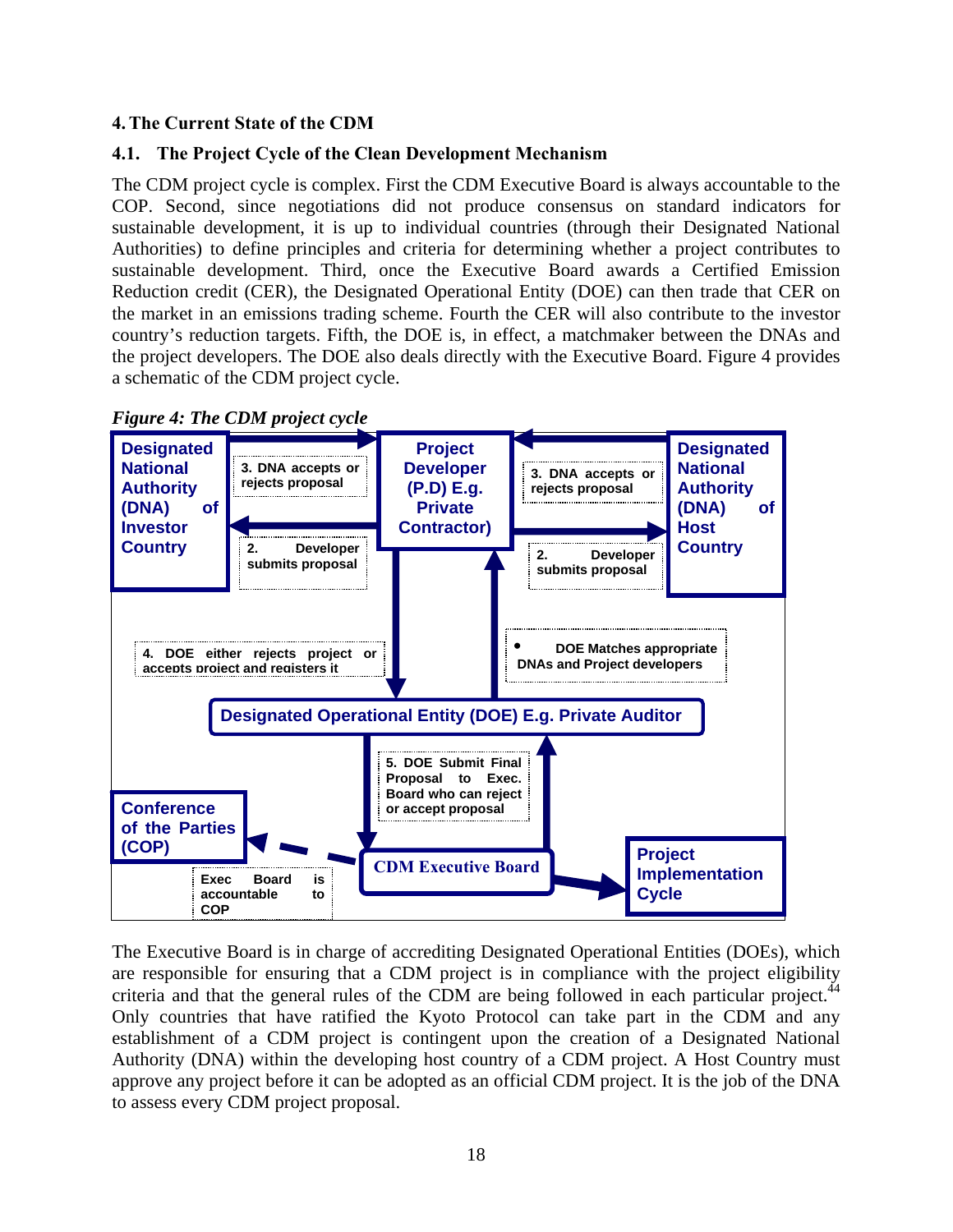<span id="page-18-0"></span>The only function explicitly delineated of the DNA of a host country is to issue written approval of the project stating that participation is voluntary and that the CDM project contributes to the sustainable development of the host country. From there a DNA could assume the role of:

- 1. Authorizing private and public entities to participate in the CDM
- 2. Ensuring all stakeholders have a clear point of contact that is familiar with national policies
- 3. Developing rules and procedures for approval of CDM projects
- 4. Including national sustainable development criteria or principles
- 5. Reporting on national CDM programs and providing recommendations on changes or additions that should be made to CDM procedures.

#### **4.2. Forestry Projects under the CDM: An Uncertain Prognosis**

To date, 30 proposed CDM projects have been submitted to the Executive Board for consideration and are currently in the validation stage (which includes a provision for public comment). Proposed projects include solar energy production, landfill gas recovery, biomassbased power, and numerous agricultural efficiency initiatives.<sup>45</sup> No forestry projects have been developed, however.

As we have seen there were many controversies surrounding the negotiations of forestry projects under the CDM. Some of these have been resolved while others have not. For instance, negotiations are continuing on the final rules for afforestation and reforestation projects. The CDM Executive Board has commissioned a specialized working group – the Afforestation and Reforestation Working Group – to compile a set of baseline and monitoring methodologies for the assessment of forestry projects under the CDM.<sup>46</sup> This Working Group has proposed new methodologies (which await official adoption). These proposed methodologies contain a complex array of equations and criteria that outline what variables should be accounted for in any CDM forestry project. $47$  Once adopted, these methodologies will provide the Executive Board with guidelines to analyze how forestry projects may contribute to carbon mitigation strategies.

The result of all these controversies is that, to date, there have been no proposals for forestry projects, although a number of pilot projects have begun under, for instance, the World Bank's Prototype Carbon Fund. This is because negotiations are continuing on the final rules for afforestation and reforestation projects. The CDM Executive Board has commissioned a specialized working group –the Afforestation and Reforestation Working Group – to compile a set of baseline and monitoring methodologies for the assessment of forestry projects under the CDM[48.](#page-57-47) This Working Group has proposed new methodologies that await official adoption. These proposed methodologies contain a complex array of equations and criteria that outline what variables should be accounted for in any CDM forestry project.<sup>49</sup> Once adopted, these methodologies will provide the Executive Board with guidelines to analyze how forestry projects may contribute to carbon mitigation strategies.

Given the current situation of CDM forestry projects, it is obvious that an effective facilitating function must be devised in order to lead to the implementation of afforestation/reforestation projects in developing countries. The rest of this elaborates on a recommendation for the best way for CDM forestry projects to succeed. We propose the creation of a Capacitate program,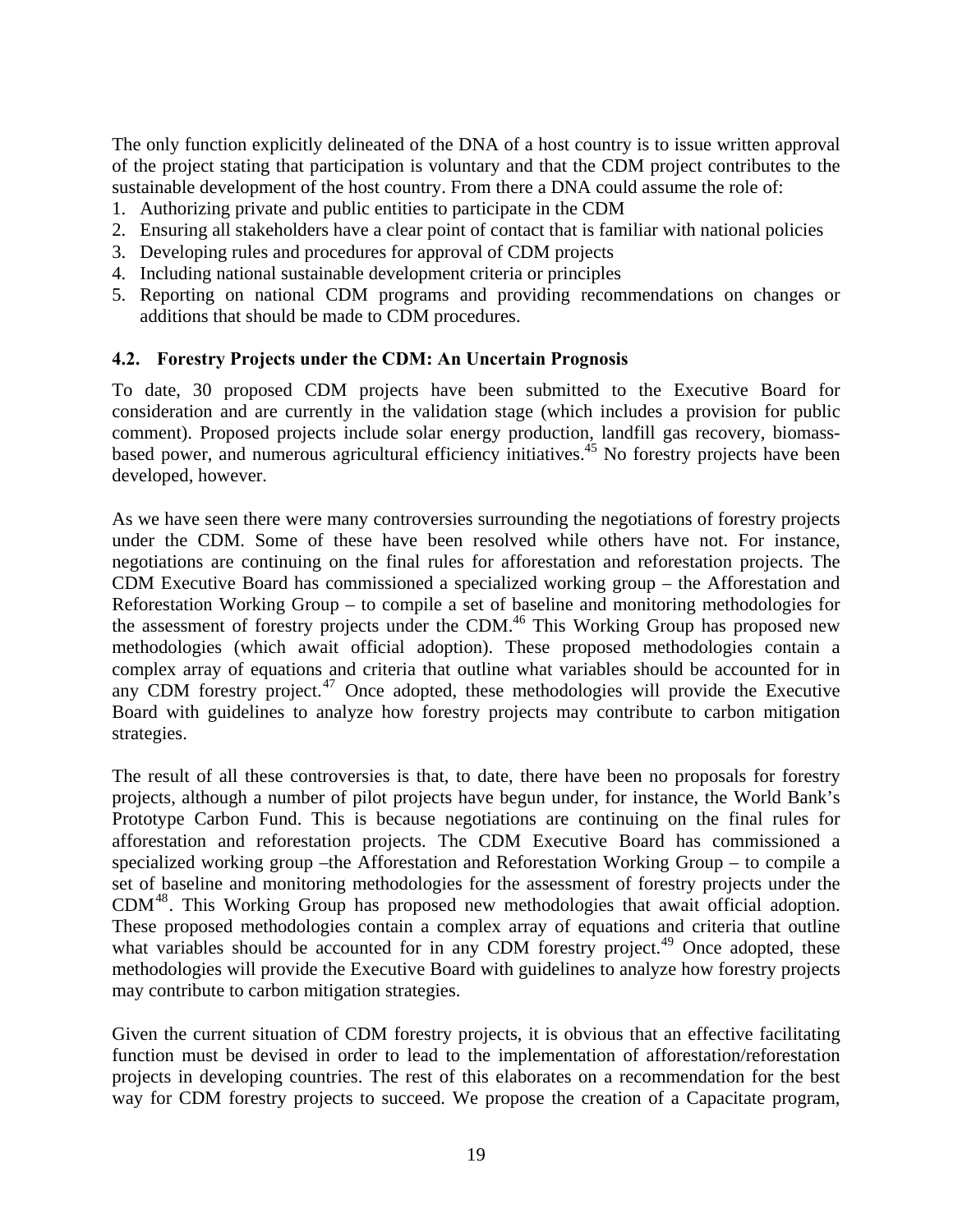which will create a regional network for stimulating the demand of forestry projects whilst ensuring the overall goals of the CDM and Kyoto Protocol are realized. The next section will discuss the function of the Capacitate program as well as its aims, structure, timetable and budget.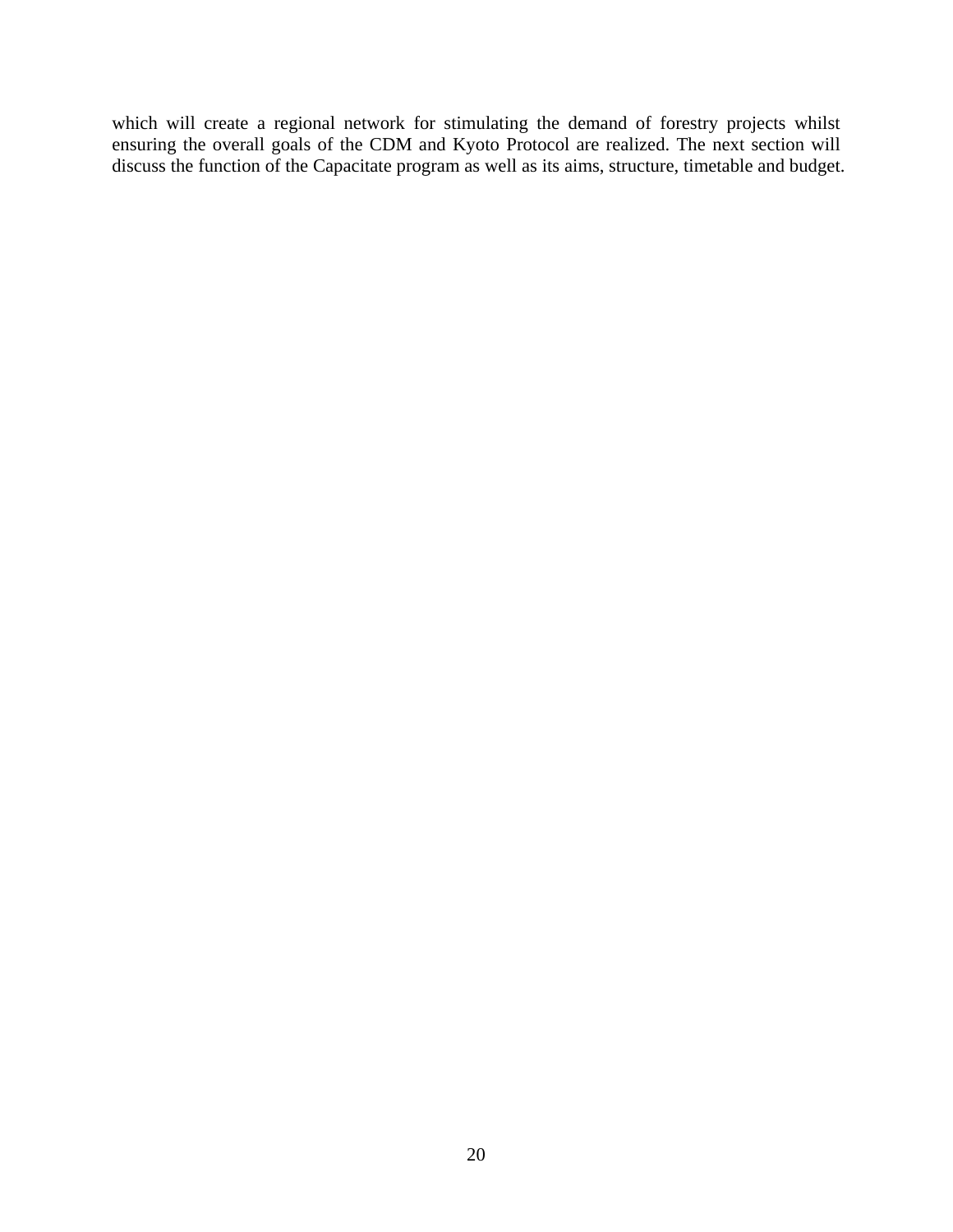## **Part II: Recommendations for implementation**

#### <span id="page-20-0"></span>**5.Options for a Program to Implement Forestry Projects**

As discussed above, no forestry projects have yet been implemented under the CDM, mainly because the process is complex and controversial and the rules have only recently been finalized. This section of the report describes our recommendations for a new program that would help address these issues and encourage the implementation of forestry projects under the CDM. Before describing the recommended design, we briefly explain the different alternative options considered, which helped shape the rationale for the new program.

To ensure the successful implementation of forestry projects under the CDM the EB could exercise one of three options. (See Appendix A for an analysis of the three program design options.)

- 1. Decentralized approach: The Executive Board would devolves responsibility to the main project stakeholders that are involved in the CDM project activity cycle – the project participants (PPs), Designated Operational Entities (DOEs), and Designated National Authorities (DNAs) . This option relies upon the capacity of each entity to fulfill its role with minimal oversight. It is characterized by efficiency and the expedient review and approval of forestry projects.
- 2. Institutionalization: The Executive Board would establish a robust administration to oversee forestry project development at all stages of the project life cycle. Here, emphasis is placed on developing professional and technical capacity with the UNFCCC acting in service to the Executive Board. This option is characterized by a thorough review of all aspects of forestry projects and the deliberate exercise of oversight over the main project constituents.
- 3. Capacity building: The Executive Board would build consensus among all forestry project constituents and enhance each stakeholder's ability to fulfill their respective function. The Executive Board would accomplish this by substantially expanding the authority of, and increasing stakeholders' reliance upon, expert panels and working groups.

#### **5.1. The Capacitate Program: Program Design**

Werecommend an approach based on the third option, entitled "The Capacitate Program." The first option would give much leeway to stakeholders to define for themselves how best to monitor and review projects, which would decrease transaction costs and therefore lead to the rapid development of forestry projects, however likely at the expense of overall project quality. This could threaten the integrity of the CDM by facilitating projects that promote private financial interests to the detriment of meaningful public participation and sustainable development. The second option would suffer from the opposite problem, an excess of oversight by a robust central authority that would administer all aspects of the CDM afforestation/reforestation program. Although this would provide clear guidance and technical

<span id="page-20-1"></span>i <sup>i</sup> The term capacitate is defined as "to make (someone) capable of a particular action or legally competent to act in a particular way".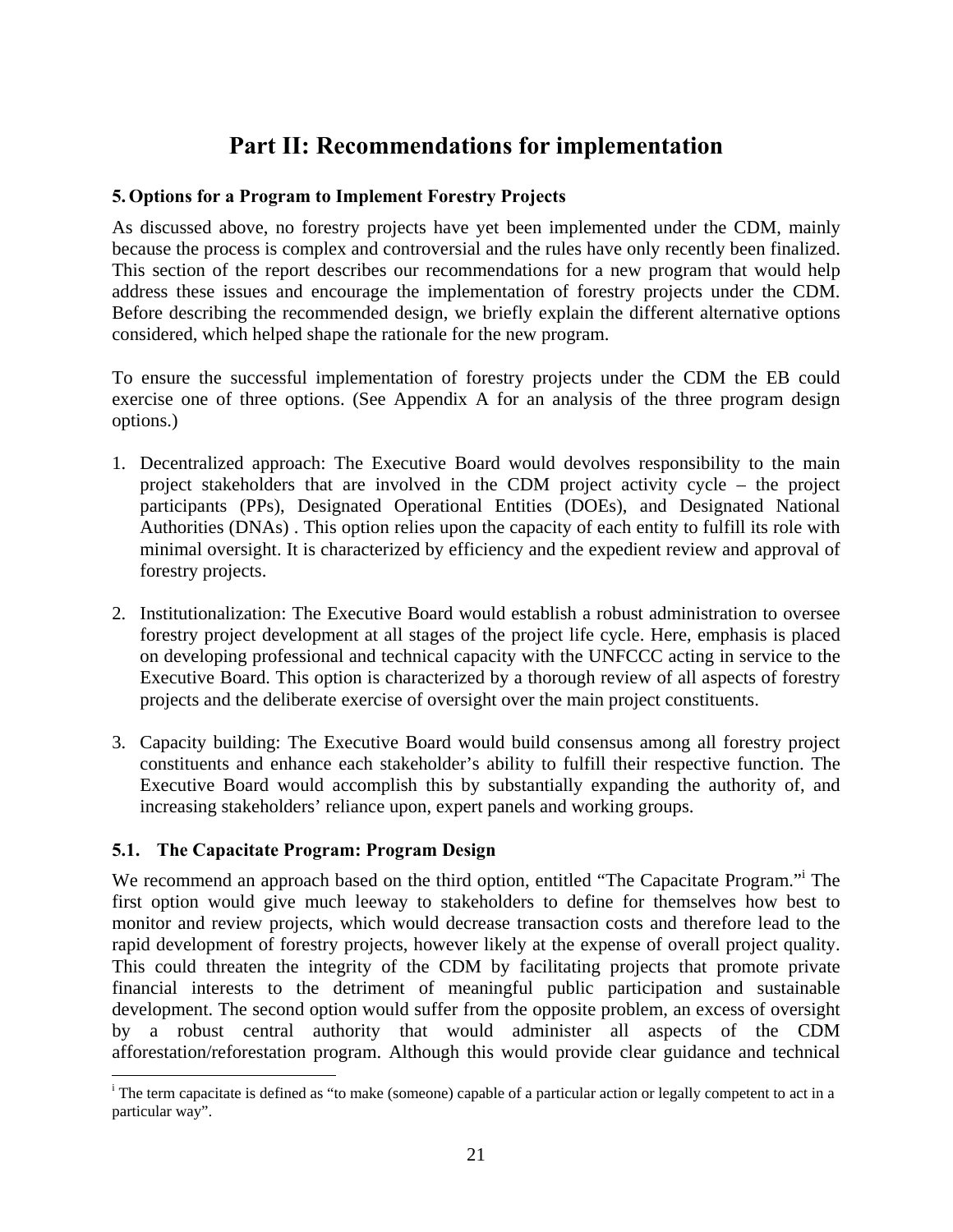<span id="page-21-0"></span>capacities, it would inevitably delay the issuance of CERs, increase the transaction costs associated with afforestation/reforestation projects, and thus jeopardize the viability of the projects. This option would also require significant financial resources. The third option, the Capacitate Program, seems to be the most feasible, given available resources and the need to strike a balance between supporting and directing stakeholders. This program would provide education, information and support to all the main stakeholders in the CDM project cycle to ensure that they are able to navigate through the complex project cycle and begin the process of implementing CDM forestry projects that meet the minimum criteria mandated by the Kyoto Protocol.

#### **5.2. The Capacitate Program: Activities**

There are three primary tasks associated with the Capacitate Program:

#### **5.2.1. Streamline Forestry Project Procedures**

To ensure that new projects are initiated and that projects currently in the pipeline are implemented, the Capacitate Program will streamline the project cycle and provide guidance with forestry project checklists, manuals and other tools

#### **5.2.2. Disseminate information**

This will be accomplished by setting up the Forestry Development Resource (FDR) which will act like a help desk and aim to answer all questions related to forestry projects, actively troubleshooting and providing a forum where all queries and concerns can be stored. The FDR will initially be established in five regions. Depending on the success of the Capacitate Program, the FDR could set up offices at a more local level.

#### **5.2.3.Facilitate NGO involvement and build local capacity**

Building capacity for developing countries and the NGOs will help ensure that projects meet the CDM minimum criteria and build local trust, which will also be essential for the development of additional forestry projects in the future. The Capacitate Program will conduct workshops to support the design and monitoring of the projects, along with training manuals and information guides for stakeholders.

#### **5.3. The Capacitate Program: Rationale**

The Capacitate Program would establish, authorize, and rely on expert panels and working groups to develop standards, establish scientific consensus, and otherwise provide technical guidance and support to all entities involved in the forestry program. The Executive Board would maintain oversight over the development of afforestation/reforestation projects but would attempt to foster transparency and participation, and otherwise work to develop each project constituent's capacity to adequately serve its respective function. Panels could be established to review project proposals, establish and amend monitoring strategies, and set criteria for sustainable development. Working groups could focus on streamlining the application process, setting standards for DOEs, and developing the capacity of DNAs.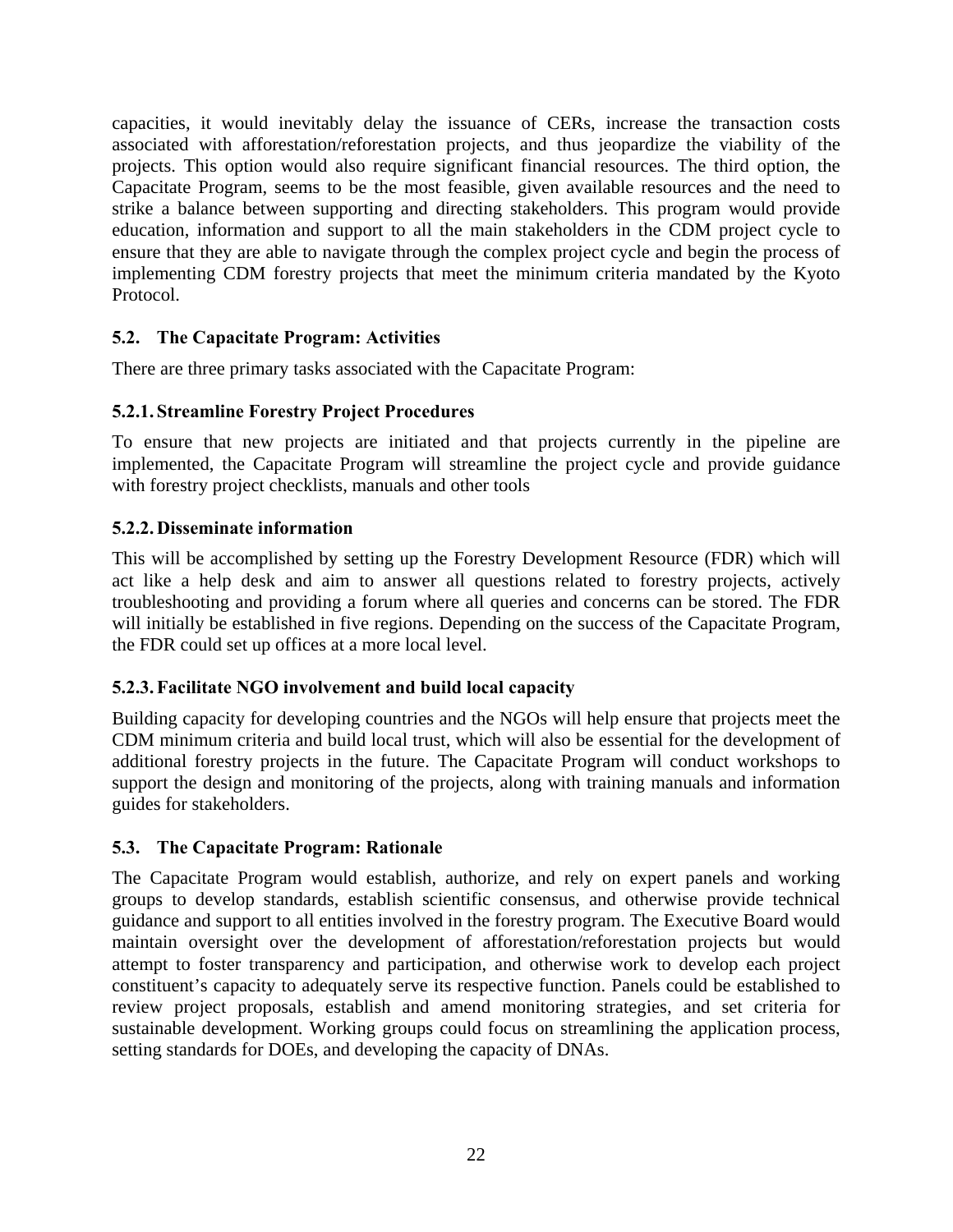<span id="page-22-0"></span>Developing capacity among project constituents would involve a substantial amount of time and effort. Yet, to a large degree, the Executive Board would rely upon the services of panels and working groups that already exist and are comprised of experts who serve without compensation.<sup>50</sup> One of these working groups is the Afforestation and Reforestation Working Group, whose primary task is to prepare recommendation for new baseline and monitoring methodologies for forestry projects. In addition to this working group, we recommend the establishment of an additional, temporary, working group entitled the Forestry Implementation Committee (FIC). Fostering transparency, participation and consensus among all constituents would help to ensure the Capacitate Program's political feasibility. This would also serve to establish common standards upon which entities will be held accountable. Over time, project outcomes will become more certain, thus lessening the transaction costs and helping to ensure the viability of forestry projects.

Figure 5, below, outlines the three aforementioned goals of the capacitate program. In addition it illustrates how the Executive board, FIC and FDR will work together, through the Capacitate program to increase the quantity of forestry projects.

*Figure 5: The Capacitate Program* 

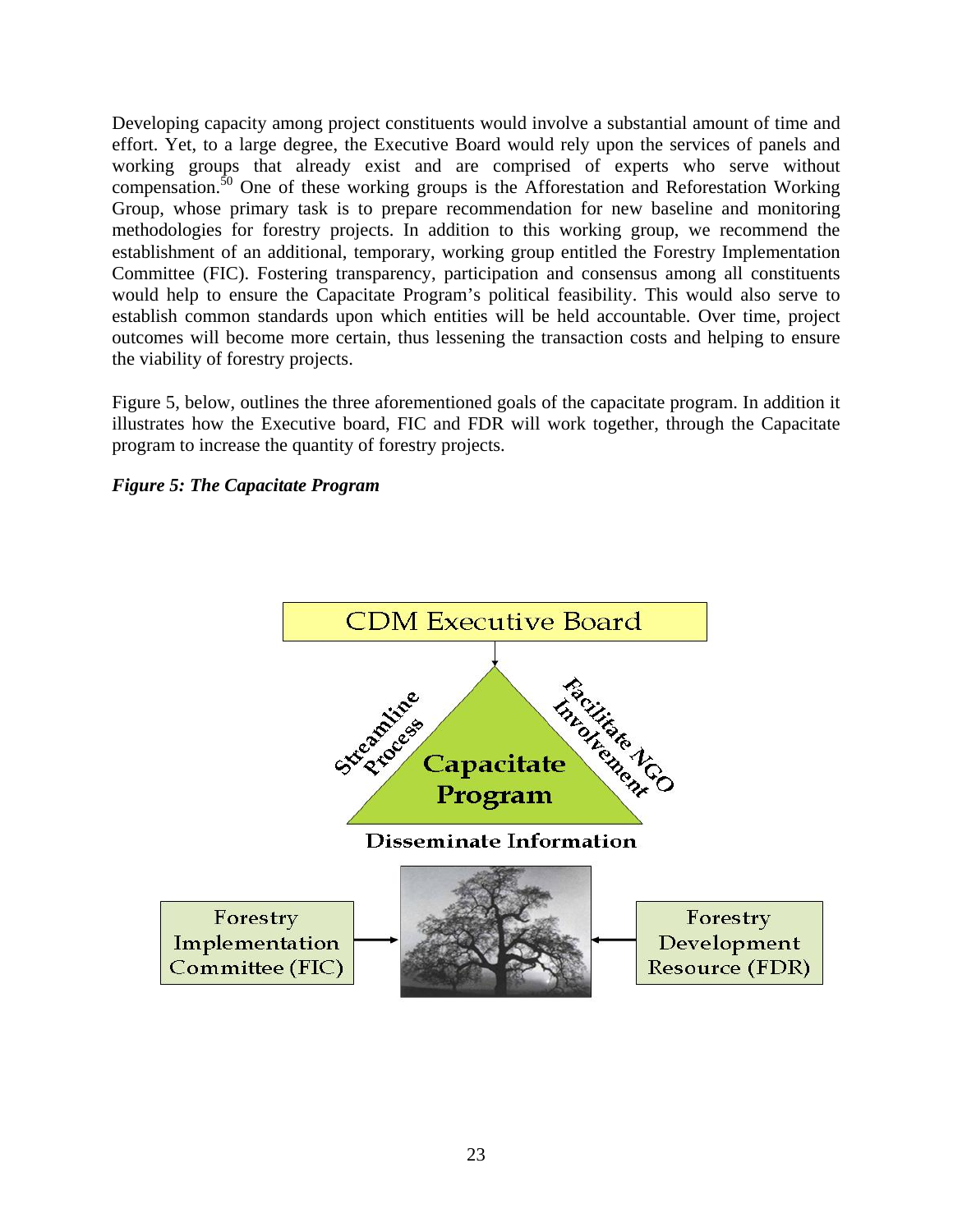#### <span id="page-23-0"></span>**6. The Organizational Structure of the Capacitate Program**

The creation of the Capacitate Program would require additional human and administrative resources, while at the same time build on the existing structure (Appendix \* shows the existing organizational structure of the Executive Board). The new program would consist of two parts. The Forestry Implementation Committee (FIC) would be based at the UNFCCC headquarters in Bonn, Germany. The FIC would then also oversee the establishment of the Forestry Development Resource, which would be located in five main regions (called "super-regions") of the world to build local capacity to develop and implement CDM projects.

#### **6.1. The Forestry Implementation Committee (FIC)**

The main function of the FIC would be to streamline the procedures and project cycle and encourage collaboration between the working groups and expert panels established under the Executive Board (Appendix B and C). To this end, the FIC's main functions are to:

- Develop Partnership plans with other working groups: The FIC will ensure that information is passed freely through the working groups to help standardize methodologies and accreditation procedures specifically designed for forestry projects. The FIC would hold joint quarterly meetings of the working panels in conjunction with the Executive Board meetings in an effort to ensure that a mutual exchange of information occurs between working groups developing different phases of the CDM project cycle.
- Identify and refer to the Executive Board general issues with forestry project capacity building, and focus their attention on achieving the three tasks of the capacitate program, streamlining procedures, disseminating information, and building NGO involvement and local capacity..

The FIC will be comprised of a chairman and a vice-chairman, hereafter referred to as the dual commissioners, one from a developed nation and the other from a developing nation. The dual commissioners will oversee two working panels of four members each under the FIC that will be staffed from the UN Secretariat roster of experts. These two working panels are as follows:

- The Project Participant and Designated Operational Entity Working Group, which would identify and refer general issues to the Executive Board associated with project design and auditing. This group will be staffed by four of the 10 members of the FIC.
- The NGO and Designated National Authority Working Group, which would identify and refer general issues to the Executive Board associated with project monitoring and attaining sustainable development. This group will be staffed by four of the 10 members of the FIC.

The entire FIC, comprising both forestry experts and the commissioners, will meet five times a year, coordinated with the meetings of the other working groups, to ensure joint meetings with the other working panels under the Executive Board. The FIC will answer directly to the Executive Board. The Chairman and Vice-Chairman of the FIC will serve to coordinate the activities of the Project Participant and Designated Operational Entity Working Group and the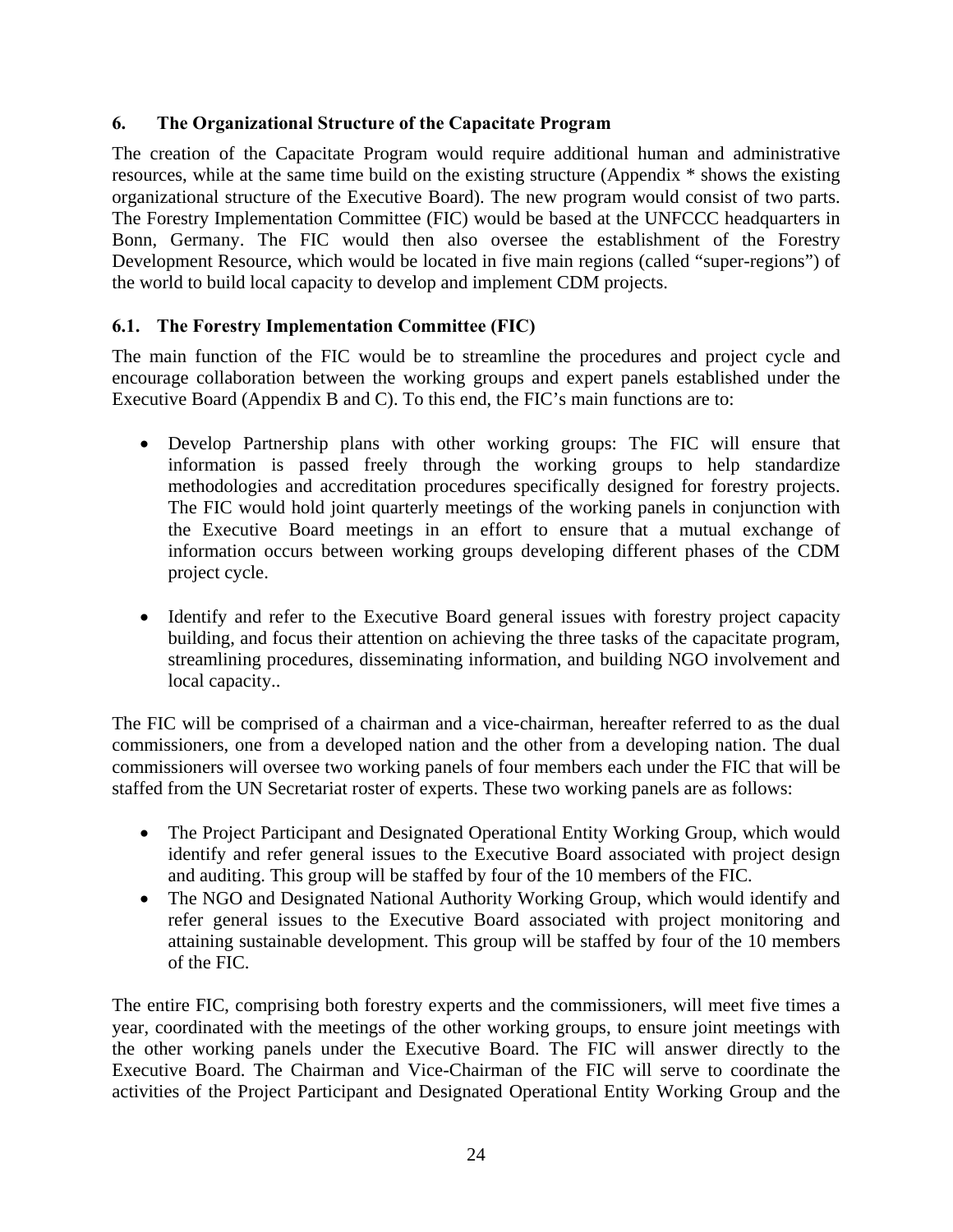<span id="page-24-0"></span>NGO and Designated National Authority Working Group. Issues that come through the FDR will be taken up by the two working groups as appropriate based on their functional descriptions and as the dual commissioners deem necessary.

#### **6.2. Forestry Development Resource (FDR)**

The dual commissioners will also oversee the Forestry Development Resource (FDR), which will build local capacity to develop and implement projects in the five "super-regions". The FDR will be responsible for involving NGOs in the monitoring phase of the project cycle and serve as the primary information resource for all project players. The FDR will be staffed by five Super-Regional Directors, who meet the same competency requirements as the FIC members. These members will be full-time CDM employees (Appendix C).

- *Dual Commissioner:* The Chairman and Vice-chairman of the FIC will also serve as Commissioners of the FDR and will be responsible for the coordination of the five Super Regional Directors. They will also hold the final say in issues that come through the Super-Regional Directors. They will also serve to organize the specific issues raised through the FDR to the appropriate working panel within the FIC for resolution. These positions will be full-time and answer directly to the Executive Board.
- *Super-Regional Directors*: This position will be a full-time paid position for five members covering five super-regions. They will be subject to the competency requirements stated above and be primarily responsible for maintaining the information clearinghouse as well as develop the workshop series for Designated National Authorities on sustainable development. Their regional mandate will be as follows:
	- o Americas North and South America
	- o Europe Europe and the European Mediterranean
	- o Asia the Middle East, Middle East Mediterranean, and Asia
	- o Africa Africa and African Mediterranean,
	- o Oceania Pacific Islands and Oceania

The Super-Regional Directors will also be responsible for developing regional and local representatives should the forestry project demand increases. If five forestry projects are registered with the Executive Board within a particular super-region, the super-regional directors can appeal to the Chair and Vice-Chairman of the FIC to develop additional regional representatives. If sufficient demand does not exist, the super-regional directors will assume the roles of regional and local directors in addition to their own. They will answer directly to the Dual Commissioner, the Chairman and Vice-Chairman of the FIC.

• *Regional Director*: This position will be a full-time paid position to be staffed when sufficient demand, as noted in "Super-Regional Directors", occurs. These positions will be subject to the same competency requirements as the members of the FIC and the Super-Regional directors. Regional Directors will be primarily responsible for developing the workshop series on project design for Designated Operational Entities and on monitoring for NGOs, as well as addressing issues from Designated Operational Entities. If sufficient demand occurs within the regional level (a threshold of five registered projects within the region), the Regional Directors can appeal to the Super-Regional director, who in turn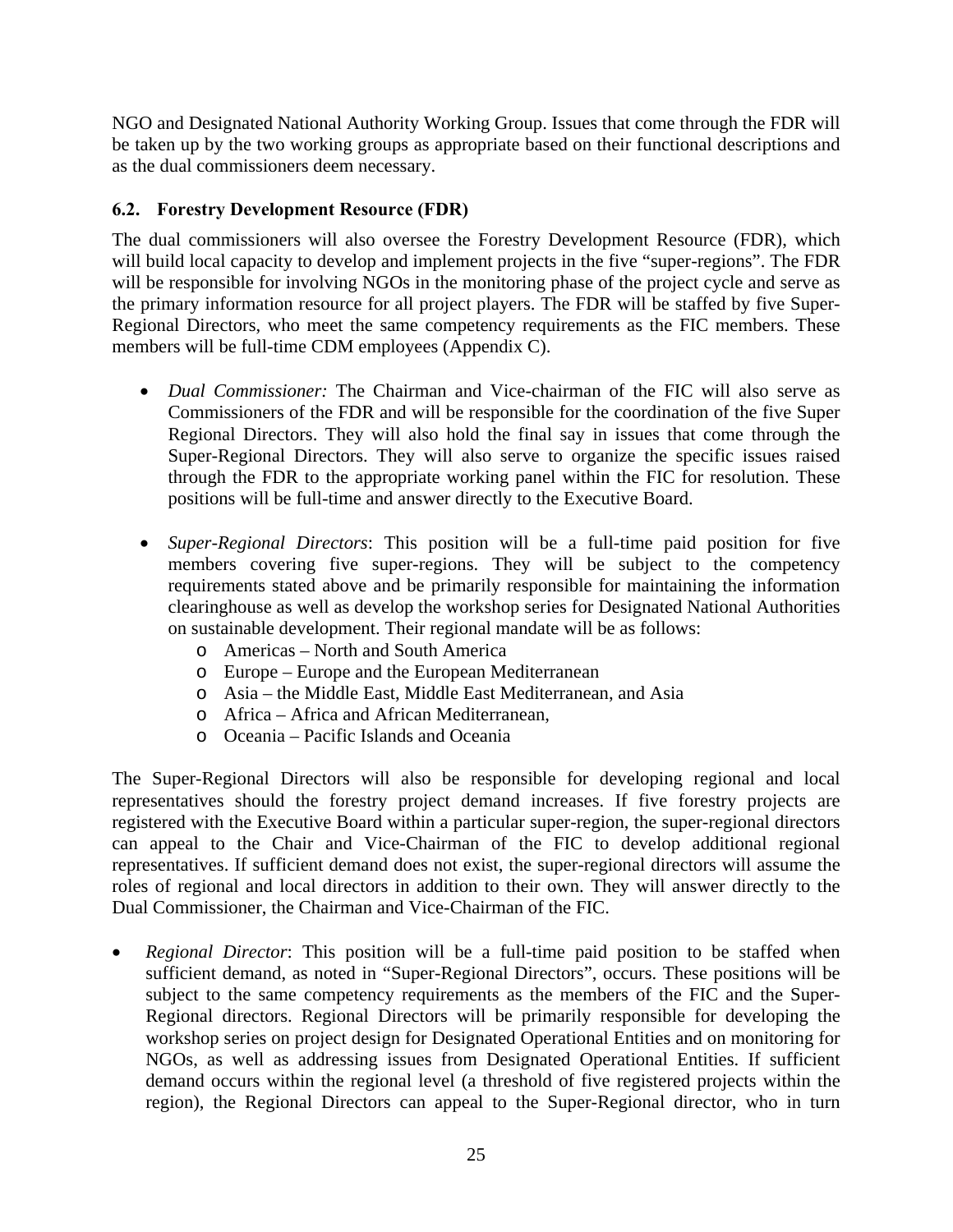<span id="page-25-0"></span>appeals to the Chairman and Vice-chairman of the FIC to develop local representatives. If sufficient demand does not exist, regional directors will assume the roles of local representatives in addition to their own. Regional directors will answer directly to their corresponding super-regional director.

• *Local Director*: This position will be a full-time paid position to be staffed when sufficient demand occurs. These positions will be subject to same competency requirements of the FIC and the Super-regional directors. They will be primarily responsible for addressing specific issues with DOEs, PPs, and NGOs. They will answer directly to their corresponding regional director.

#### **6.3. Staffing the FIC and FDR**

The FIC will serve as a temporary working panel under the Executive Board. After Year One, the FIC will evaluate the success of the Capacitate Program. If the three initial goals are met, the FIC will dissolve and the management of the FDR will be transferred to the Afforestation/Reforestation Working Group. If the evaluation deems that the tasks have not sufficiently been met, however, the Executive Board can authorize an extension of the FIC on a year-by-year basis.

The establishment of the FIC would allow for the resolution of general issues regarding capacity building and the formulation of strategies to encourage the growth of afforestation/reforestation projects. The establishment of the FDR would allow for rapid dissemination of information through workshops and as an information clearinghouse. However, the implementation of the FIC and the Forestry Development Resource would place further demands on an already strained Clean Development Mechanism budget. In addition significant care will have to be given to any selections for the super-regional director post to avoid political controversies.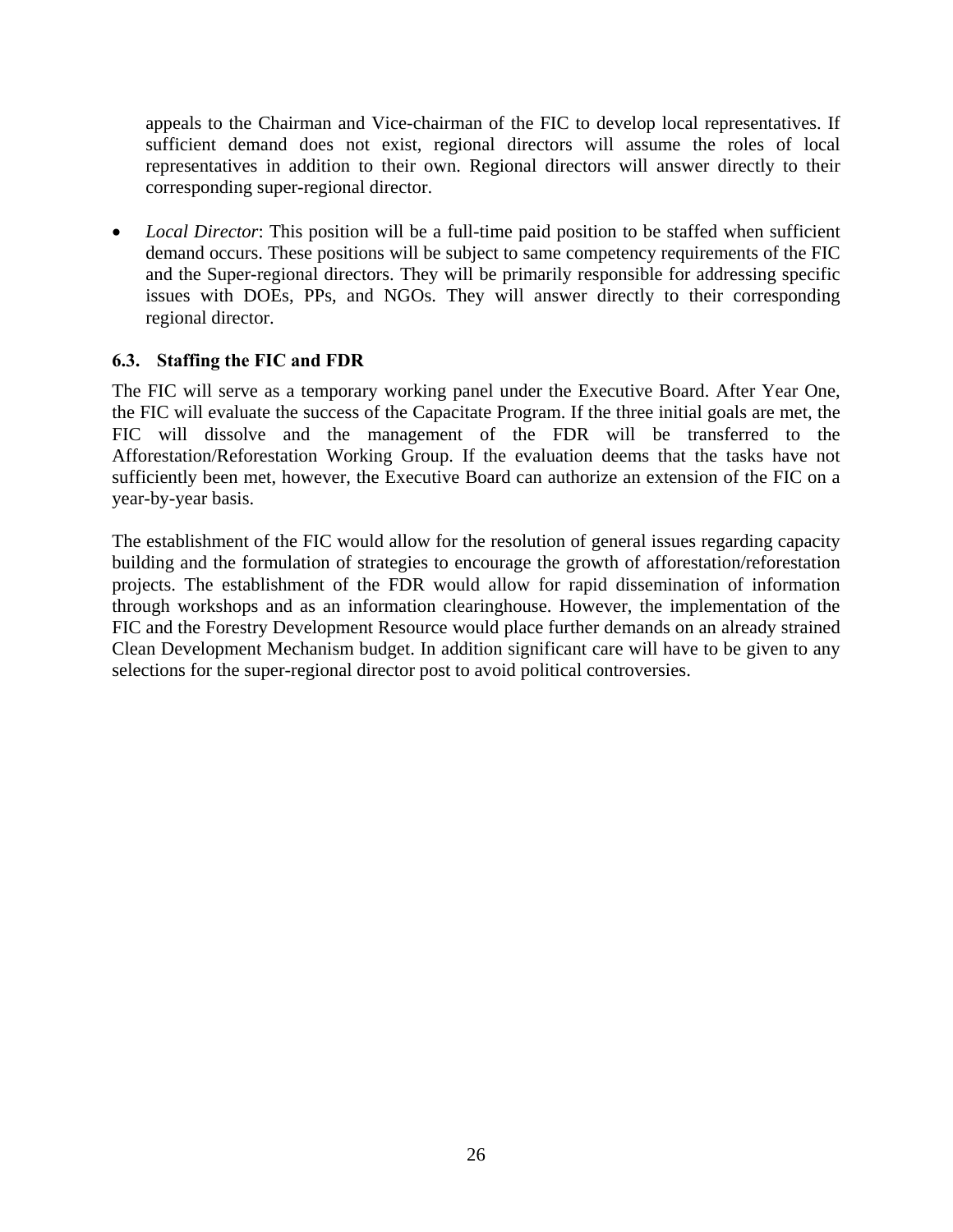#### <span id="page-26-0"></span>**7. Budgeting for the Capacitate Program**

This budget plan for the first operational year of the Capacitate Program includes personnel compensation expenses and program operations expense ("other than personnel services."). The actual estimated costs needed are \$1,150,928.91. The 2006 budget plan includes a line item budget and a program budget (Appendix F.) The budget plan accounts for the creation of a 10 person, full-time and part-time, staff on the FIC and 5 full-time managers on the FDR.

#### **7.1. Sources of Funding**

The proposed budget for the Capacitate program would draw directly from the CDM Executive Board's budget of approximately \$8.7 million.<sup>51</sup> The CDM acquires its budget from voluntary contributions made by parties to the UNFCCC that are then filtered into four UNFCCC trust funds established at the 1995 COP:

- The Core Administrative Budget (the "core budget");
- The Facilitating Participation of Parties Process (the "participation fund");
- The Voluntary Supplementary Financing (the "trust fund for supplementary activities");
- The Host Country Contribution (the "Bonn Fund").<sup>52</sup>

#### **7.2. Funding Baselines**

Funding is foreseen for five FIC meetings a year for Year One, at a total of 22 working days. The FDR is funded over nine months in its first year of existence. The FDR does not have a 12-month funding cycle because, considering the time it will take to hire personnel, the FDR is not expected to start functioning until the beginning of Month Three.

#### **7.3. Funding Standard**

The funding methodology for the FIC and FDR working groups is based on two major assumptions:

- All parties have made their contributions to the general UNFCCC, thus ensuring the CDM program budget has funds to allocate
- All hiring costs have been internalized by the Human Resources Department of the United Nations, thus ensuring this proposed budget only encompasses costs directly associate to program operation

#### **7.3.1.Full-Time Personnel**

All full-time personnel are funded based strictly on the UN's "Professional" compensation rate. A UN "Professional" grade hire is funded based on the most competitive civil service compensation rate across all member states. Thus, a UN "Professional" hire is compensated at a level to a comparable civil service position in the United States. The UN has a scale of 1 to 5, differentiating the level of "Professional" and the subsequent salary. The FDR managers are assigned a UN "P-3" grade; a mid-level administrator. The Dual Commissioners are paid at the "P-4" grade. In addition to an annual salary, the "Professional" staff is allotted benefits for dependents. In forming this budget, the baseline was set at 1 spouse and 1 child. Because the UN is also concerned with assuring all, individual "Professional" staff members have equal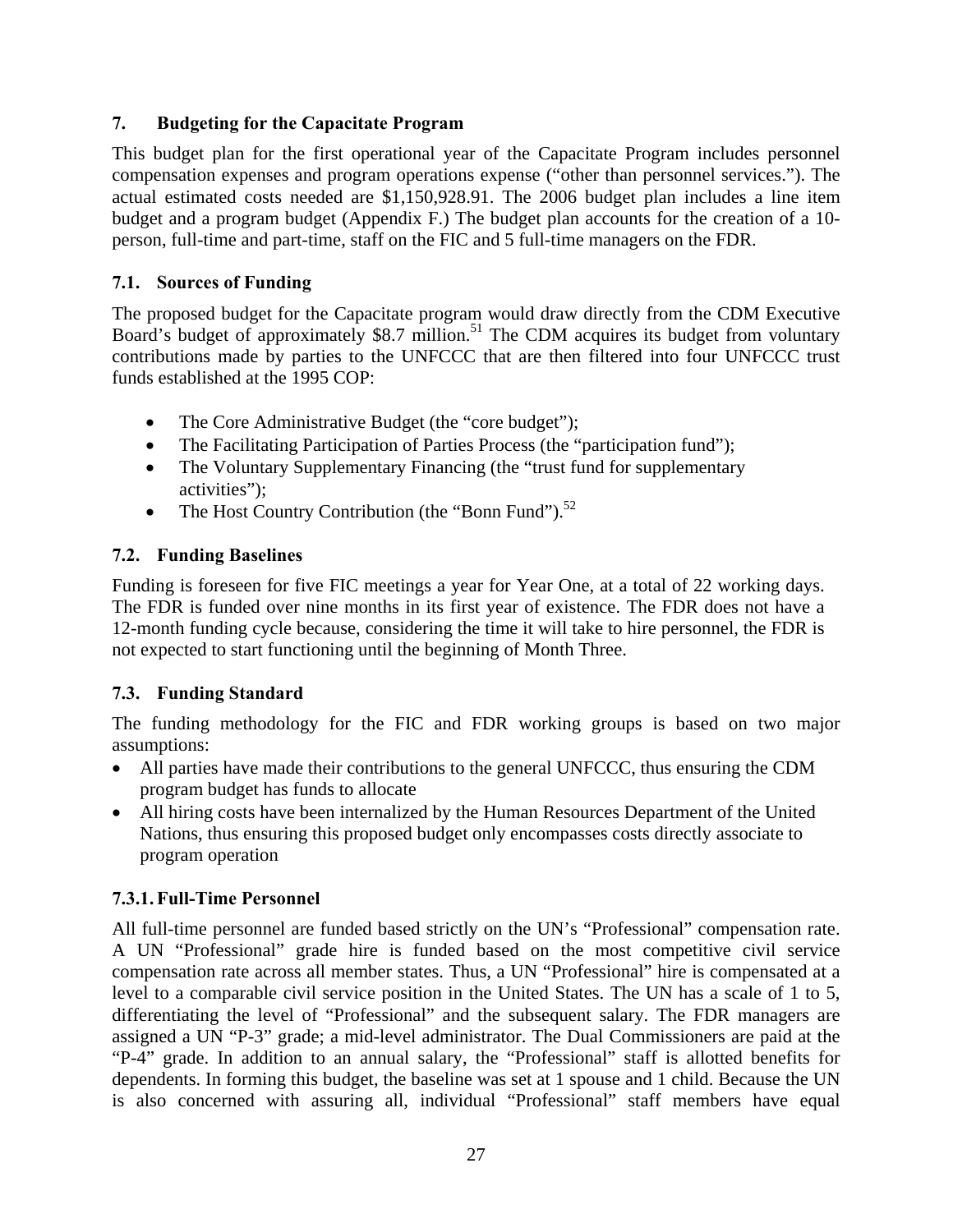<span id="page-27-0"></span>purchasing power at their respective duty station; net salaries are adjusted for standard of living based on a standard UN "post adjustment multiplier" formula.<sup>[53](#page-57-52)</sup>

#### **7.3.2.Part-Time Personnel**

Because part-time FIC staff is funded per diem, they do not receive an annual salary. The UN has set per diem rates at \$400.

#### **7.3.3.Other than Personnel Services**

The UN provides funding for all costs necessary for a program to operate including: office supplies, telecommunication fees, all travel related fees, workshop fees, overhead, etc. Funds for these "other than personnel" costs were estimated based on competitive cost comparisons of anticipated needed goods and services for both the FIC and FDR.

Because the FIC and FDR and both new working groups have no past budget baselines to compare it was necessary to account for "additional" or "other" operating expenses. A modest contingency fund is needed by both the FIC and FDR to fund unforeseen expenses that might be incurred. Unforeseen expenses could include anything from additional facility fees to increased travel.

The Institutional Support Cost earmarks funds specifically for hosting conferences. Regional managers may host two conferences per year to help educate, train and engage different CDM project stakeholders.

#### **7.4. Total Requested Funds vs. Actual Funds Used**

Each full-time employee, the five Super-Regional Directors and the two Dual-Commissioners hired, in theory, is supposed to provide support and assistance to at least two regional afforestation/reforestation projects. However, in anticipation that the number of projects in the first year of the program will be small, we assume that only 50 percent of Super-Regional Directors' and Commissioners' time will be spent working on afforestation/reforestation projects. The other 50 percent of their time would be spent helping to increase overall CDM capacity by working with other kinds of existing projects. The Actual Funds Used reflects the 50 percent forestry related portion of salaried full-time manager hours. The Total Funds Requested looks at the whole picture and accounts for the manager wage where the CDM project function is undifferentiated.

#### **7.5. Budget Justification**

This proposed budget requires budget flexibility; numbers were over-estimated in most instances to accommodate unforeseen expenditure. However, there are several reasons that justify the funds proposed. While the CDM program budget is small, the Executive Board itself has few operational costs. Also, some of the working groups under the Executive Board are self-funded through fees (e.g. the Designated Operational Entity Accreditation Panel.) In the first year of the program, an initial investment is required to ensure the program starts off correctly.

It is unlikely that the program budget for Year 2 will be as large unless the Capacitate Program exceeds expectations and generates many afforestation/reforestation projects. In addition, we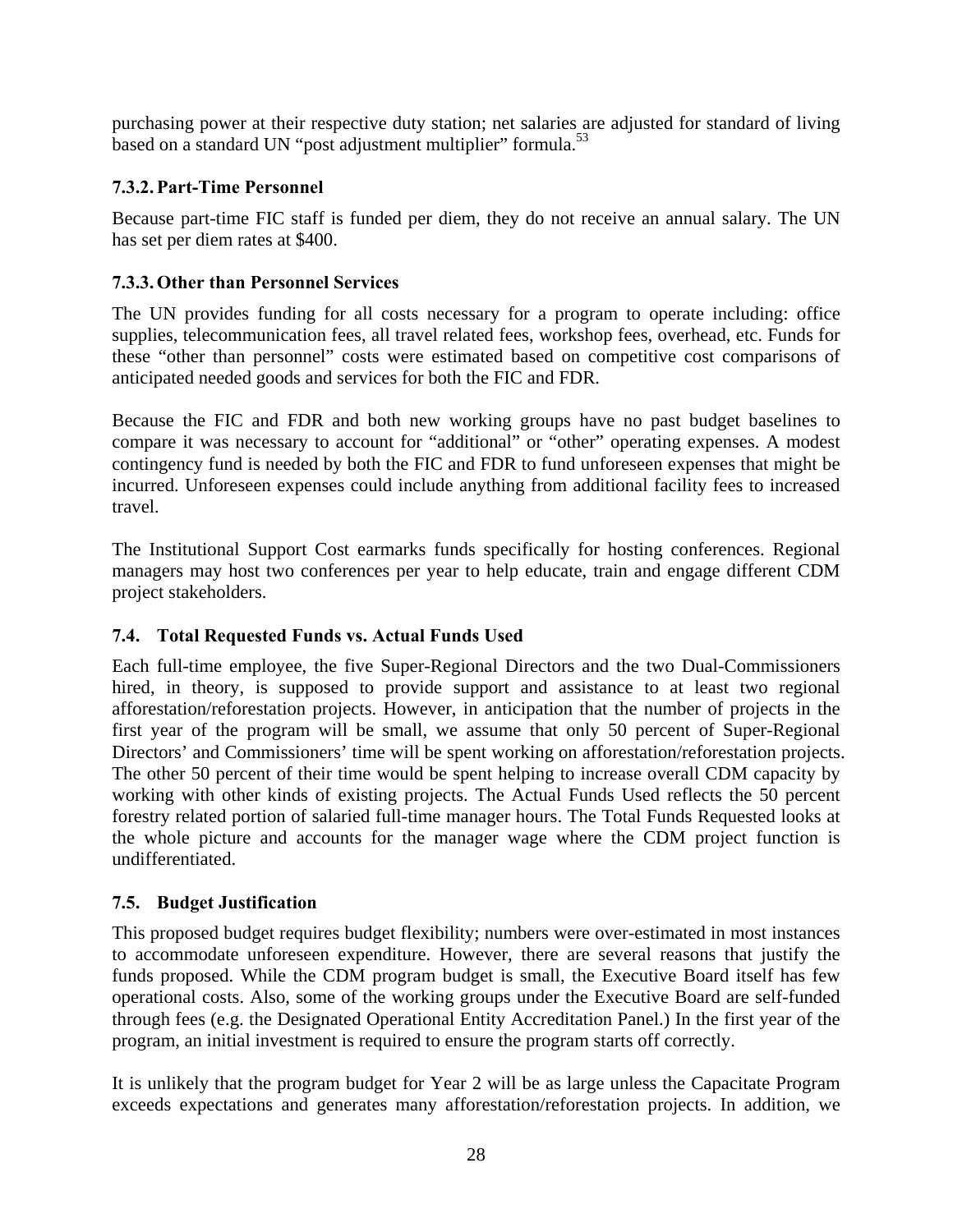assume that the FIC will be disbanded after Year 1, devolving authority for the management of the FDR to the existing Afforestation/Reforestation Working Group. Should Regional Directors need more support, they can fund supplementary staff through the influx of project application fees.

Funding the budget for the Capacitate Program represents a necessary investment to ensure the implementation of credible forestry projects and the overall capacity of the CDM. Eventually, forestry programs will be generating revenue (through project application fees and emissions credits), and these revenues can be used to offset operational costs incurred by the FDR. Funds not used will roll back into the general UNFCCC budget.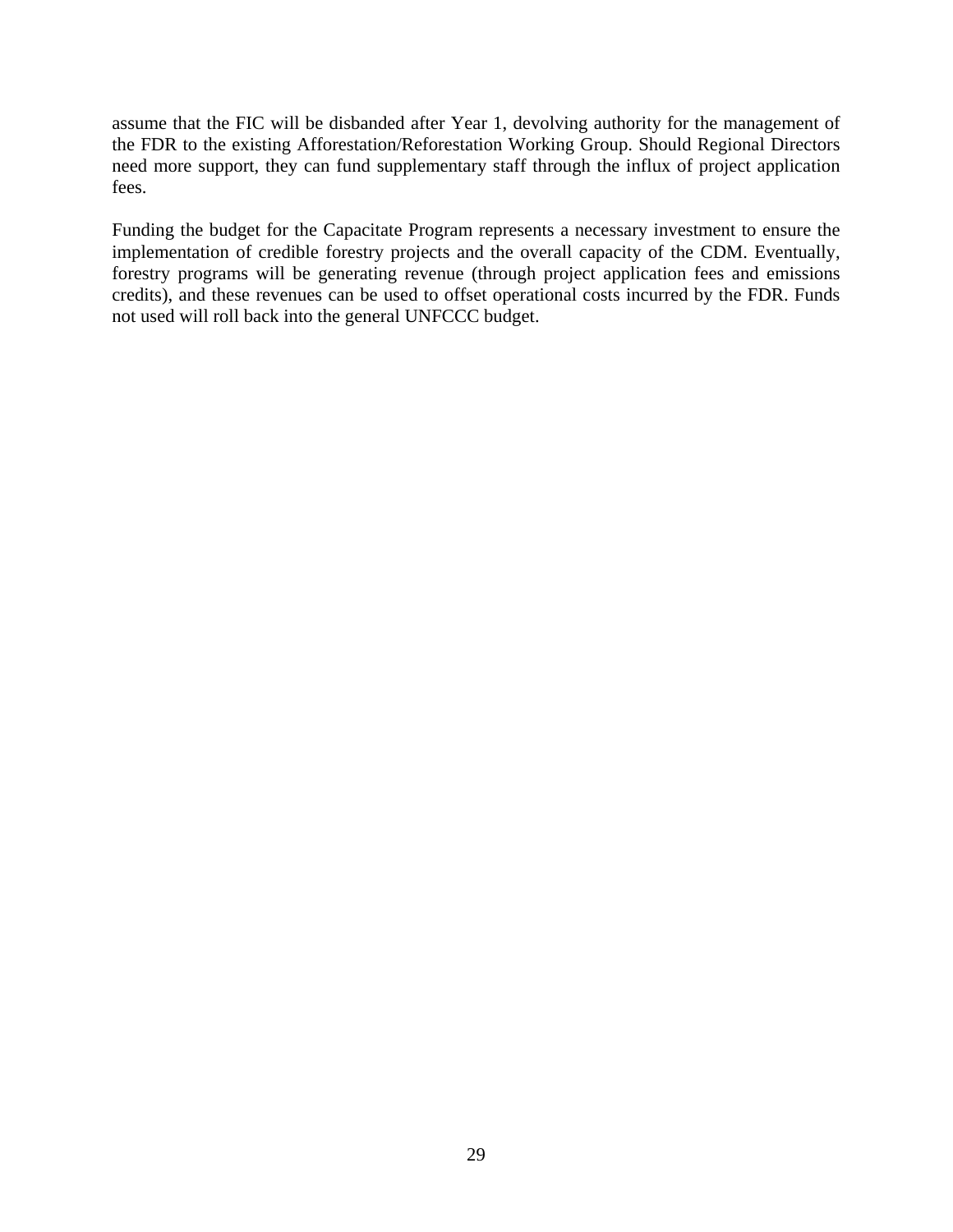#### <span id="page-29-0"></span>**8. Performance Management of the Capacitate Program**

To assess the success of the Capacitate program, the FIC will evaluate its internal performance continuously throughout the first year of operation. A two-part performance management system has been devised, fitting into the framework of the Executive Board's CDM Management Plan, which is "a comprehensive framework for planning, implementing and monitoring the work of the CDM on a 12-month-basis." [54](#page-57-53) The performance management system will focus on two broad areas. First, it will measure the effectiveness of the FIC in setting up the new structures and organizations that are necessary to meet the three goals of the Capacitate Program – to streamline processes, disseminate information and facilitate the participation of stakeholders. Second, it will measure the effectiveness of the FIC in meeting these three overall goals and, more generally, in building capacity among stakeholders to take advantage of afforestation and reforestation projects under the CDM. The first area is therefore focused on the performance of the *process*, and the second is focused on the overall success of the *program*. Figure 7, below, describes some of the main aspects of performance management for the Capacitate Program.

#### *Figure 7: Performance Management of the Capacitate Program*

# Performance Management



#### **8.1. Main Year 1 Activities**

The main activities of the Capacitate Program in its first year are as follows: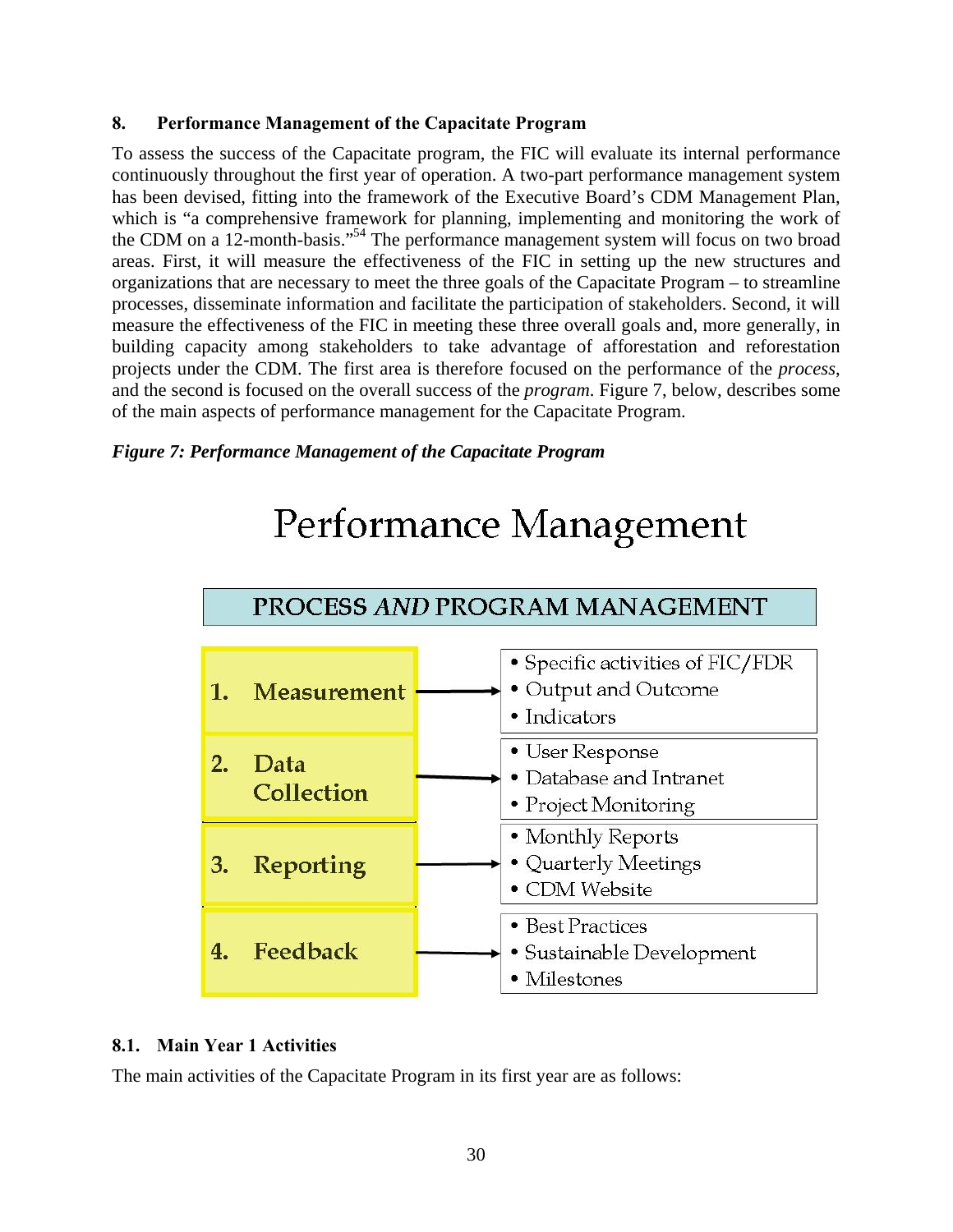#### <span id="page-30-0"></span>*Forestry Implementation Committee*

- Set up FDR and coordinate its activities throughout Year 1
- Set up two working groups to function as a helpdesk/clearing house for information on issues for DOEs, NGOs, DNAs and PPs
- Performance management of entire Capacitate program
- Hand over responsibility for management of Capacitate program to FDR at end of year one

#### *Forestry Development Resource*

- Establish and maintain contacts with the main CDM project stakeholders
- Build capacity of stakeholders by series of workshops, providing information to them as requested, dealing with queries relating to forestry projects
- Refer difficult problems/issues up to FIC Dual Commissioners (to be resolved by WGs if necessary)
- Deal with problems and log responses for reporting to FIC
- Facilitate development of national (DNA) elaboration of sustainable development definitions
- Initiate expansion of FDR if and when demand for forestry projects increases

The success of all Year 1 activities will be assessed in Month 11, when the FIC and FDR will decide whether or not to dissolve the FIC and hand over responsibility for the Capacitate Program to the existing Afforestation and Reforestation Working Group. To assess the success of the program the FIC will develop performance indicators and a comprehensive performance management system. The ultimate measure of success of the program would be approval of a significant number of new forestry projects (we consider that 10 projects would be a major indicator of success), although failure to approve 10 projects would not be considered a failure, since capacity building is the primary goal.

The performance management system has four parts: measurement, data collection, reporting and feedback. Appendix G contains a list of activities to be implemented: the numbers in parentheses in the following sections refer to those activities or to the three overall program goals.

#### **8.2. Measurement**

The FIC must carry out a number of activities according to a detailed calendar of events to achieve the outputs and goals set out for the Capacitate program's first year of operation. The FIC has established a set of baselines and indicators for each activity and for the overall goals of the program. Appendix E shows the 11 main activities that the FIC and FDR must implement in the first year of the program. For each activity the FIC will measure the actual performance against the goals using the indicators provided. The table in Appendix E outlines indicators for the three overall goals of the project. The FIC is responsible for developing these indicators during the course of the first year. These indicators are not expected to be relevant for the first year because they depend on the implementation of actual forestry projects, which is not expected until toward the end of the first year.<sup>[55](#page-57-54)</sup>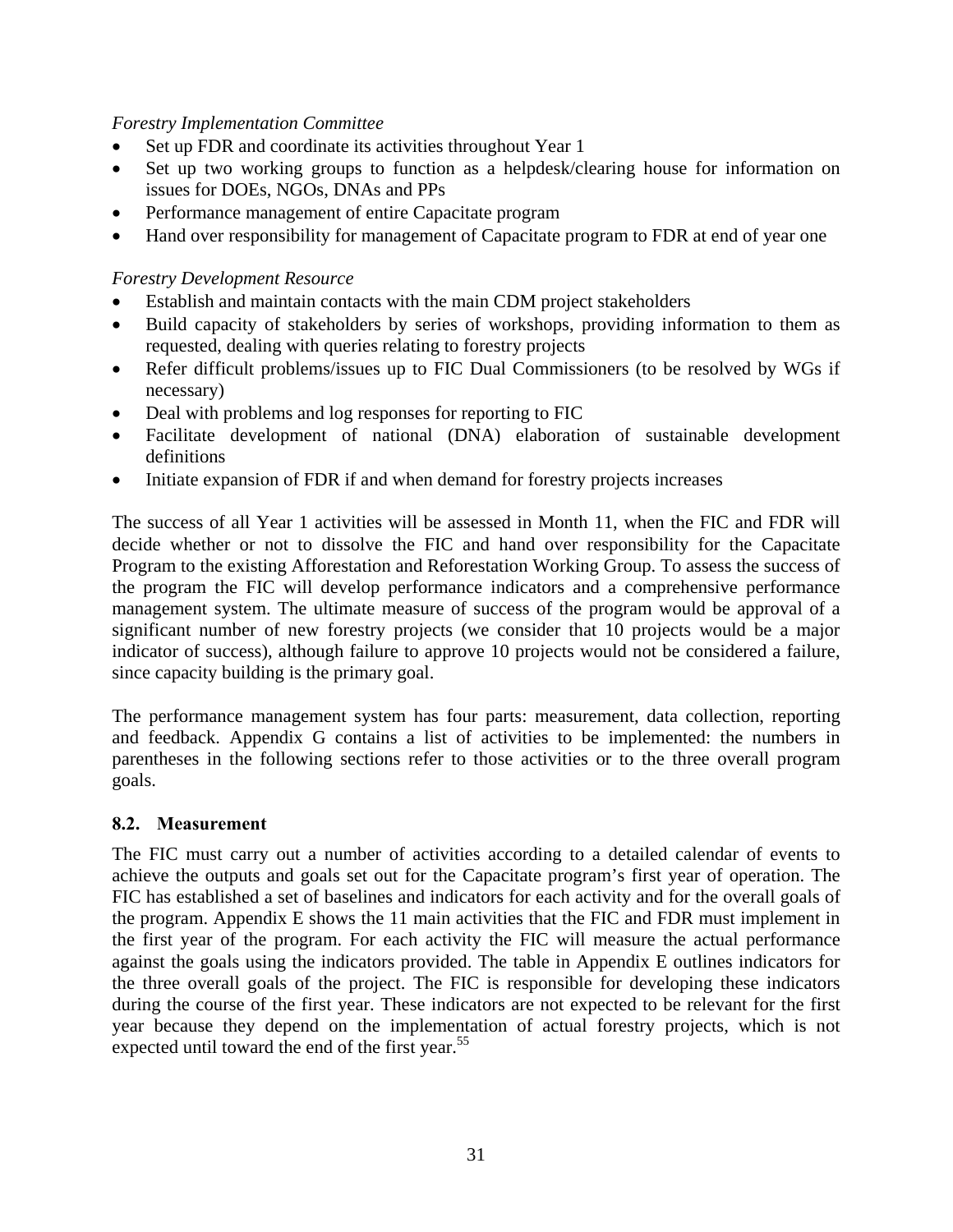#### <span id="page-31-0"></span>**8.3. Data Collection**

The FIC has defined the kinds of data that are required to measure its operational capacity and the success of the overall program. The FIC will be responsible for the collection, processing, and storage of this information. The FIC is required to ascertain what kind of data is relevant to the operational capacity of the Capacitate program and then to develop means for collection, processing, and storage of this information.<sup>56</sup> The data collected should aid the FIC in determining whether the program is on schedule and how effectively the FIC is in building the capacity of relevant stakeholders. The FIC will utilize the following methods to collect and analyze data.

#### **8.3.1. Surveys**

Devise survey templates that have a standardized format but can be adjusted to reflect the need for both qualitative and quantitative information, covering every aspect of the CDM Project Cycle. This will allow the FIC to determine where problems may be occurring along every stage of the project cycle. The surveys will also serve as an outreach effort on the part of the FIC to allow for continuous feedback from stakeholders. Surveys will be conducted one month prior to the second, third and fourth quarterly meetings and their results presented at those meetings. (Activities 4, 6, 7, 8, 9 – for this and following sections, please refer to activities and goals listed under Appendix E)

#### **8.3.2. User feedback**

All project stakeholders will have the opportunity to provide feedback about their experiences with the FIC and FDR. The FIC will collect, among others, participant feedback from working groups, meeting reports, and Frequently Asked Questions. FAQs will be published on the program website (see below). All participants at the workshops will be invited to fill out a feedback form. The Dual Commissioners will be responsible for collating and analyzing these forms as well as the content of the FAQs and presenting the results at the next quarterly meeting. (Activities 4, 6, 7, 8, 9)

#### **8.3.3.Project monitoring**

The FIC will collect information on the geographical distribution of A/R projects from the FDR reports. The FIC will decide whether to redeploy resources to under-represented regions. As an educational tool the FIC could utilize data from other UN agencies (e.g. the UN Food and Agricultural Organization) using Geographic Information Systems to create a map showing the geographic distribution of CDM forestry projects. The FIC will maintain a constantly updated list of forestry projects proposed and/or approved, including all relevant information (e.g. duration and size of project, amount of CERs generated) and indicate whether the program is on track to meeting its year-one target of ten forestry projects approved. (Goals 1, 2, 3)

#### **8.3.4. Database**

In order to ensure a centralized collection of data that can be accessed and utilized by any interested parties for the establishment of CDM forestry projects, the FIC will feed all information received into the United Nations Common Database (UNCDB).<sup>57</sup> The function of the UNCDB is to promote consistency and integration among various UN databases for a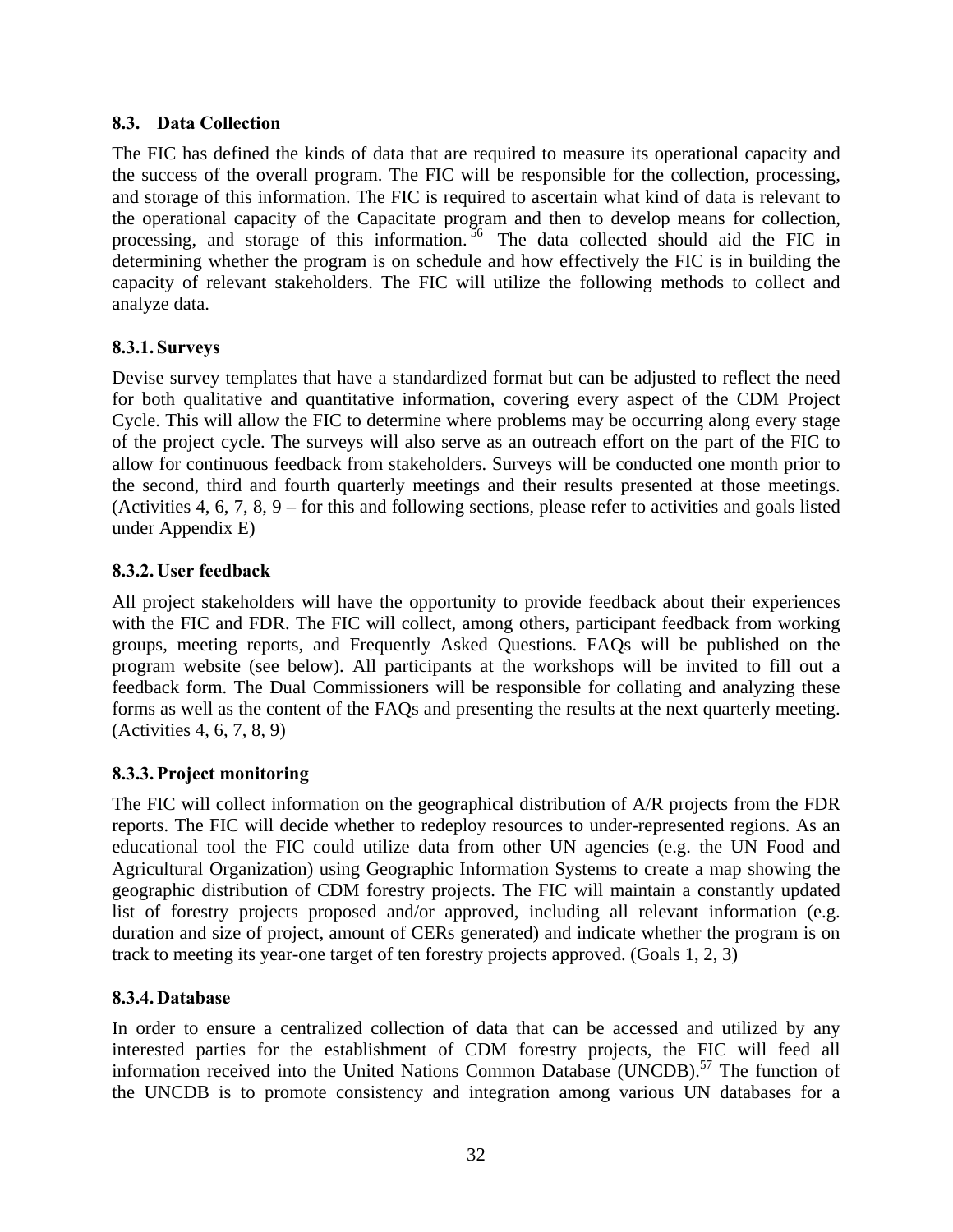<span id="page-32-0"></span>centralized repository of information and the development of a data dictionary of official definitions and terms used in relation to the CDM so as to prevent confusion over complex terminology. This database will also contain a list of DNA/DOE and their contact details. (Activities 5, 8; Goal 3)

#### **8.3.5.Intranet**

An intranet will be set up to facilitate communication between the five Super-Regional Directors and between the Super-Regional Directors and the FIC. (Goal 3)

#### **8.4. Reporting**

Different actors will be responsible for presenting this information at regular periods and according to certain formats to relevant decision-makers. Reporting of information should flow between the FIC and the FDR and between the five Super-Regional Directors. This flow of information will be facilitated through the following mechanisms:

#### **8.4.1.Monthly Reports**

For the first year the Super-Regional Directors are required to submit detailed reports at the end of every month to the FIC (the Dual Commissioner). The Dual Commissioner will be responsible for re-transmitting relevant information from the monthly report to the rest of the FIC and FDR. The report should include information on the following areas:

- Actions taken to date according to annual work plan (Activity 1)
- Overview, including contacts details, of stakeholders contacted in region (DNAs, DOEs, PPs, NGOs) (Activity 5; Goal 3)
- Description of any projects planned or implemented, including name, location, size, amount of carbon to be sequestered, duration, additional long-term benefits, environmental impacts (Goals 1, 2, 3)
- Possible forthcoming projects (Goals 1, 2, 3)
- Summary of national sustainable development strategies (Activity 8)
- Problems arisen, lessons learnt
- Recommendations for FDR action over coming three months

#### **8.4.2.Quarterly Meetings**

FIC and Super-Regional Directors will meet in Bonn or elsewhere once every quarter. The Quarterly Meeting is the opportunity for the FIC to report on progress to the Executive Board. (Activities 1, 2, 3; Goals 1, 2, 3)

#### **8.4.3.Website**

A user-friendly website will be created and managed by the FIC, and subsequently the FDR, that will contain relevant working documents, online surveys & questionnaires, CDM forestry project comparisons and updates, workshop information, and contact details of relevant CDM forestry project stakeholders.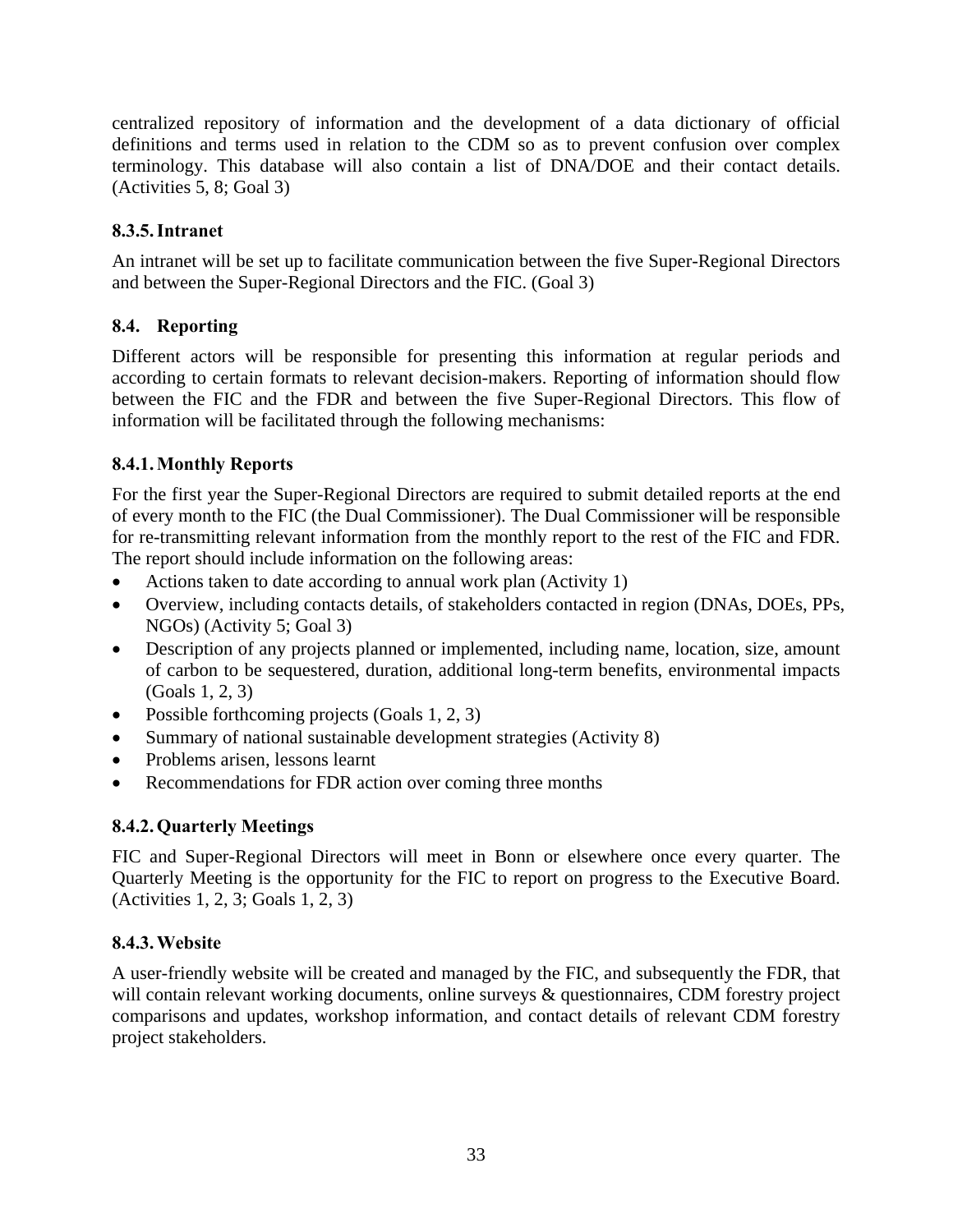#### <span id="page-33-0"></span>**8.4.4.Other**

The FIC will ensure regular communication through teleconferences and broadcast emails. There will also be site visits by the Dual Commissioners to each of the Super-Regional Directors.

#### **8.5. Feedback**

The FIC has defined a series of procedures to ensure that the organization is on track to meet its first-year targets, as well as to ensure that recommendations are made and implemented.

The FIC will ensure that the work plan is being implemented on schedule all year and provide early warning of any potential problems to the Executive Board. The Dual Commissioners are the first point of contact for any problems and it is their responsibility to make recommendations to the Executive Board for any delays or modifications to the work plan.

#### **8.5.1.Early warning**

The FIC will monitor the geographical distribution of projects and the problems that arise on the basis of the SRD monthly reports. The Dual Commissioners will recommend redeployment of resources or special focus on a region or sector as needed. Super-Regional Directors will communicate to the Dual Commissioners any increase in the number of A/R projects that would necessitate an expansion of the regional office. (Activity 11, Goals 1, 2, 3)

#### **8.5.2. Sustainable Development Dictionary**

The FIC and FDR will maintain a database compiling every participating country's national sustainable development criteria for CDM forestry projects. This will assist future project participants in creating location-specific sustainable development criteria by learning from the best practices in the field developed by other countries. The FDR will seek out common denominators and create a comprehensive list of sustainable development indicators for forestry projects. This directory will also help the CDM Executive Board assess whether every CDM forestry project is meeting the sustainable development requirements as set forth in the official CDM project criteria. The directory will be made public and the FDR should welcome comments. (Activity 8, Goal 3)

#### **8.5.3.Project Stakeholder Surveys**

The Super-Regional Directors will be responsible for the dissemination of appropriate surveys (see data collection, above) within their respective regions every quarter to all stakeholders.

#### **8.5.4.Milestones**

The FIC will define a number of important dates by which demonstrable progress should have been made in reaching the program's goals. Based on the indicators outlined above, at each quarterly meeting the FIC will decide whether or not the program is on track and, if not, what additional resources must be deployed. (Activity 11). For example, by Month 6 the Capacitate program should be fully operational, with FDR staff in place and activities under way. By Month 11, the FIC will decide whether or not to proceed with the handover of responsibility to the Super-Regional Directors.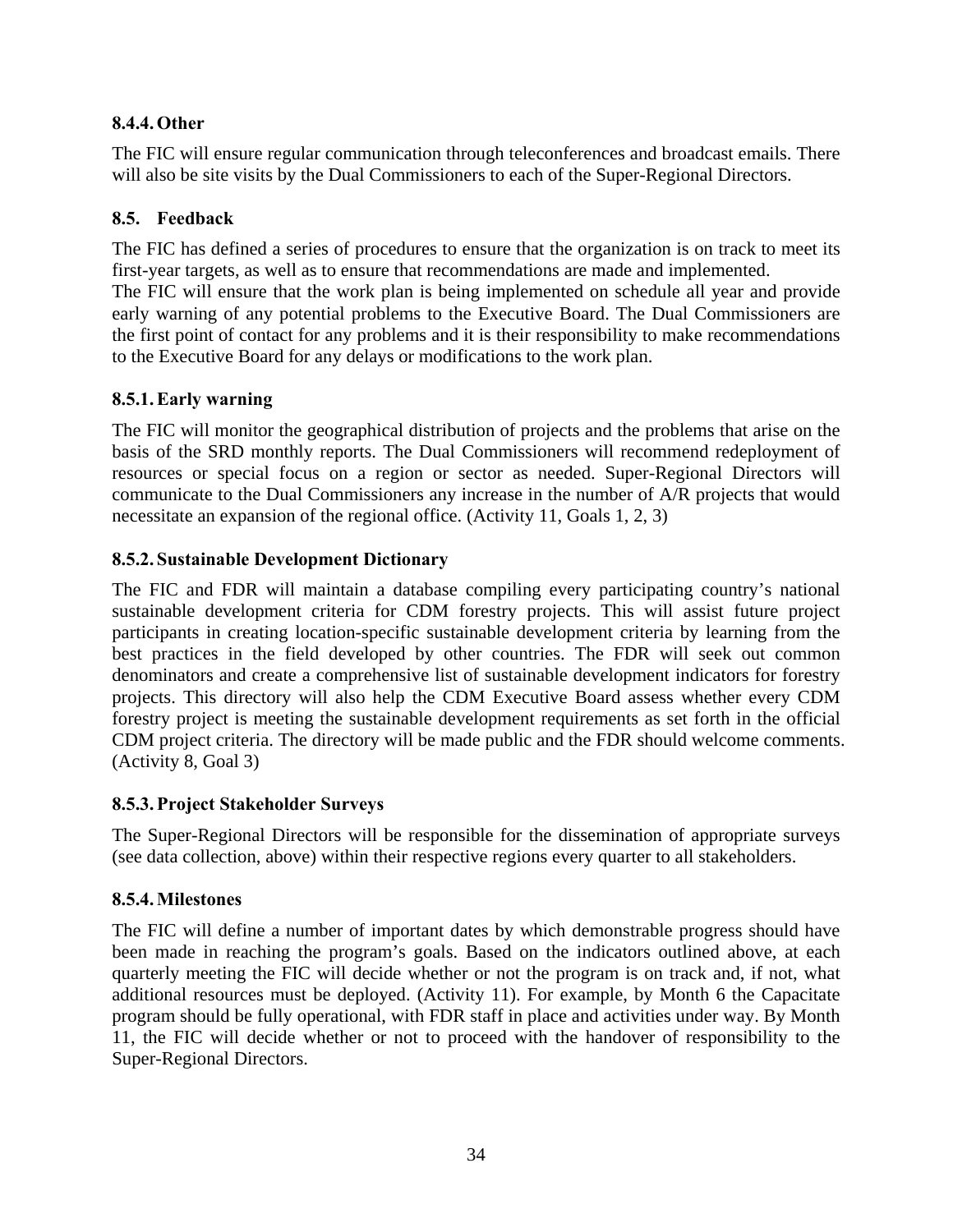### **Conclusions**

<span id="page-34-0"></span>As discussed in this report, anthropogenic activity, particularly fossil-fuel combustion and landuse alterations, have led to increased emissions of greenhouse gases, such as carbon dioxide and methane, to the atmosphere. There is growing consensus among the scientific community that these accumulating emissions are bringing about global climate change, which in turn is leading to greater catastrophic events like hurricanes and sea level rise. A global problem of this nature requires a global solution.

This report looks at a part of one such approach, the Kyoto Protocol, which was negotiated in 1997 and came into force earlier this year. It obliges developed countries that ratify the Protocol to reduce their greenhouse gas emissions by an average of about 5% below 1990 levels. The Clean Development Mechanism (CDM) has the advantage of allowing industrialized countries to profit from low-cost opportunities to reduce greenhouse gases in developing countries, while simultaneously bringing desired investment and sustainable development to developing countries that host projects. There are many types of CDM projects, such as increasing industrial efficiencies or recovering methane gas from landfills, but this paper focused on one particularly controversial kind of project, afforestation and reforestation.

All projects under the CDM must meet three criteria: they must result in real, measurable, and long-term benefits in mitigating climate change; their reductions must be additional to reductions that would have occurred without the project taking place, and the project must contribute to sustainable development in the host country. There are presently 107 CDM projects in the validation stage, but of these, none concerns afforestation or reforestation. In our analysis, we determined three major reasons for the lack of forestry projects, including the complicated process of getting these projects approved, the relatively new rules and methodologies, and the uncertainties associated with implementing projects for which there are no adequate models already in place. The current state of CDM forestry projects described here led us to propose a new program, the Capacitate Program, which would build the capacity of all stakeholders to implement forestry projects.

The Capacitate Program would aim to achieve three overarching goals. First, it should streamline the process and reduce uncertainties in getting forestry projects accepted, while ensuring that forestry projects remain robust and credible. Second, it should disseminate information between all relevant stakeholders. Third, it should facilitate the involvement of NGOs and other project stakeholders to increase capacity at the local level where the forests are being planted. We have proposed staffing, budgeting, and main activities for the first year of this program.

The two arms of the Capacitate Program, the Forestry Implementation Committee (FIC) and the Forestry Development Resource (FDR), would contribute to all three goals. The FIC would be more focused on streamlining the process for achieving forestry project development, which includes working with other CDM panels and working groups concerned with forestry. This is a more top-down approach for streamlining the process because they would be creating rules and methodologies that are robust, yet simple to understand. The FDR, in contrast, would develop capacity from the bottom up by working "on the ground" in the developing countries to ensure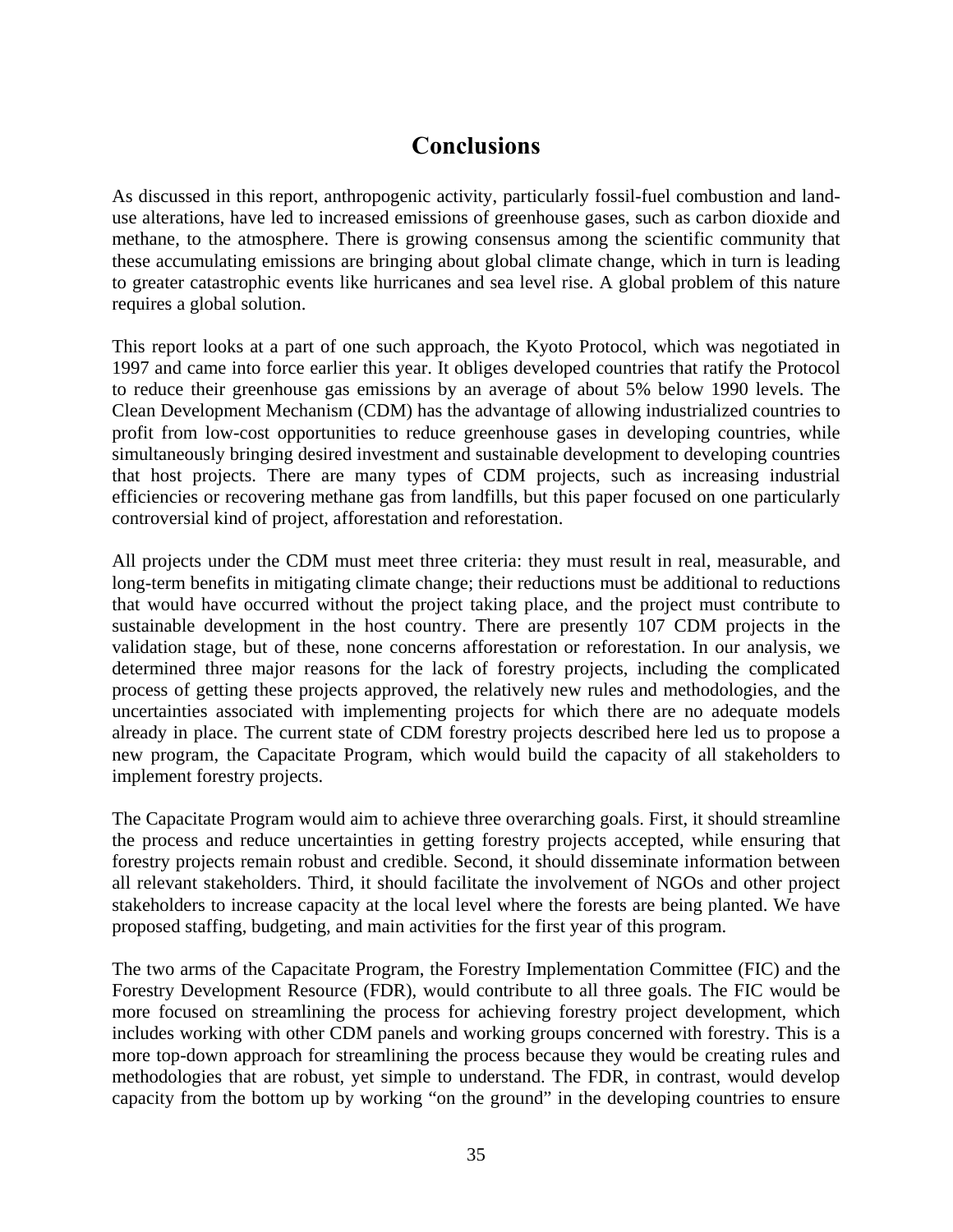that high quality, credible forestry projects are developed. The FDR would facilitate workshops with local NGOs, particularly those that work in project oversight and monitoring. They would also work with other stakeholders, including private companies that develop the forestry projects, national administrators who approve the projects, and those responsible for establishing sustainable development criteria for each country.

The program detailed here attempts to observe the goals for the UNFCCC outlined by Canada's environment minister, Stéphane Dion, who at the 2005 UN Climate Change Conference in Montreal called for steps to "implement, improve, and innovate". With a well-designed implementation program in place, guided by sufficiently clear goals, afforestation and reforestation projects have great potential to mitigate climate change.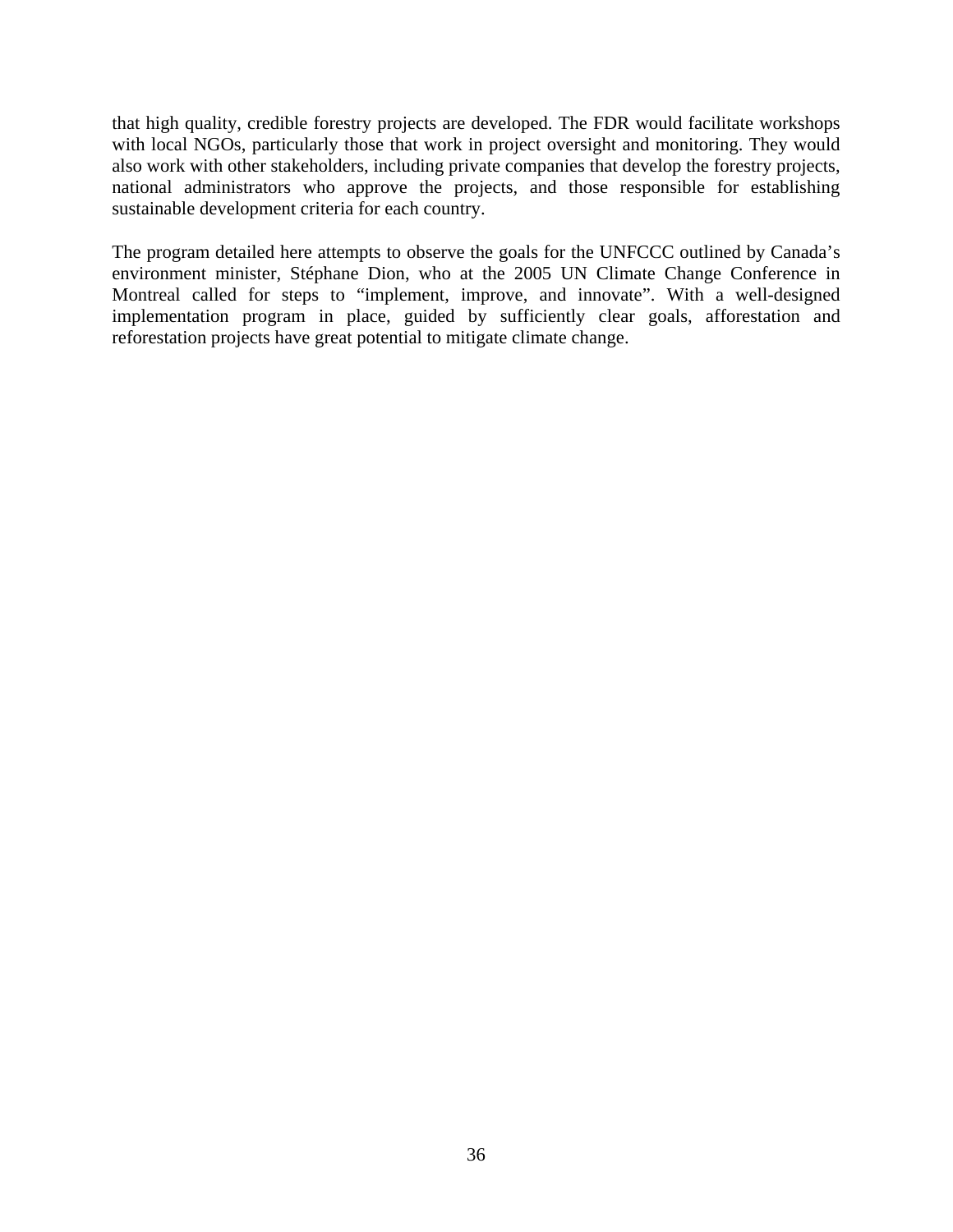## <span id="page-36-0"></span>**Appendix A: Analysis of program options**

|                                  | Option 1:           | Option 2:               | Option 3:  |
|----------------------------------|---------------------|-------------------------|------------|
| Criteria / Issue                 | <b>Decentralize</b> | <b>Institutionalize</b> | Capacitate |
| <b>Effectiveness:</b>            | 6                   | 9                       | 9          |
| Climate Change Mitigation        | v-                  | $\mathcal{V}+$          |            |
| Sustainable Development          | v-                  |                         | $v +$      |
| Efficiency                       | $\checkmark$        |                         |            |
| Credibility of the CDM           | v-                  | v+                      |            |
| <b>Feasibility:</b>              | 8                   | 7                       | 9          |
| Economic (transaction costs)     | $V +$               | v-                      |            |
| Financial (administrative)       | $\checkmark$        |                         |            |
| Political (international accord) | v-                  |                         | $v +$      |
| Social (NGOs)                    | v-                  | $\checkmark$            |            |
| <b>Total:</b>                    | 14                  | 16                      | 18         |

|  | Ranking: |  |  |  |
|--|----------|--|--|--|
|--|----------|--|--|--|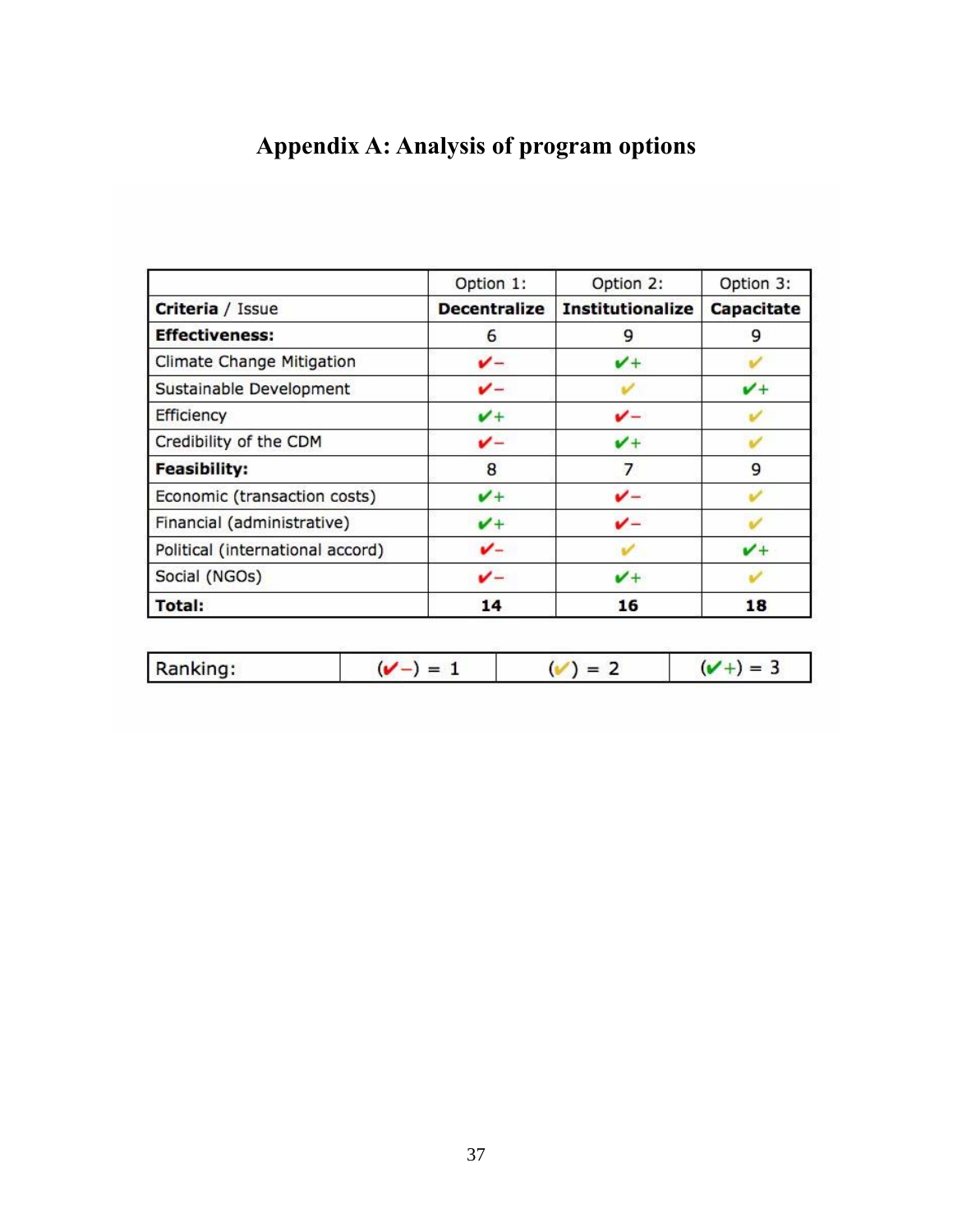### **Appendix B: Existing staffing functional units**

#### <span id="page-37-0"></span>*UNFCCC Secretariat*

The secretariat is a 7-member panel that oversees the entire implementation of the Kyoto Protocol. This panel is significant for forestry projects in that it directly oversees the Executive Board and the CDM. The Secretariat is also crucial in that it screens and maintains a roster of experts which can be used to establish working groups under the Executive Board (United Nations Framework Convention on Climate Change –http://unfccc.int)

#### *COP- Conference of the Parties*

Representatives of the signatory nations of the Kyoto Protocol debate and decide critical policy issues. Of significant interest to forestry projects as the Executive Board answers to the representatives of the COP as well. (United Nations Framework Convention on Climate Change –http://unfccc.int)

#### *Executive Board*

This body governs and executes CDM projects through the CDM project cycle. They officially accredit DOE's and DNA's as well as issue CERs upon completion of a CDM project. The panel is staffed with 10 members representing both developed and non-developed nations which chosen from different regions around the world. They are elected to terms with all of the terms coming up for expiration in either 2006 or 2007. (United Nations Framework Convention on Climate Change –http://unfccc.int)

The Executive Board is authorized to form working groups in order to help it develop and manage CDM projects. These working groups answer directly to the Executive Board which makes all final decisions. There are currently four working groups:

*Accreditation:* CDM Accreditation Panel prepares decision making of the Executive Board in accordance with the procedures for accrediting operational entities (DNAs and DOEs). This panel is staffed by 7 members from the roster of experts who meet roughly 4 times a year.

*Methodology:* The methodology panel prepares and performs a desk review of new methodologies for the Executive Board to determine project validity. This panel is staffed by 18 members from the roster of experts and meets approximately 4 times a year.

*Small-Scale*: This working panel focuses on simplifying the methodologies of small-scale CDM projects to make smaller CDM projects more attractive. The panel consists of 7 members from the roster of experts.

*Afforestation and Reforestation Working Group:* This group is mandated to design baseline and monitoring methodologies for selected forestry project activities. They are also mandated to design a tool for demonstrating additionality in these projects. The panel is staffed by 8 members from the roster of experts.

All information obtained for the working panels – (United Nations Framework Convention on Climate Change –http://unfccc.int)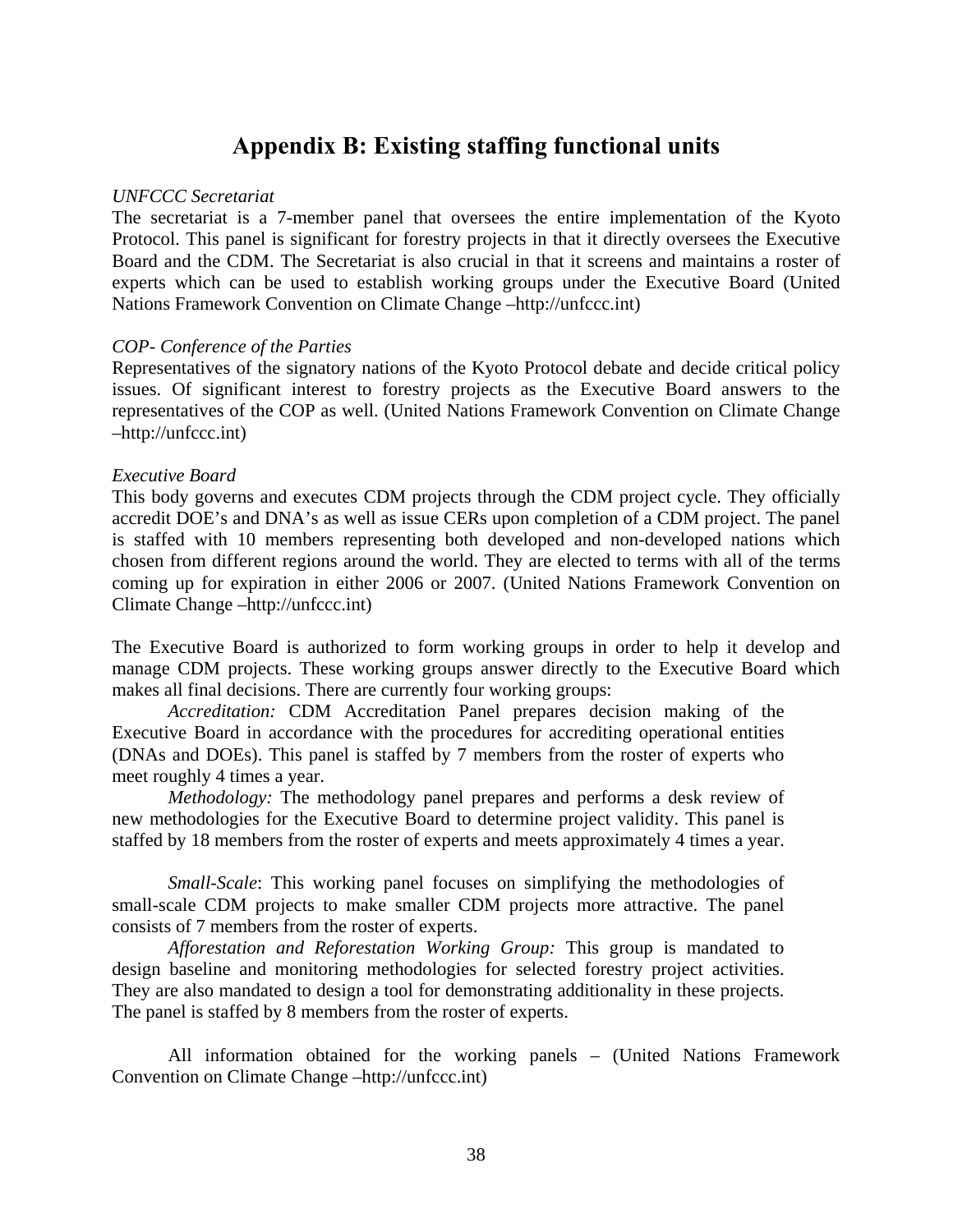## **Appendix C: Staffing structures**

<span id="page-38-0"></span>Existing Clean Development Structure and Addition of Forestry Implementation Committee – Ovals represent current number of staff.

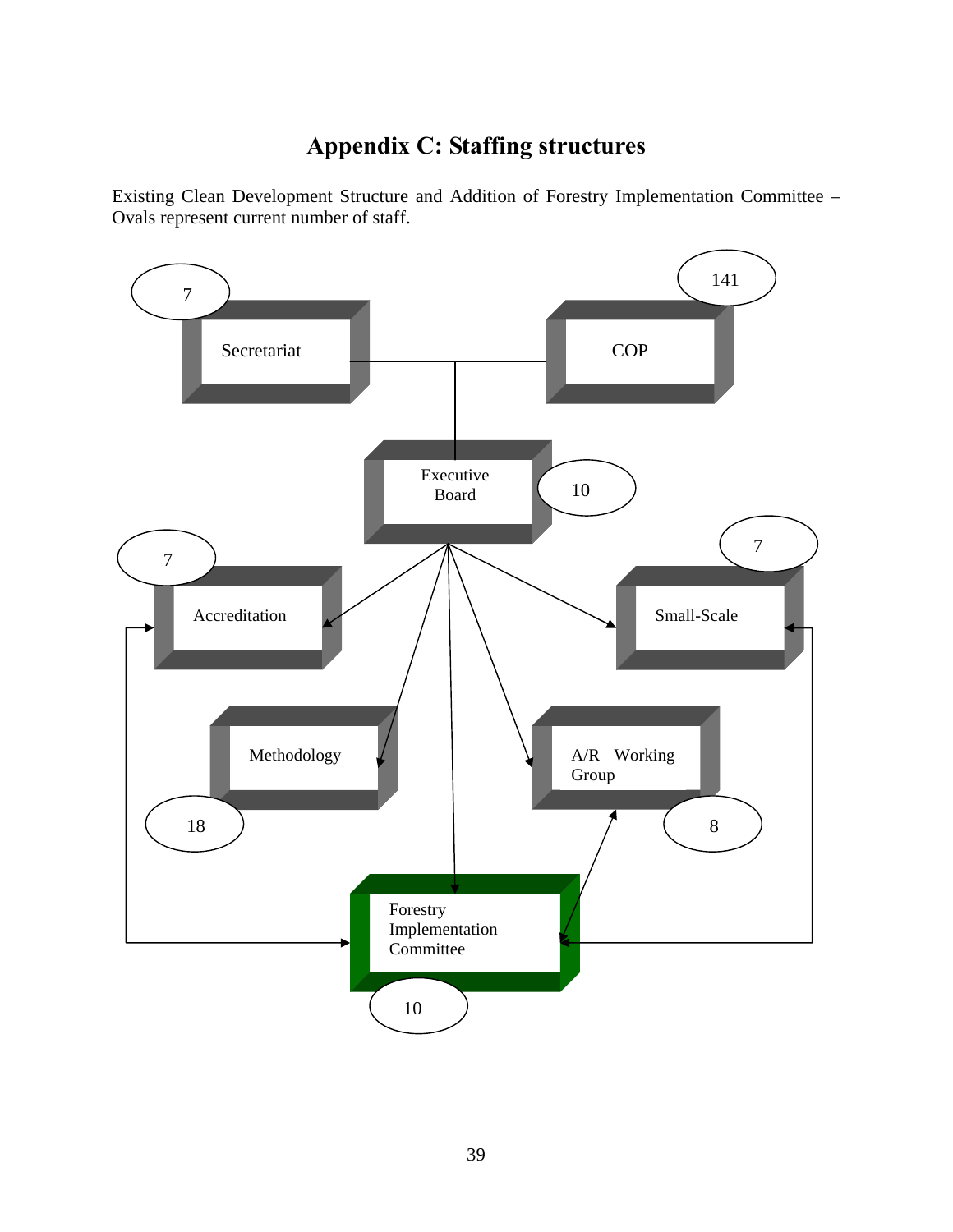Breakdown of Forestry Implementation Committee into the Project Participant/Designated Operational Entity and Designated National Authority/Non-governmental organization working groups – Ovals represent number of staff



Staffing structure of the Forestry Development Resource- Dual Commissioners (Chair and Vice-Chair of FIC) will oversee the 5 super-regional directors, who then can establish local and regional capacity as forestry project demand grows.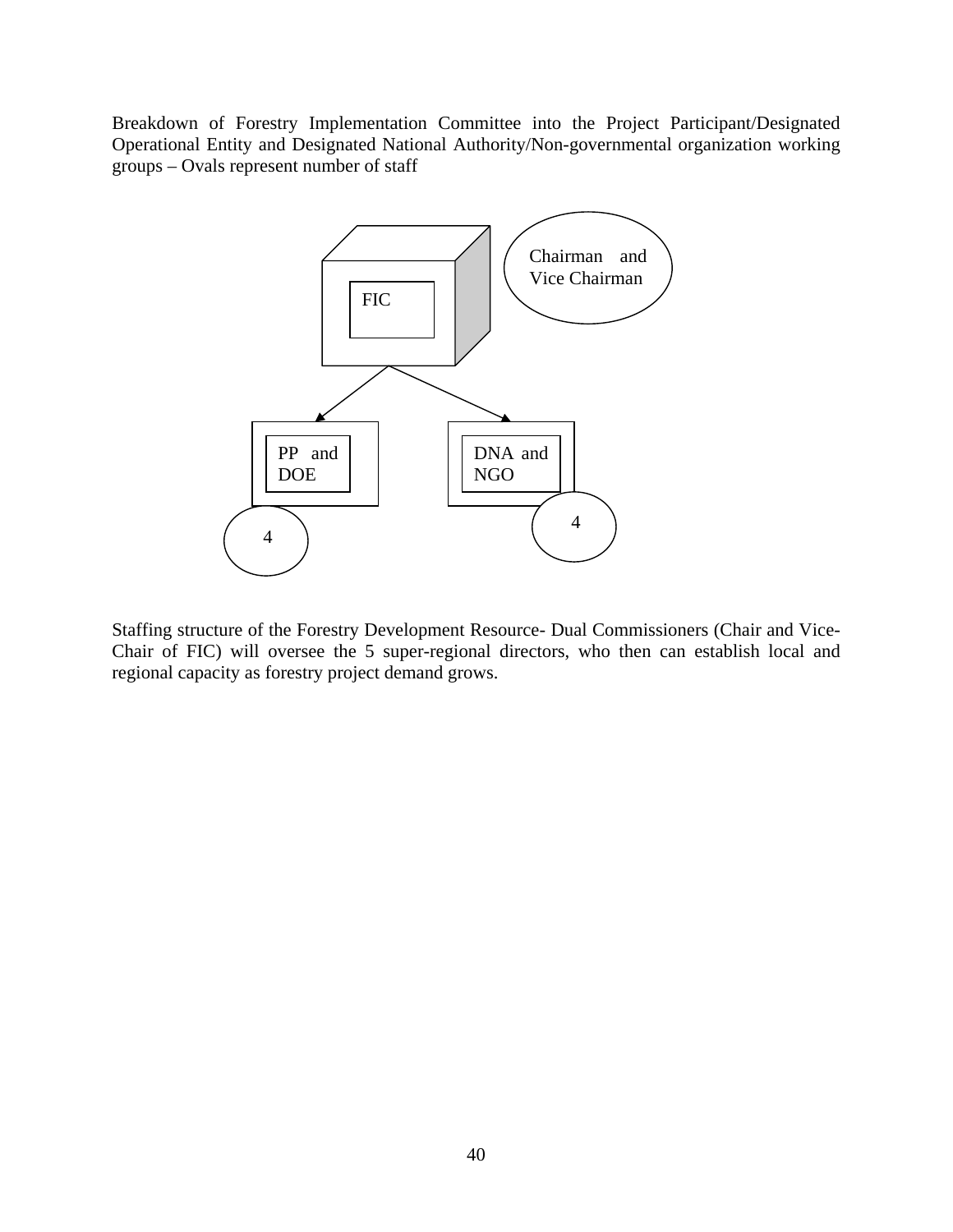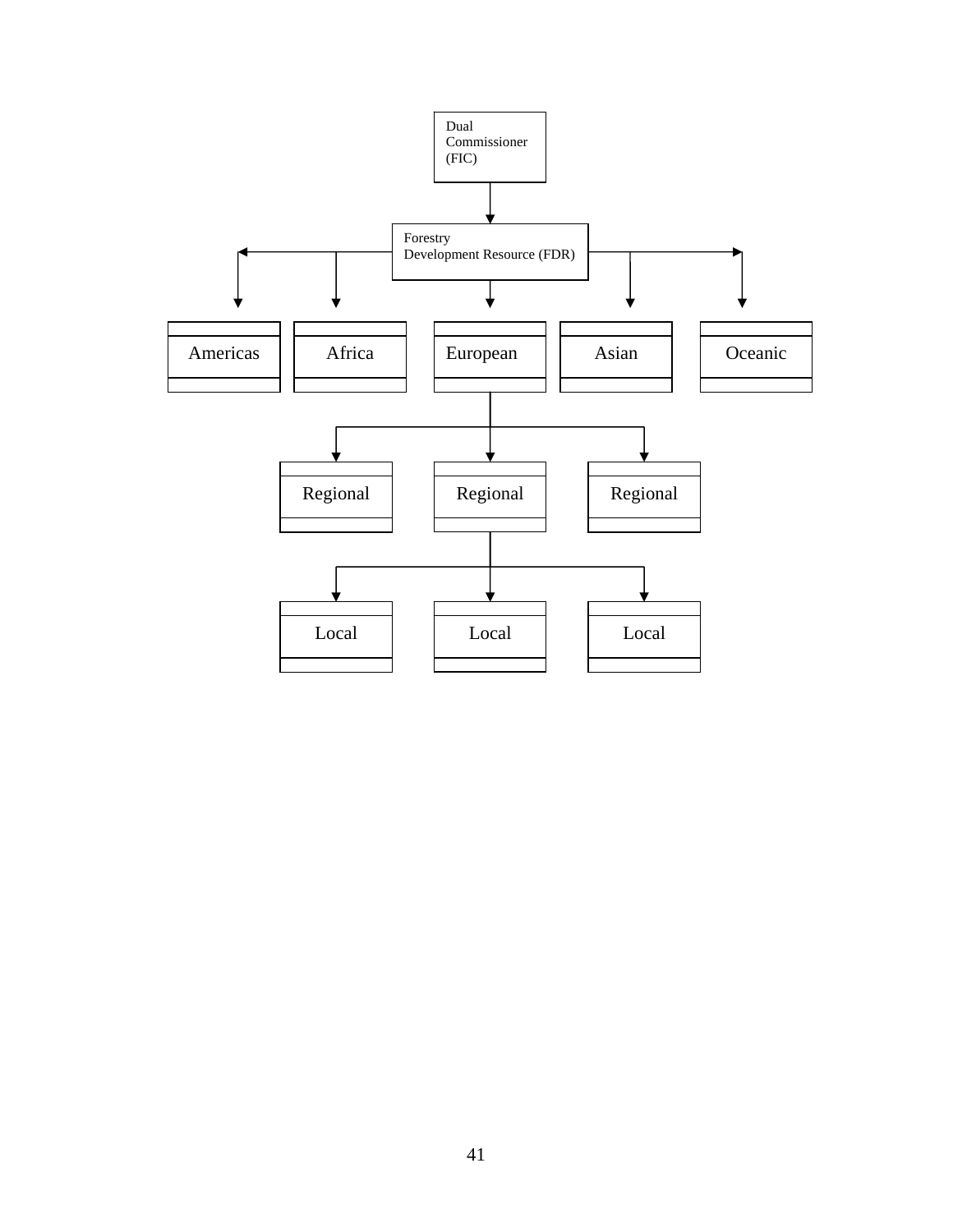## **Appendix D: Competency Requirements**

#### <span id="page-41-0"></span>*Roster of Experts- Existing Staffing*

Personnel for working panels and for the Forest Development Resource will be hired from the roster of experts maintained by the UNFCCC Secretariat. The online application can be completed through their website and candidates are screened by the secretariat to meet the following Competency requirements

- Demonstrate and have recognized expertise in relevant Project Task
- Be familiar with the methodologies of the Conference of the Parties
- Expertise relevant to the CDM project
- Meet minimum year requirement
- Fluent in English, with another UN language recommended
- Impartial, no obvious conflicts of interest

(United Nations Framework Convention on Climate Change –http://unfccc.int)

#### *Forest Development Resource*:

Individuals selected to staff within the FDR will meet the competency requirements set forth within the Roster of Experts. In addition, they will also meet the requirements below:

- Have significant international public management experience
- Experience with forestry projects
- Familiar with CDM methodologies

Based on information obtained from:

(United Nations Framework Convention on Climate Change –http://unfccc.int)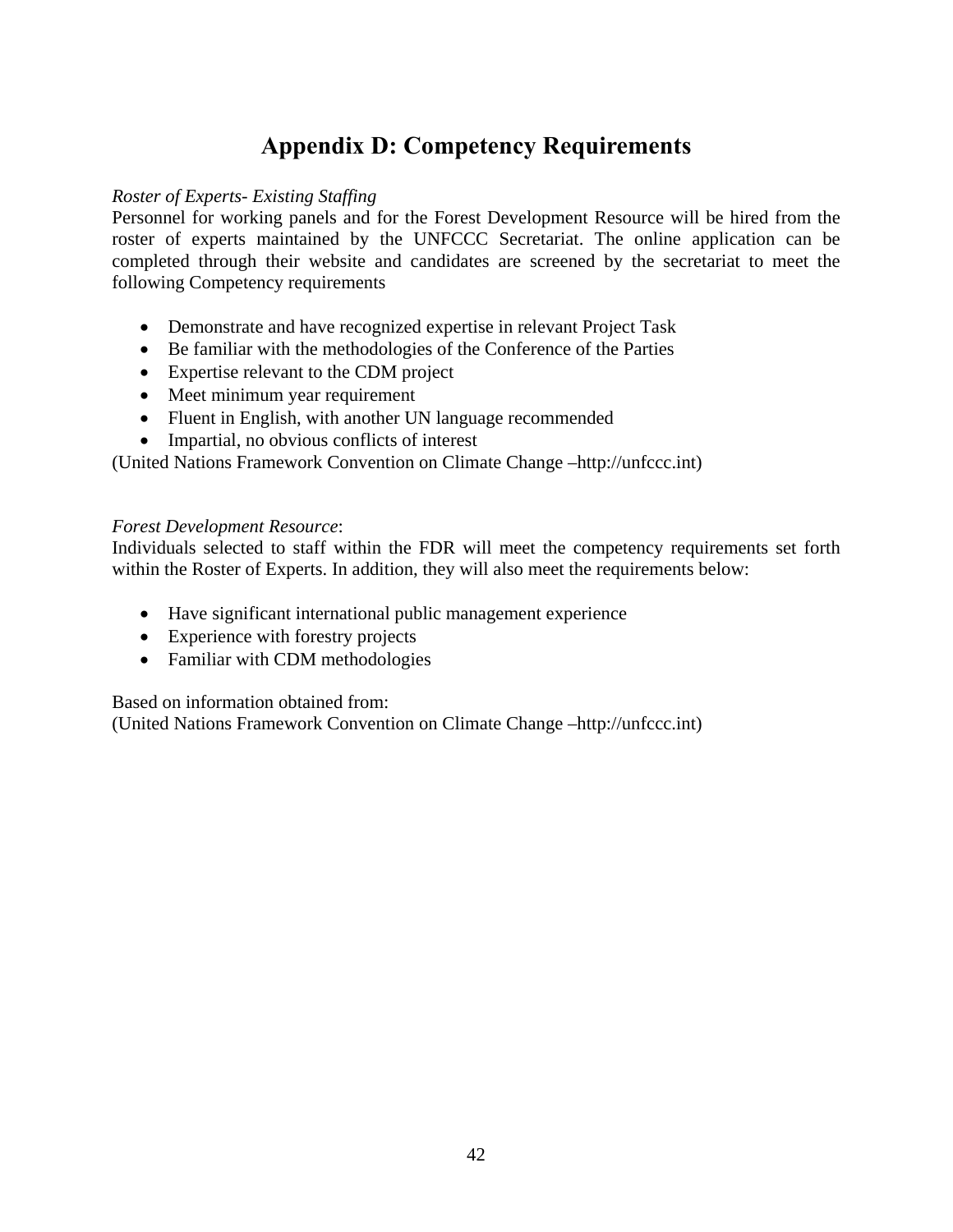## **Appendix E: performance management indicators**

#### **Measurement Part I: Operational indicators**

<span id="page-42-0"></span>

| <b>ACTIVITY</b>                                                                                                             | nivasur ement 1 urt 1. Operational muleators<br><b>INPUT</b>                                                                                                                                                                          | <b>OUTPUT</b>                                                                                                                          | <b>OUTPUT INDICATOR</b>                                                 | <b>OUTCOME</b>                                                                                                                                                                                                                                     | <b>OUTCOME INDICATOR</b>                                                                                        |
|-----------------------------------------------------------------------------------------------------------------------------|---------------------------------------------------------------------------------------------------------------------------------------------------------------------------------------------------------------------------------------|----------------------------------------------------------------------------------------------------------------------------------------|-------------------------------------------------------------------------|----------------------------------------------------------------------------------------------------------------------------------------------------------------------------------------------------------------------------------------------------|-----------------------------------------------------------------------------------------------------------------|
| <b>Forestry Implementation Committee</b>                                                                                    |                                                                                                                                                                                                                                       |                                                                                                                                        |                                                                         |                                                                                                                                                                                                                                                    |                                                                                                                 |
| 1. Establishment of FIC<br>office in Bonn                                                                                   | <b>Staff</b><br>(secretary),<br>(computer,<br>equipment<br>office furniture)                                                                                                                                                          | n/a                                                                                                                                    | n/a                                                                     | <b>FIC</b><br>office<br>established,<br>staffed at<br>equipped and<br>UNFCCC HQ, Bonn                                                                                                                                                              | First FIC progress report                                                                                       |
| 2. Design of workplan for<br>Year 1                                                                                         | FIC members design all<br>activities based on goals<br>and targets                                                                                                                                                                    | (month 1)<br>Completed workplan                                                                                                        | Workplan presented at<br>first meeting                                  | FIC members aware of duties<br>and goals for $1st$ year                                                                                                                                                                                            | First FIC progress report                                                                                       |
| 3. Set up FDR                                                                                                               | Define criteria for SRD<br><b>SRD</b><br>Advertise<br>five<br>positions<br>Interview and appoint S<br>Plan training programs<br>for SRDs and prepare<br>material.<br>Implement training for<br>SRDs at first Quarterly<br>FIC Meeting | (month 1)<br>Well-defined<br>positions<br>created and recruitment<br>notices posted<br>Training<br>programs<br>planned and implemented | Job notices<br>Training material                                        | Five SRDs recruited for well-<br>defined jobs<br>SRDs trained and prepared to<br>take up positions in five<br>regional centers                                                                                                                     | Recruitment process report<br>SRD feedback<br>to<br><b>FIC</b><br>following training                            |
| Set up two FIC<br>4.<br>Working Groups: "PP and<br>DOE Working Group";<br>"NGO and DNA Working<br>Group"                    | <b>FIC</b><br>Four<br>members<br>assigned to each working<br>group                                                                                                                                                                    | (month 1)<br>working<br>2<br>groups<br>established<br>and<br>functional                                                                | Terms of Reference for<br>each working group                            | Working Group available to<br>provide expert input and<br>advice to FDR and all project<br>stakeholders                                                                                                                                            | Stakeholders'<br>feedback,<br>Working<br>Group<br>quarterly<br>reports                                          |
| 5.<br>Coordination/<br>collaboration between FIC<br>and other CDM Working<br>Groups<br><b>Forestry Development Resource</b> | Panel discussion, dinner<br>with all CDM working<br>initiate<br>to<br>groups<br>collaboration<br>Regular meetings with<br>other WGs<br>exchanges<br>Formal<br>of<br>information                                                       | Regular exchange<br>of<br>information and expertise<br>Increased body of cross-<br>disciplinary knowledge at<br>CDM headquarters       | Quarterly reports to EB<br>Database<br>of<br>CDM-<br>relevant knowledge | Streamlined procedure for<br>project implementation<br>Increased<br>institutional<br>capacity to deal with problems<br>methodology,<br>relating to<br>and<br>other<br>measurement<br>afforestation/reforestation<br>issues that arise in the field | Inter-WG meeting<br>reports,<br>quarterly<br>meeting<br>reports,<br>feedback<br>from<br>project<br>stakeholders |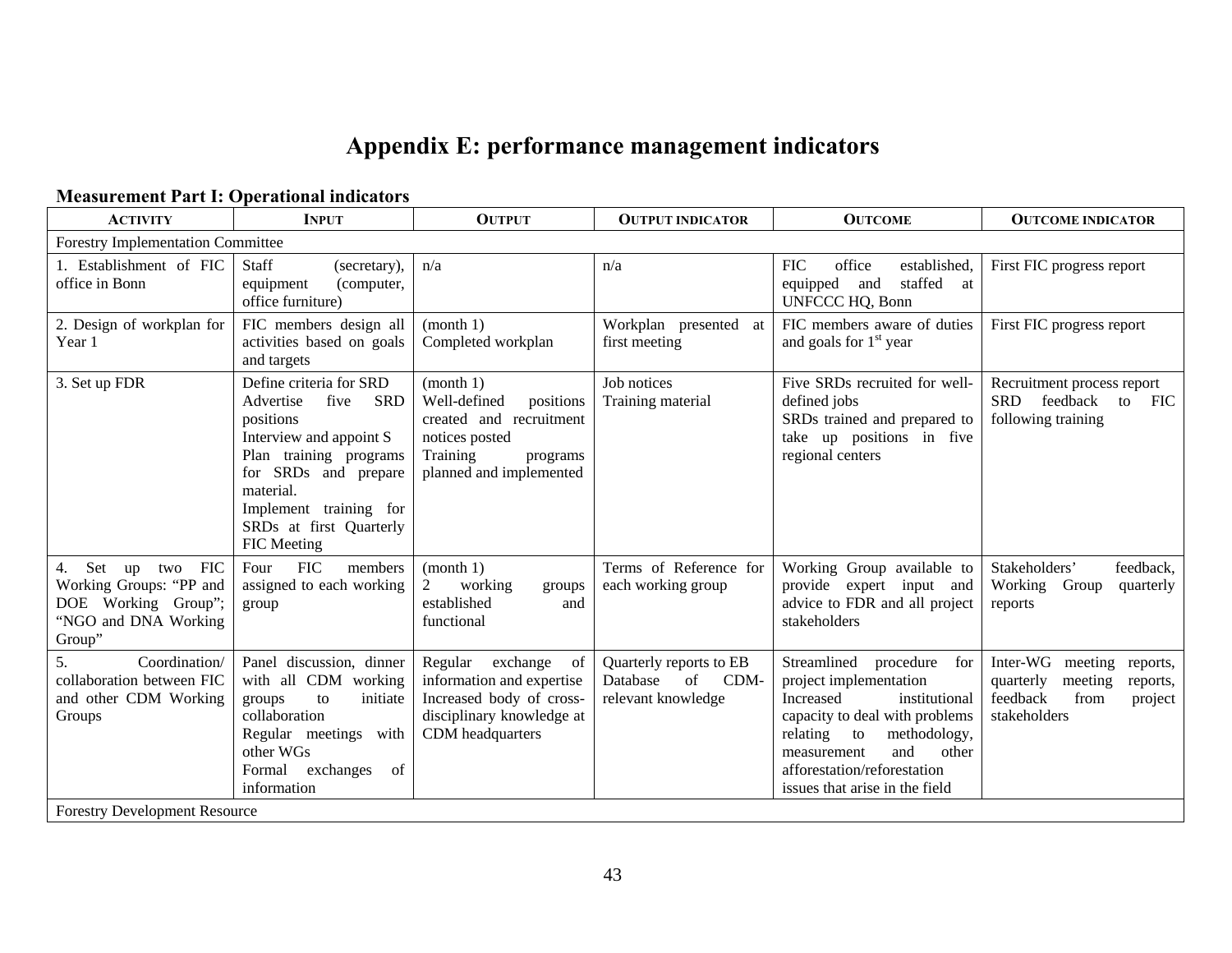| 6. Set up offices and begin<br>work                                                                                  | Establish five officers in<br>Americas, Europe, Asia,<br>Africa, Oceania<br>Develop/refine individual<br>work plans for the<br>remainder of the year                                                                                                                                                                                                          | (month 4)<br>Five offices staffed and<br>equipped<br>Workplans<br>completed<br>and approved               | Individual<br>monthly<br>reports<br>Completed workplans | <b>FDR</b><br>offices<br>Five<br>are<br>established and functioning to<br>provide services to all CDM<br>A/R project stakeholders          | FDR monthly reports to FIC<br>Project stakeholder feedback                                                  |
|----------------------------------------------------------------------------------------------------------------------|---------------------------------------------------------------------------------------------------------------------------------------------------------------------------------------------------------------------------------------------------------------------------------------------------------------------------------------------------------------|-----------------------------------------------------------------------------------------------------------|---------------------------------------------------------|--------------------------------------------------------------------------------------------------------------------------------------------|-------------------------------------------------------------------------------------------------------------|
| Standardize<br>project<br>design for DOEs                                                                            | Develop regulations and<br>standards for DOEs<br>Assist in<br>developing<br>projects so they can be<br>approved expediently                                                                                                                                                                                                                                   | (month 6)<br>Workshops<br>held<br>with<br>of<br>participation<br>high<br><b>DOEs</b>                      | Workshop report                                         | DOE understanding of CDM<br>procedures increased<br>Approval time for projects<br>reduced compared to that of<br>non-forestry CDM projects | Approval rates and speed of<br>approval for CDM A/R<br>projects<br>DOE participant feedback                 |
| 8. Support for DNAs                                                                                                  | Identify<br>sustainable<br>development<br>criteria,<br>indicators,<br>and<br>monitoring plan<br>Develop a system for<br>evaluating specific needs<br>of DNA in order to aid in<br>development<br>where<br>attention is required<br>Assist<br><b>DNAs</b><br>and<br>governments in capacity<br>building to make state<br>attractive for forestry<br>developers | (month 7)<br>Workshop held with high<br>participation of DNAs                                             | Workshop report                                         | DNA capacities to develop<br>monitoring of projects and<br>national<br>criteria<br>for<br>sustainable development are<br>enhanced          | National<br>sustainable<br>development<br>strategies<br>developed and published<br>DNA participant feedback |
| 9. Project monitoring for<br><b>NGOs</b>                                                                             | standard<br>Develop<br>methodologies to monitor<br>projects efficiently and<br>cost-effectively                                                                                                                                                                                                                                                               | (month 9)<br>Workshop held with high<br>participation of NGOs as<br>well as DOE and DNA<br>representation | Workshop report                                         | NGOs are able to access<br>CDM projects to monitor<br>them in cooperation with<br>DNAs and DOEs                                            | NGO<br>monitoring<br>reports<br>published or transmitted to<br><b>FIC</b><br>NGO participant feedback       |
| 10.<br>Addressing<br>collaboration between the<br>EB (i.e. the FDR) and the<br>stakeholders<br>(DNAs,<br>DOEs, NGOs) | Develop methods<br>for<br>regular cooperation and<br>sharing of information<br>between<br>project<br>stakeholders<br>and<br><b>Executive Board</b>                                                                                                                                                                                                            | (month 10)<br>Workshop held with high<br>participation of all project<br>stakeholders                     | Workshop report                                         | All project stakeholders are<br>informed<br>of CDM A/R<br>opportunities and regularly<br>feed information back to EB<br>as clearinghouse   | Project stakeholder feedback                                                                                |
| of<br>Handover<br>11.<br>responsibility from FIC to                                                                  | $3^{\rm rd}$<br>Quarterly Meeting:<br>assessment of progress:                                                                                                                                                                                                                                                                                                 | (month 9)<br>$3^{\rm rd}$<br>Quarterly<br>meeting                                                         | Decision to hand over<br>taken at third quarterly       | Five SRDs are fully capable<br>of assuming responsibilities                                                                                | Quarterly meetings, reports,<br>successful implementation of                                                |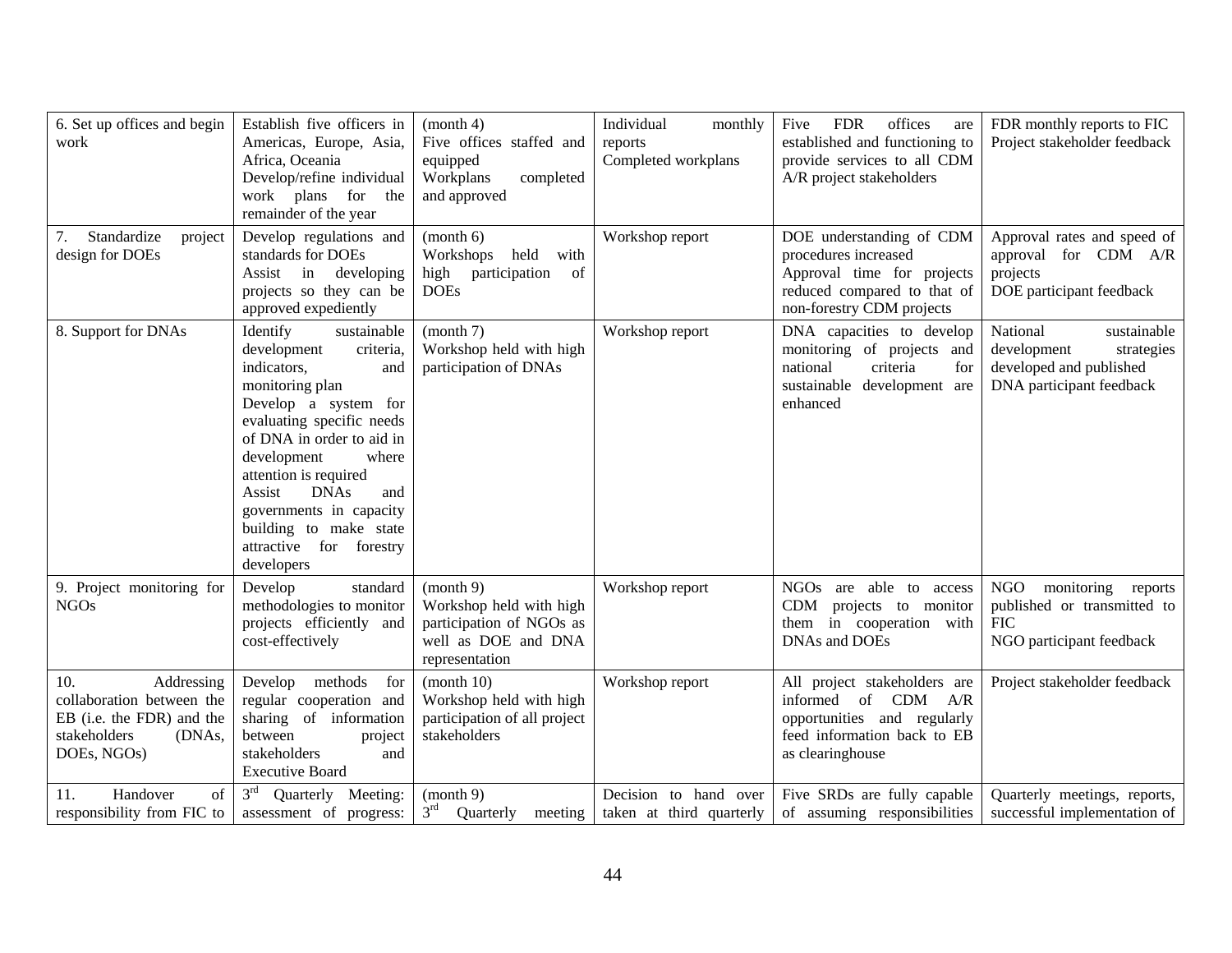| <b>FDR</b> | decision to handover or | results in | positive   meeting (month 9)                        | for the management of the   all previous steps, approval |                          |
|------------|-------------------------|------------|-----------------------------------------------------|----------------------------------------------------------|--------------------------|
|            | not come month 12)      |            | decision to go ahead with   Handover effected month | program                                                  | Executive Board of<br>by |
|            | 4th Quarterly Meeting:  | handover   |                                                     |                                                          | handover                 |
|            | handover from FIC to    |            |                                                     |                                                          |                          |
|            | FDR (if determined in   |            |                                                     |                                                          |                          |
|            | month 9 that this will  |            |                                                     |                                                          |                          |
|            | occur                   |            |                                                     |                                                          |                          |

### **Program performance indicators**

| Overall program goals                                                           | Indicators                                                                                  |
|---------------------------------------------------------------------------------|---------------------------------------------------------------------------------------------|
| 1. Streamline process to provide clarity on the project cycle and methodologies | Proposed A/R projects (at least 20 projects, with at least 2 in each region)                |
|                                                                                 | Accepted A/R projects (at least 10 projects, with at least 1 in each region)                |
| 2. Encourage/facilitate NGO involvement to encourage project monitoring and     | Accepted A/R project methodologies (at least 1 afforestation and 1 reforestation            |
| community involvement                                                           | methodology accepted)                                                                       |
|                                                                                 | Geographical scope of projects (dispersed or concentrated in few countries?)                |
| 3. Information dissemination/ channeling to ensure that forestry projects are   | Size of projects (large or small-scale, measured by tons of CO2 reduced)                    |
| effectively designed and implemented                                            | Number of Certified Emission Reductions (CERs) awarded by project, country, region          |
|                                                                                 | Share of A/R projects in total CDM project profile                                          |
|                                                                                 | Total investment in A/R projects, also as share of total CDM investment (public vs. private |
|                                                                                 | investment)                                                                                 |
|                                                                                 | Local participation in project design, monitoring, implementation                           |
|                                                                                 | Number of national institutions (e.g. DNAs) established                                     |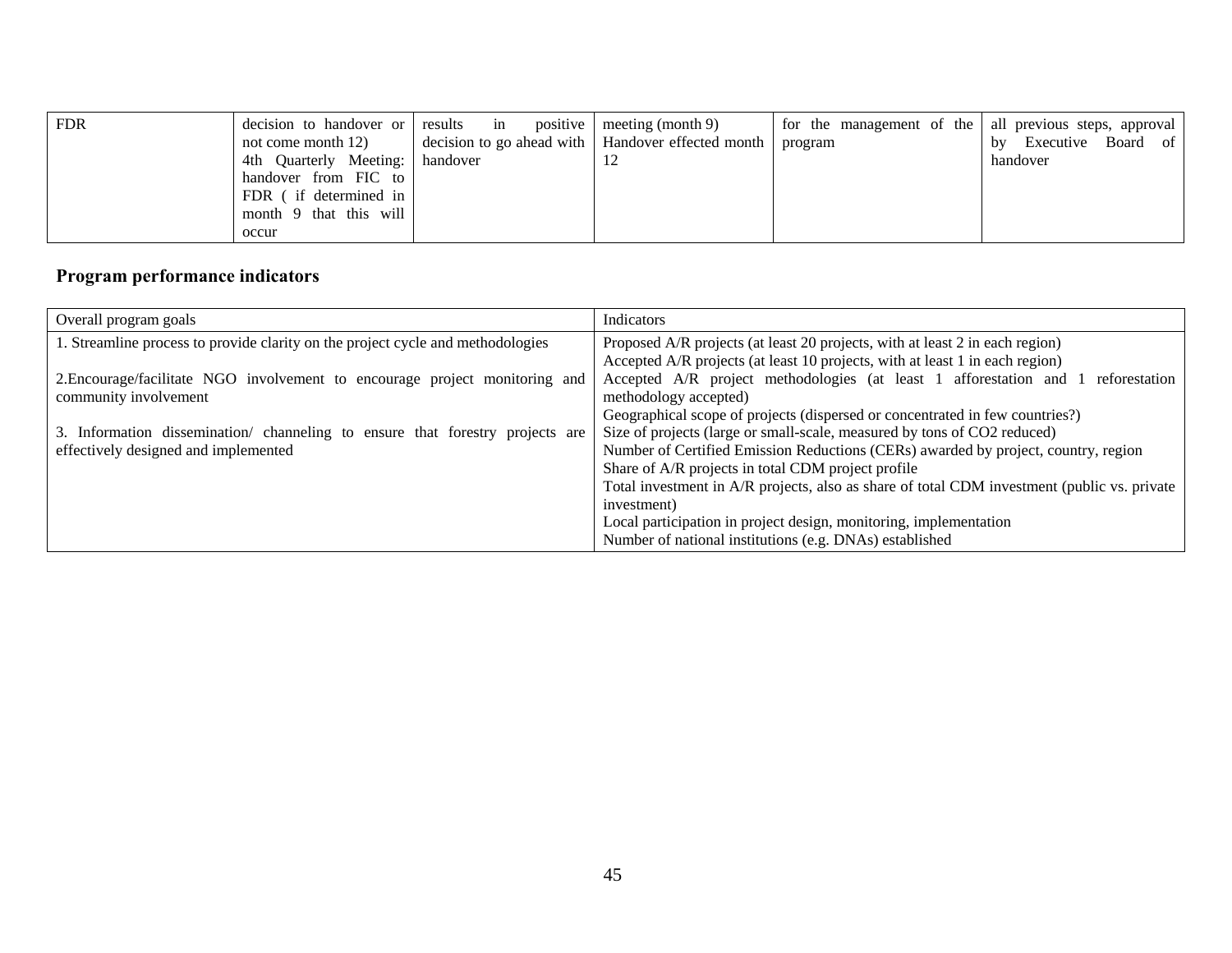## **Appendix F: Budget**

#### Line Item Budget **LINE ITEM BUDGET**

| <b>PERSONNEL SERVICES</b>                  |                             |                   |
|--------------------------------------------|-----------------------------|-------------------|
| <b>Region/Office/Item</b>                  | <b>Maximum Funds Needed</b> | <b>Actual Use</b> |
| F/T Implementation Group dual Commissioner | \$268,161.22                | \$134,080.61      |
| P/T DOE and PP Group Experts               | \$35,200.00                 | \$35,200.00       |
| P/T DNA and NGO Group Experts              | \$35,200.00                 | \$35,200.00       |
| F/T Super-regional Director Asia           | \$107,195.24                | \$53,597.62       |
| F/T Super-regional Director Americas       | \$95,348.09                 | \$47,674.05       |
| F/T Super-regional Director Africa         | \$93,571.02                 | \$46,785.51       |
| F/T Super-regional Director Europe         | \$98,467.84                 | \$49,233.92       |
| F/T Super-regional Director Oceanic        | \$87,884.39                 | \$43,942.19       |
| <b>TOTALS</b>                              | \$821,027.81                | \$445,713.91      |

#### **OTHER THAN PERSONNEL SERVICES**

<span id="page-45-0"></span>

| Item                                     |                |                |
|------------------------------------------|----------------|----------------|
| <b>General Office Supplies</b>           | \$23,100.00    | \$11,550.00    |
| Telephone/Internet/Communication         | \$17,500.00    | \$8,750.00     |
| Travel                                   | \$220,250.00   | \$152,525.00   |
| Accommodations (while traveling)         | \$140,350.00   | \$100,975.00   |
| Food (while traveling)                   | \$44,190.00    | \$30,015.00    |
| Overhead                                 | \$279,300.00   | \$139,650.00   |
| Institutional Support (Workshop) costs   | \$241,000.00   | \$241,000.00   |
| <b>Contingency/Other Operating Costs</b> | \$36,500.00    | \$20,750.00    |
|                                          |                |                |
| <b>TOTALS</b>                            | \$1,002,190.00 | \$705,215.00   |
| <b>GRAND TOTAL</b>                       | \$1,823,217.81 | \$1,150,928.91 |
| % of CDM Program Budget                  | 20.96%         | 13.23%         |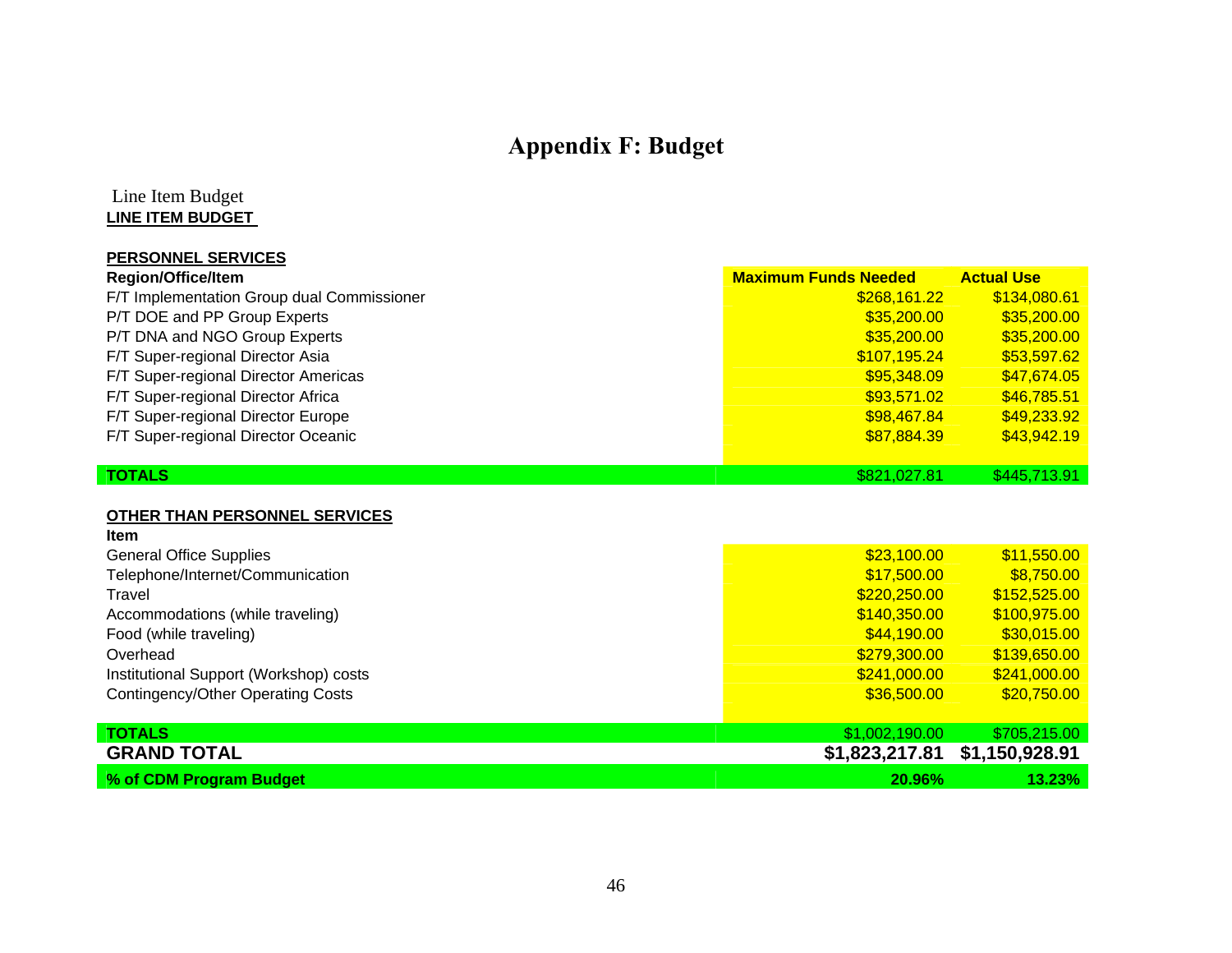### **Program Budget**

Forestry Development Resource

| Line Item                             | <b>Maximum Funds Needed Actual Use</b> |              |
|---------------------------------------|----------------------------------------|--------------|
| F/T Manager Asia                      | \$107,195                              |              |
| <b>F/T Manager Americas</b>           | \$95,348                               |              |
| F/T Manager Africa                    | \$93,571                               |              |
| <b>F/T Manager Europe</b>             | \$98,468                               |              |
| F/T Manager Oceanic                   | \$87,884                               |              |
| <b>Personnel Subtotal</b>             | \$482,467                              | \$241,233.30 |
| <b>General Office Supplies</b>        | \$16,500.00                            |              |
| Phone/Internet/Communication          | \$12,500.00                            |              |
| Travel                                | \$96,750.00                            |              |
| Accommodations                        | \$56,250.00                            |              |
| Food                                  | \$20,250.00                            |              |
| Overhead                              | \$199,500.00                           |              |
| <b>Other Operating Expenses</b>       | \$22,500.00                            |              |
| <b>Other than Personnel Subtotal</b>  | \$424,250.00                           | \$212,125.00 |
| <b>Manager Workshop Expenses</b>      | \$191,000.00                           |              |
| <b>Workshop Overhead</b>              | \$50,000.00                            |              |
| <b>Institutional Support Subtotal</b> | \$241,000.00                           | \$241,000.00 |
| Total                                 | \$1,147,716.59                         | \$694,358.30 |

Forestry Implementation Committee

| Line Item                | <b>Maximum Funds Needed Actual Use</b> |
|--------------------------|----------------------------------------|
| 2 F/T Dual Commissioners | \$268,161.22<br>-                      |
| 4 P/T DOE and PP Experts | \$35,200.00<br>-                       |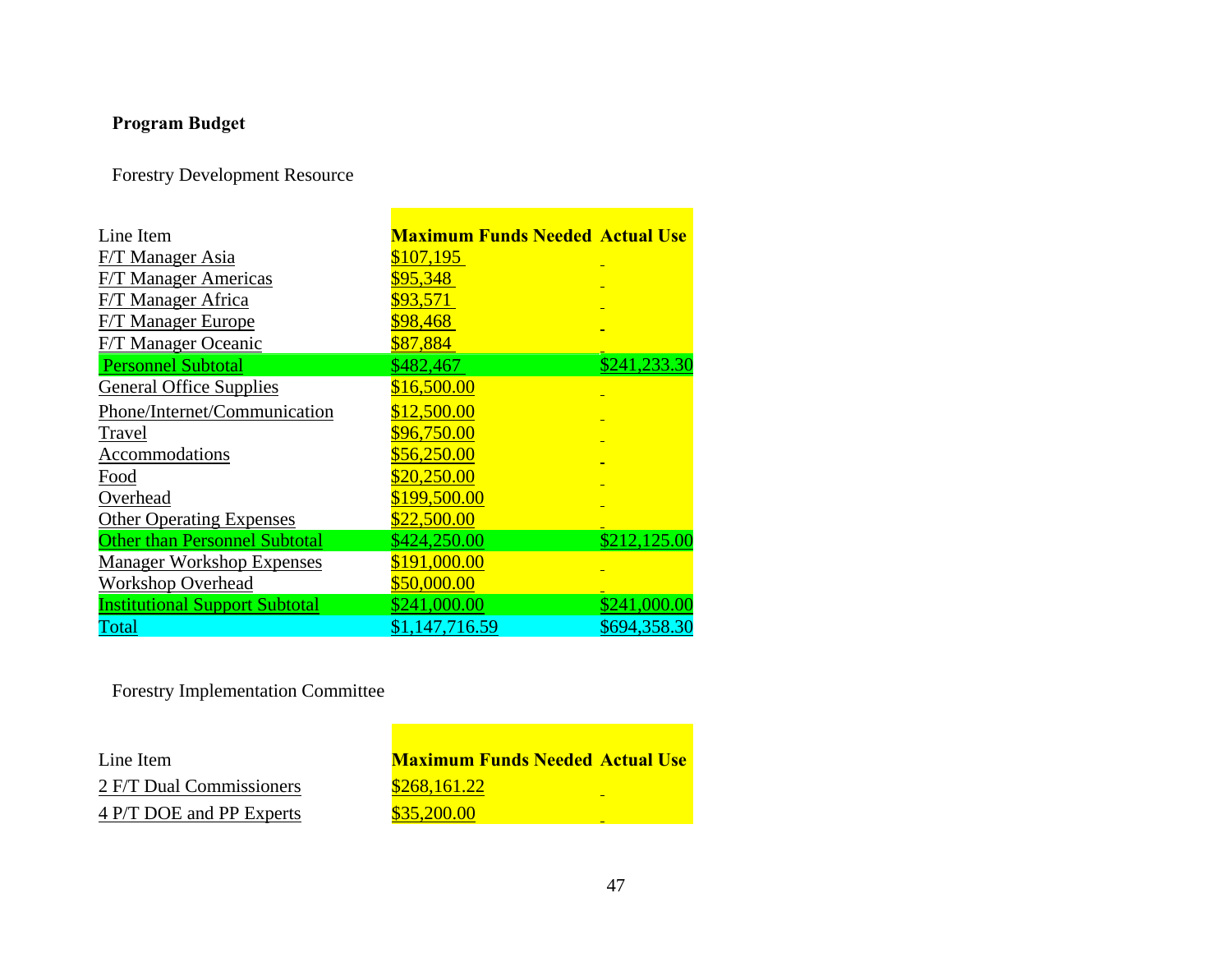| 4 P/T DNA and NGO Experts            | \$35,200.00  |              |
|--------------------------------------|--------------|--------------|
| <b>Personnel Subtotal</b>            | \$338,561.22 | \$204,480.61 |
| <b>F/T General Office Supplies</b>   | \$6,600.00   | \$3,300.00   |
| <b>F/T Telephone/Communications</b>  | \$5,000.00   | \$2,500.00   |
| F/T Travel                           | \$38,700.00  | \$19,350.00  |
| F/T Accomodations                    | \$22,500.00  | \$11,250.00  |
| F/T Food                             | \$8,100.00   | \$4,050.00   |
| F/T Overhead                         | \$79,800.00  | \$39,900.00  |
| <b>F/T Other Operating Expenses</b>  | \$9,000.00   | \$4,500.00   |
| P/T Travel                           | \$84,800.00  |              |
| P/T Accommodations                   | \$61,600.00  |              |
| P/T Food                             | \$15,840.00  |              |
| <b>P/T Other Operating Expenses</b>  | \$5,000.00   |              |
|                                      |              |              |
| <b>Other than Personnel Subtotal</b> | \$336,940.00 | \$252,090.00 |
| Total                                | \$675,501.22 | \$456,570.61 |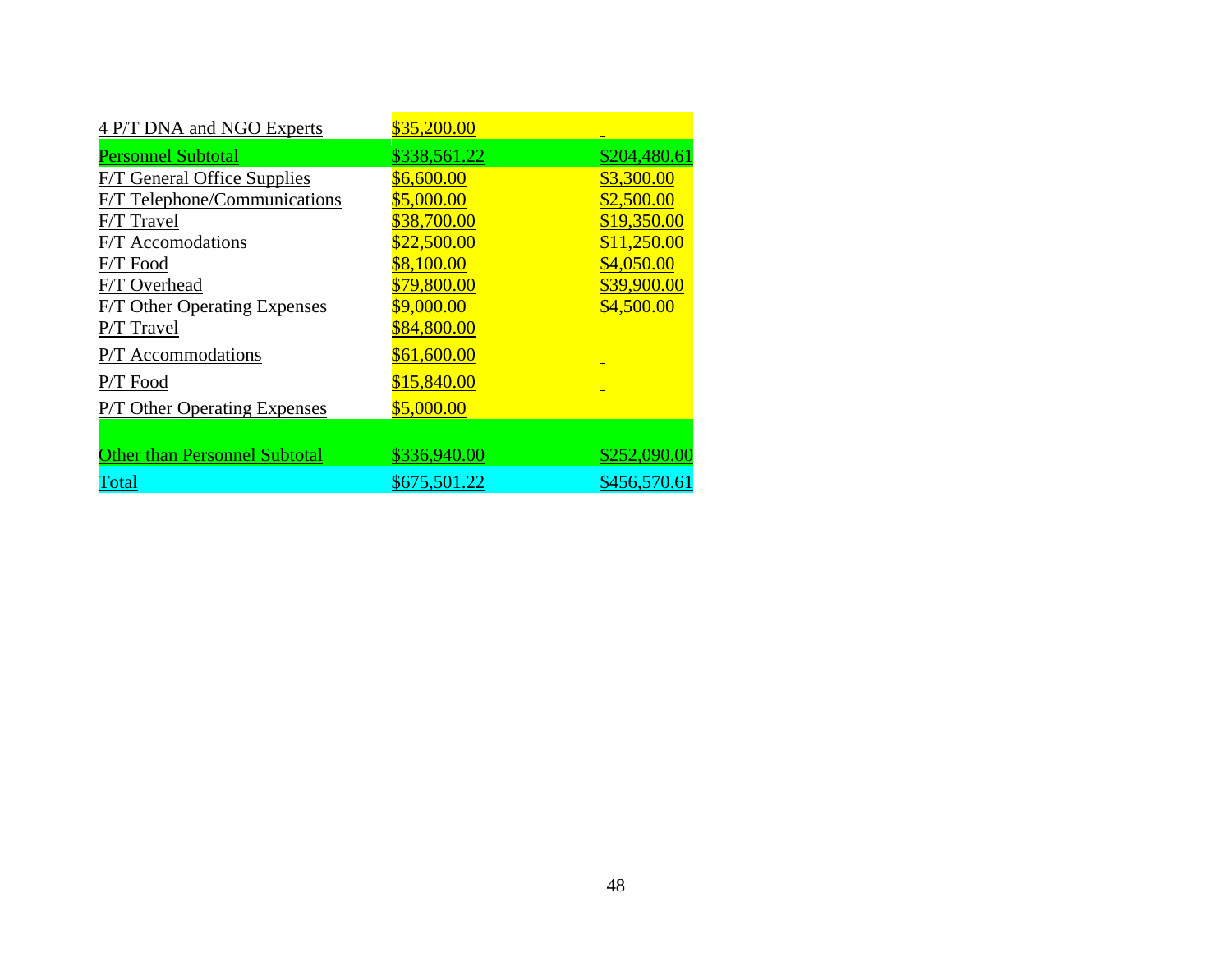**Appendix G: Calendar of Activities** 

<span id="page-48-0"></span>

| Capacitate Approach                         | M <sub>1</sub> | $\mathbf{M}$ 2 | $\bf{M}$ 3 | M <sub>4</sub> | M <sub>5</sub> | $\mathbf{M}$ 6 | <b>M</b> 7 | $\mathbf{M}$ 8 | <b>M9</b> |    | M 10 M 11 M 12 |  |
|---------------------------------------------|----------------|----------------|------------|----------------|----------------|----------------|------------|----------------|-----------|----|----------------|--|
| <b>Forestry Implementation Committee</b>    |                |                |            |                |                |                |            |                |           |    |                |  |
| <b>Establish FIC</b>                        |                |                |            |                |                |                |            |                |           |    |                |  |
| <b>Kick-Off Meeting</b>                     |                |                |            |                |                |                |            |                |           |    |                |  |
| <b>Advertise for SRDs</b>                   | $\bullet$      |                |            |                |                |                |            |                |           |    |                |  |
| <b>Hire SRDs</b>                            |                |                |            |                |                |                |            |                |           |    |                |  |
| <b>First Quarterly Meeting</b>              |                |                | $\bullet$  |                |                |                |            |                |           |    |                |  |
| <b>Forestry Development Resource</b>        |                |                |            |                |                |                |            |                |           |    |                |  |
| <b>Training of Super Regional Directors</b> |                |                |            |                |                |                |            |                |           |    |                |  |
| <b>First Workshop: DOEs</b>                 |                |                |            |                |                |                |            |                |           |    |                |  |
| <b>Second Quarterly Meeting</b>             |                |                |            |                |                |                |            |                |           |    |                |  |
| <b>Second Workshop: DNAs</b>                |                |                |            |                |                |                | $\bullet$  |                |           |    |                |  |
| <b>Third Workshop: Involve NGOs</b>         |                |                |            |                |                |                |            | $\bullet$      |           |    |                |  |
| <b>Third Quarterly Meeting</b>              |                |                |            |                |                |                |            |                | $\bullet$ |    |                |  |
| <b>Workshop: All stakeholders</b>           |                |                |            |                |                |                |            |                |           | lo |                |  |
| <b>11th Month Assessment</b>                |                |                |            |                |                |                |            |                |           |    | $\bullet$      |  |
| <b>Fourth Quarterly Meeting</b>             |                |                |            |                |                |                |            |                |           |    |                |  |
| <b>Prepare for Year Two</b>                 |                |                |            |                |                |                |            |                |           |    |                |  |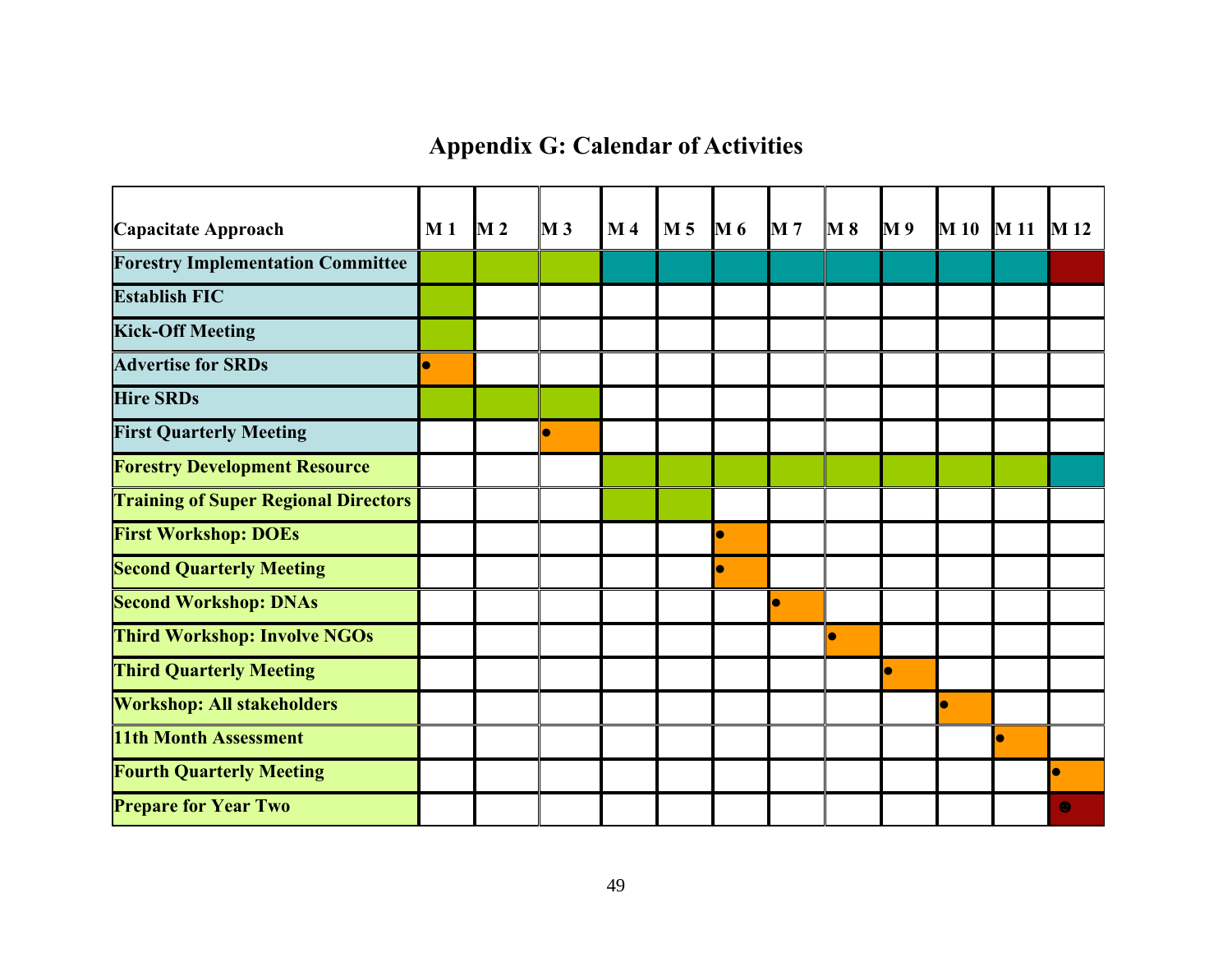### **Appendix H: glossary of acronyms**

<span id="page-49-0"></span>Forestry IC – Forestry Implementation Committee

PP – Project Participant (project initiator)

DOE – Designated Operational Entity (auditing firm)

DNA – Designated National Authority (Sustainable Development)

NGO – Non-governmental Organization (Monitoring)

FDR – Forestry Development Resource (Help Desk)

CDM – Clean Development Mechanism

COP – Conference of the Parties

UNFCCC – United Nations Framework Convention on Climate Change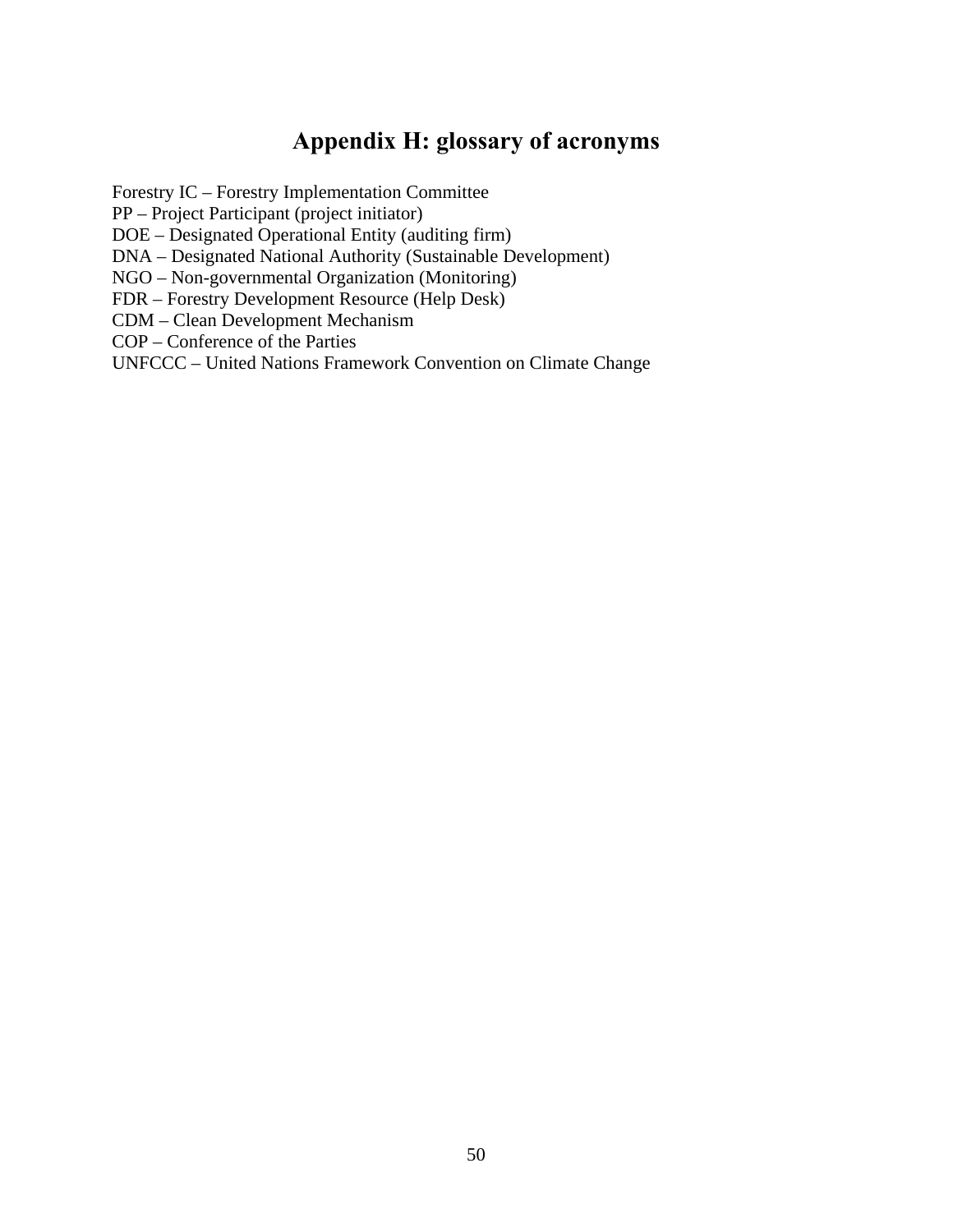### **Bibliography**

- <span id="page-50-0"></span>(IPCC), Intergovernmental Panel on Climate Change (2001). "Summary for Policymakers Climate Change 2001: Mitigation."
- Anderson, D., R. Grant, et al. (2001). Taking Credit, Canada and the Role of Sinks in International Climate Negotiations, David Suzuki Foundation**:** 86.
- Annie Petsonk, D. J. D., Joseph Goffman (1998). "Market Mechanisms and Global Climate Change: An Analysis of Policy Instruments." Pew Center on Global Climate Change.

European Commission (2003). Linking project credits to the EU emissions trading scheme. COM (2003) 403.

- Arnaldsm, A. (2004). ". Carbon Sequestration and the Restoration of the Land Health An Example from Iceland." Climate Change **65**: 333-346
- Aslam, E. H. a. M. A. (2000). "Coordination Issues and Domestic Policies". The Kyoto Mechanisms and Global Climate Change, Pew Center on Global Climate Change**:** 1-44.
- Brewer, T. L. (2005). "Climate Change in the US Government Budget: Funding for Technology and Other Programmes, and Implications for EU-US Relations."
- Brown, S. (2002). "Changes in the use and management of forests for abating carbon emissions: issues and challenges under the Kyoto Protocol." The Royal Society.
- Brown, S. (2005). "Guidelines for inventorying and monitoring carbon offsets in forestbased projects." 5 July 2005. <http://[www.winrock.org/reep/guidelines.html>](http://www.winrock.org/reep/guidelines.html).
- Brown, S., I. R. Swingland, et al. (2002). "Changes in the use and management of forests for abating carbon emissions: issues and challenges under the Kyoto Protocol." Philosophical Transactions of the Royal Society of London **360**: 1593-1605.
- Brundtland, G. H. (1987). Our Common Future. Report of the World Commission on Environment and Development. New York, New York, United Nations General Assembly.
- Center, P. (2005). "The European Union Emissions Trading Scheme (EU-ETS) Insights and Opportunities", Pew Center on Global Climate Change**:** 1-20.
- COP (2004). Conference of the Parties 10. United Nations Convention on Climate Change
- Costa, P. M. (1996). "Tropical Forestry Practices for Carbon Sequestration A review and a case study from Southeast Asia." Ambio **25**: 279-328.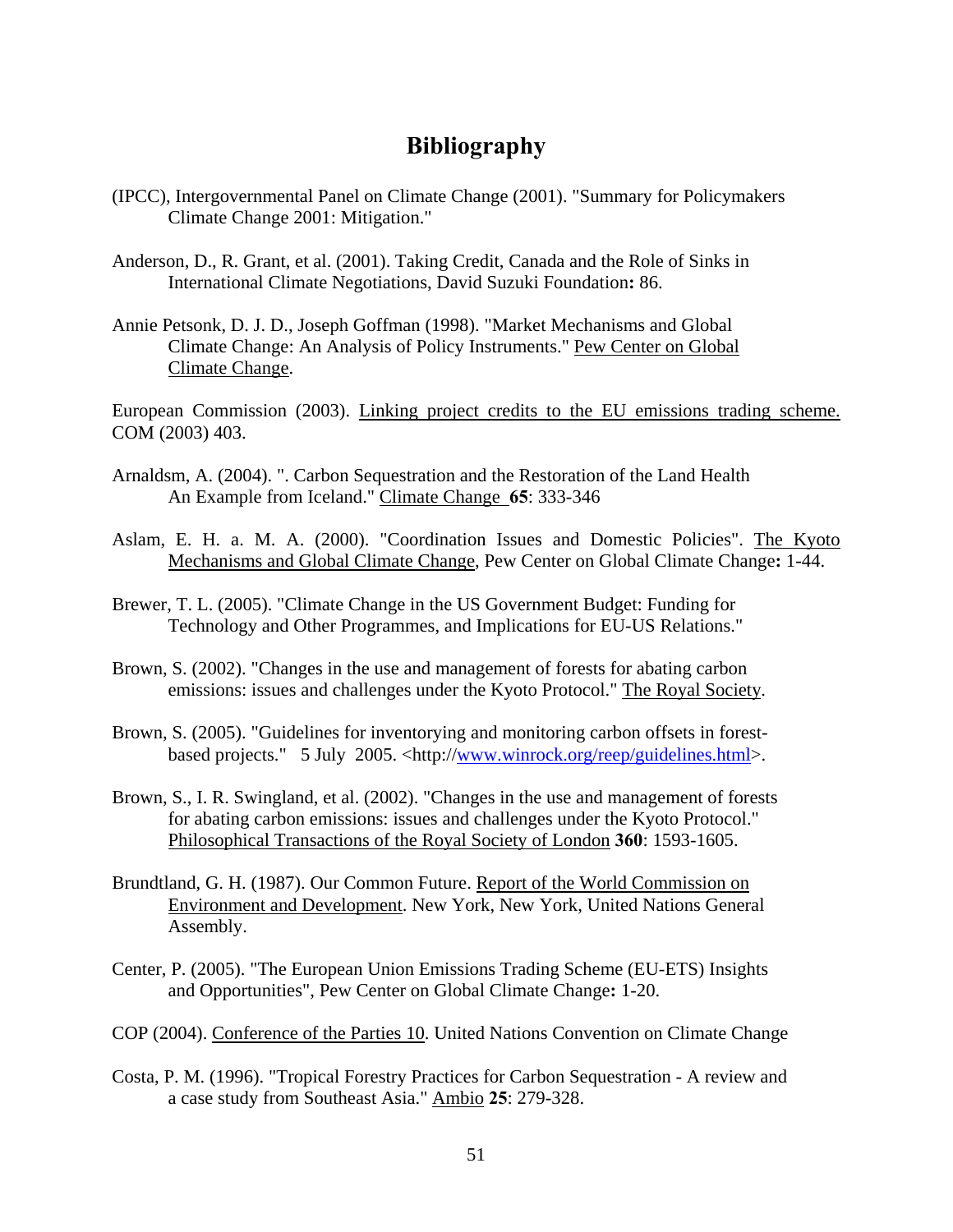- Diversity, C. o. B. (1992). Sustaining Life on Earth. United Nations Convention on Biodiversity, Rio de Janeiro, Brazil.
- Earth, Friends. of. the. Tree Trouble, A Compilation of Testimonies on the Negative Impact of Large-scale Monoculture Tree Plantations prepared for the sixth Conference of the Parties of the Framework Convention on Climate Change, Friends of the Earth International in cooperation with the World Rainforest Movement and FERN
- Edmonds, J., M. J. Scott, et al. (1999). International emissions trading & Global Climate Change Impacts on the Costs of Greenhouse Gas Mitigation. Batelle, Washington, D.C., Pew Center on Global Climate Change**:** 51.
- Emmer, I. M. (2005). An Introduction to the Monitoring of Forestry Carbon Sequestration Projects. Capacity Development for the Clean Development Mechanism. U. N. E. Programme.
- Garcia-Olivia, F. and O. R. Masera (2004). "Assessment and Measurement Issues Related to Soil Carbon Sequestration in Land-Use, Land-Use Change, and Forestry (LULUCF) Projects Under the Kyoto Protocol." Climatic Change **65**: 347-364.
- Garcia-Quijanoa, J. F., Gaby Deckmynb, Ellen Moonsc, Stef Proostc, and R. C. a. B. Muys (2005). ""An integrated decision support framework for the prediction and evaluation of efficiency, environmental impact and total social cost of domestic and international forestry projects for greenhouse gas mitigation: description and case studies"." Forest Ecology and Management **207**: 245-262.
- Haites, E. and M. A. Aslam (2000). The Kyoto Mechanisms and Global Climate Change: Coordination Issues and Domestic Policies, The Pew Center on Global Climate Change.
- Hardner, J. J., P. C. Frumhoff, et al. (1999). "PROSPECTS FOR MITIGATING CARBON, CONSERVING BIODIVERSITY, AND PROMOTING SOCIOECONOMIC DEVELOPMENT OBJECTIVES THROUGH THE CLEAN DEVELOPMENT MECHANISM." Mitigation And Adaption Strategies for Global Change **5**(1): 61-80.
- Heller, T. C. and P. R. Shukla (2003). Development and Climate: Engaging Developing Countries (working draft, July 2003). Beyond Kyoto: Advancing the International Effort Against Climate Change. Washington, D.C., Pew Center on Global Climate Change**:** 28.
- Heller, T. C. and P. R. Shukla (2004). "Development and Climate: Engaging Developing Countries". Beyond Kyoto: Advancing the International Effort Against Climate Change, Pew Center on Global Climate Change**:** 111-140.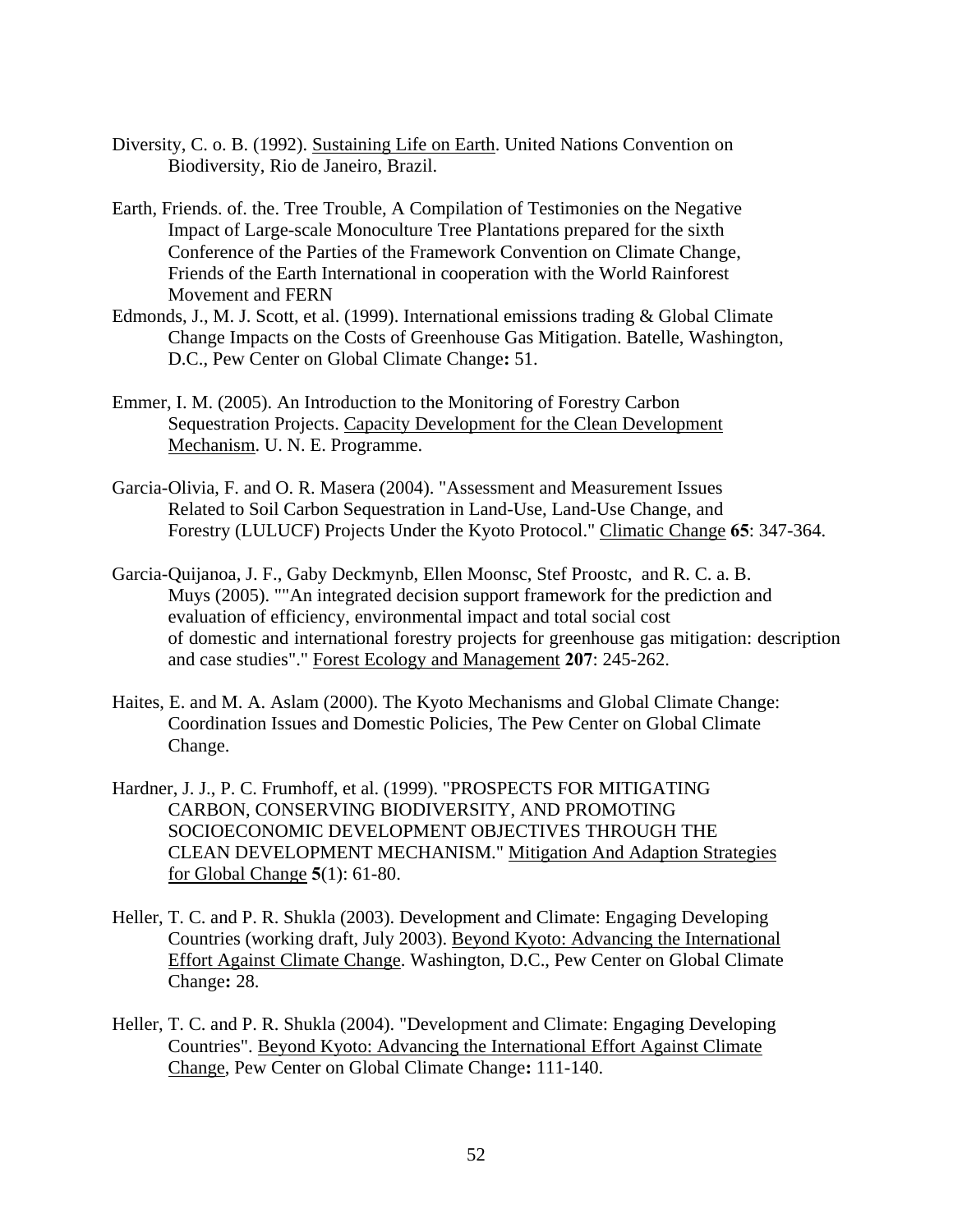- Hendrick, E. and M. Ryan (2000). Carbon sequestration: Policy, Science, and Economics. National Council on Forest Research and Development conference on Carbon Sequestration and Irish Forests, Dublin, Ireland.
- IPCC (2005). Proposed New Methodology for Afforestation and Reforestation Project Activities: Baseline, International Panel on Climate Change.
- Joseph G. Canadell, P. C., Peter Cox, and Martin Heimann (2004). "Quantifying, understanding and managing the carbon cycle in the next decades." Climatic Change **67**: 147-160.
- Jung, M. (2005 ). "The Role of Forestry Projects in the Clean Development Mechanism." Environmental Science and Policy **8**: 87-104
- Kauppi, P. and R. Sedjo (2001). "Chap 4. Technological and Economic Potential of Options to Enhance, Maintain, and Manage Biological Carbon Reservoirs and Geo-Engineering." IPCC Climate Change 2001: Working Group III: Mitigation
- Kill, J. (2001). "Sinks in the Kyoto Protocol: A Dirty Deal for Forests, Forest Peoples and the Climate."
- Kolshus, H. H., J. Vevatne, et al. (2001). Can the Clean Development Mechanism attain both cost-effectiveness and sustainable development objectives? C. f. I. C. a. E. Research. Blindern, Center for International Climate and Environmental Research (CICERO)**:** 1-25.
- Lile, R., M. Powell, et al. (1998). Implementing the Clean Development Mechanism: Lessons from U.S. Private-Sector Participation in Activities Implemented Jointly. Washington DC, Resources For the Future**:** 1-28.
- Loschel, A. and Z. Zhang, Eds. (2002). The Economic and Environmental Implications of the US Repudiation of the Kyoto Protocol and the Subsequent Deals in Bonn and Marrakech.
- May, P. H., E. Boyd, et al. (2003). Local sustainable development effects of forestry carbon projects in Brazil and Bolivia: A view from the field. International Conference on Rural Livelihoods, Forests and Biodiversity. Bonn, Germany.
- McCarthy, J. J., O. F. Canziani, et al. (2001). Impacts, Adaption, and Vulnerability. IPCC Third Assessment Report: Climate Change 2001. Cambridge, England, International Panel on Cliamge Change.
- McCright, A. M. and R. E. Dunlap (2000). "Challenging Global Warming as a Social Problem: An Analysis of the Conservative Movement's Counter-Claims." Social Problems **47**(4): 499-522.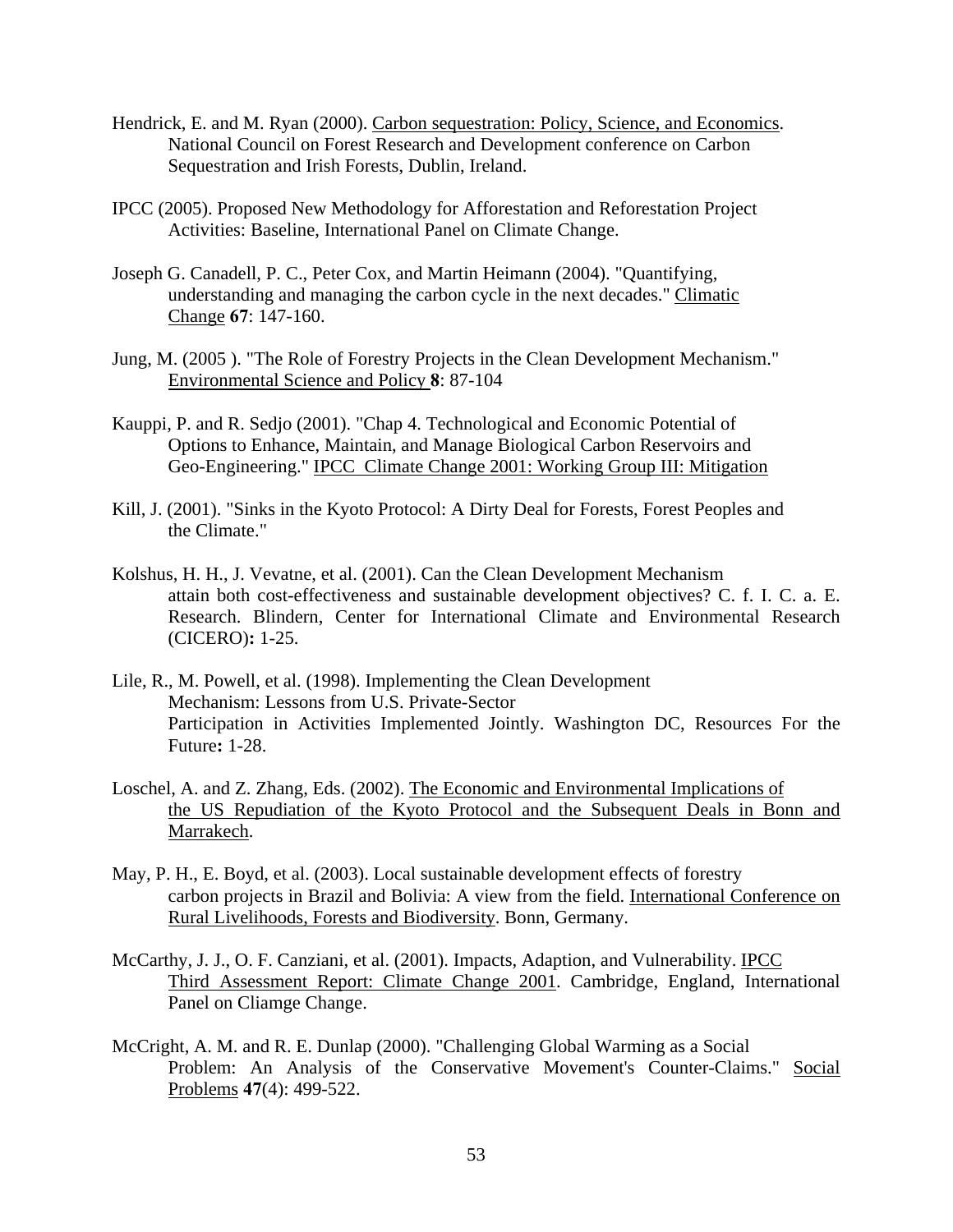McCright, A. M. and R. E. Dunlap (2003). "Defeating Kyoto: The Conservative Movement's Impact on U.S. Climate Change Policy." Social Problems **50**(3).

Meadows, D. (1972). The Limits to Growth. New York.

- Michaelowa, A. and M. Dutschke (2002). Integration of climate and development policies through the Clean Development Mechanism. Hamburg, Hamburg Institute of International Economics**:** 1-17.
- Michaelowa, A. and E. Fages (1999). "OPTIONS FOR BASELINES OF THE CLEAN DEVELOPMENT MECHANISM." Mitigation And Adaption Strategies for Global Change **4**(2): 167-185.
- Nakicenovic, N., J. Alcamo, et al. (2000). Emission Scenarios: A Special Report of IPCC Working Group III. N. Nakicenovic, J. Alcamo, G. Daviset al. Cambridge, International Panel on Climate Change**:** 599.
- Oxley, A. and S. Macmillan (2004). The Kyoto Protocol and the APEC Economies, Australian APEC Study Centre.
- Parsons, E. and K. Fisher-VanDen (1999). "Joint implementation of greenhouse gas abatement under the Kyoto protocol's clean development mechanism: Its scope and limits." Policy Sciences **32**(3): 207-224.
- Repetto, R. (2001). "The Clean Development Mechanism: Institutional breakthrough or institutional nightmare?" Policy Sciences **34**(3-4): 303-327.
- Richards, K. R., R. Moulton, et al. (1993). "Costs of Creating Carbon Sinks in the U.S." Energy Conservation and Management **34**(9-11): 905-912.
- Robert, R. (2001). "Clean Development Mechanism: Institutional breakthrough or institutional nightmare?" Policy Sciences **34**: 303-327.
- Rowlands, I. H. (2001). "The Kyoto Protocol's 'Clean Development Mechanism': a sustainability assessment " Third World Quarterly **22**(5): 795-811.
- Schlamadinger, B. and G. Marland (2000). "Land Use and Global Climate Change: Forests, Land Management and the Kyoto Protocol." Pew Center on Global Climate Change(June 2000): 1-63.
- Sedjo, R. A. (2001). Forest Carbon Sequestration: Some issues for Forest Investments. Washington D.C., Resources for the Future.
- Stavins, R. N. and K. R. Richards (2005). The cost of U.S. forest-based carbon sequestration. Washington, D.C., Pew Center on Global Climate Change**:** 52.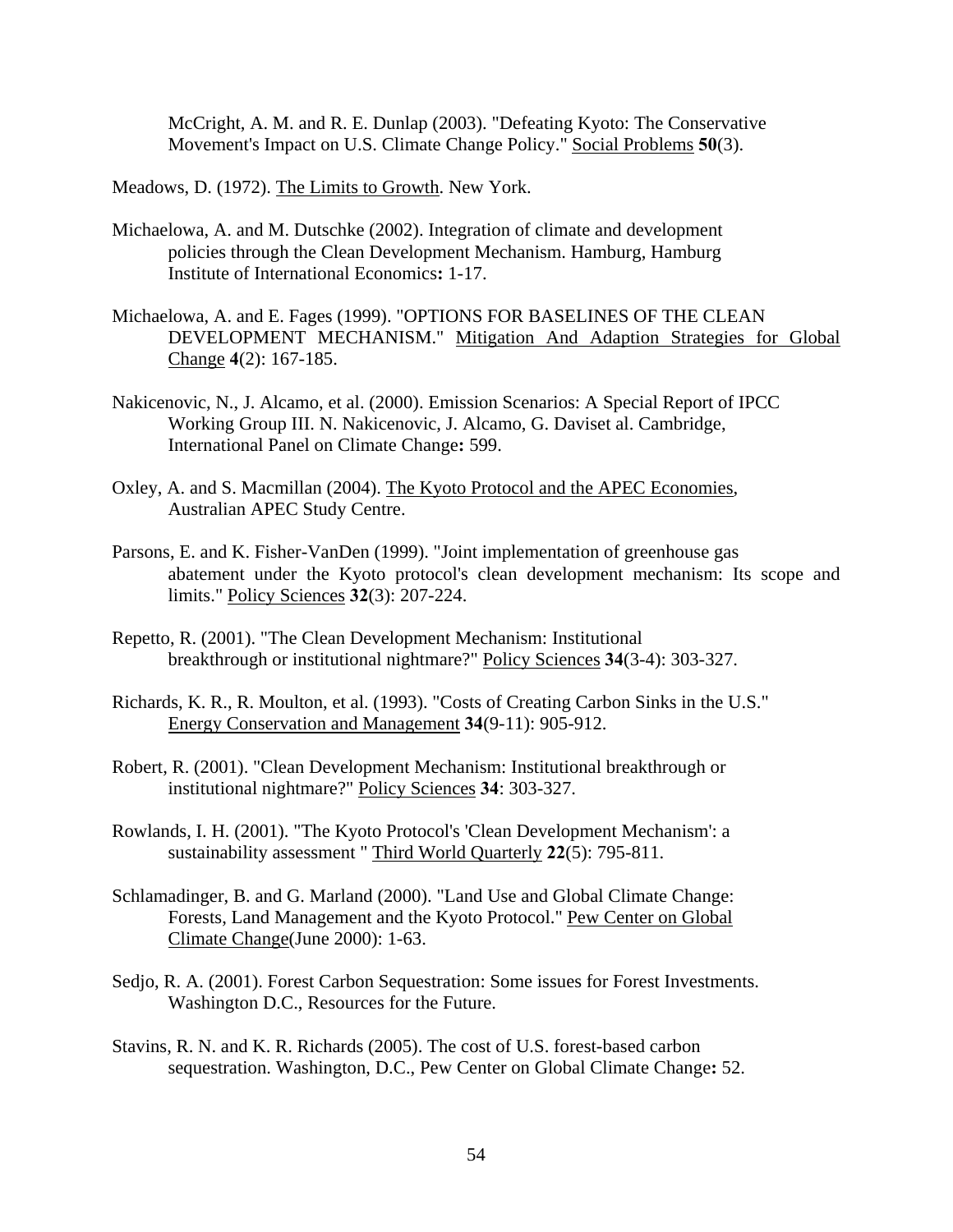- Streck, C. (2004). "New Partnerships in Global Environment Policy: The Clean Development Mechanism." The Journal of Environment and Development **13**(3): 295- 322.
- Tietenberg, T. (1992). Environmental and Natural Resource Economics.
- UNEP. (2005). "United Nations Environment Programme." 2005, from <<http://climatechange.unep.net/>.>.

UNFCCC (1992). United Nations Framework Convention on Climate Change.

UNFCCC (1995). First Session. Conference of the Parties.

UNFCCC (1995). UNFCCC: First Conference of the Parties. COP1. Berlin, UN.

- UNFCCC (1997). Kyoto Protocol to the United Nations Convention on Climate Change, United Nations
- UNFCCC (2003). Conference of the Parties 9. United Nations Framework Convention on Climate Change, Milan, Italy.
- UNFCCC (2004). The Marrakech Accords and the Marrakech Declaration. United Nations Framework Convention on Climate Change. Marrakech, Morocco.
- UNFCCC. (2005). "Kyoto Mechanisms Emissions Trading." United Nations Framework Convention on Climate Change 13 August 2005, <[http://unfcc.int/kyoto\\_mechanisms/emissions\\_trading/items/2731.php](http://unfcc.int/kyoto_mechanisms/emissions_trading/items/2731.php)>.
- UNFCCC (2005). "United Nations Framework Convention on Climate Change: CDM Background." UNFCCC, UN.
- Vitousek (1997). "Human Domination of Earth's Ecosystems." Science **277**: 494-499.
- Vliet, O. P. V., A. P. Faaij, et al. (2003). "Forestry Projects under the Clean Development Mechanism?" Climatic Change **61**: 123-156.
- Watch, C. (2005 ). "The World Bank and the Carbon Market: Rhetoric and Reality ".
- Watson, R. T. (2001). Synthesis Report. IPCC Third Assessment Report: Climate Change 2001. Geneva, Switzerland, International Panel on Climate Change.
- Watson, R. T., I. R. Noble, et al. (2000). IPCC Special Report on Land Use, Land-use Change and Forestry. Cambridge, International Panel on Climate Change**:** 377.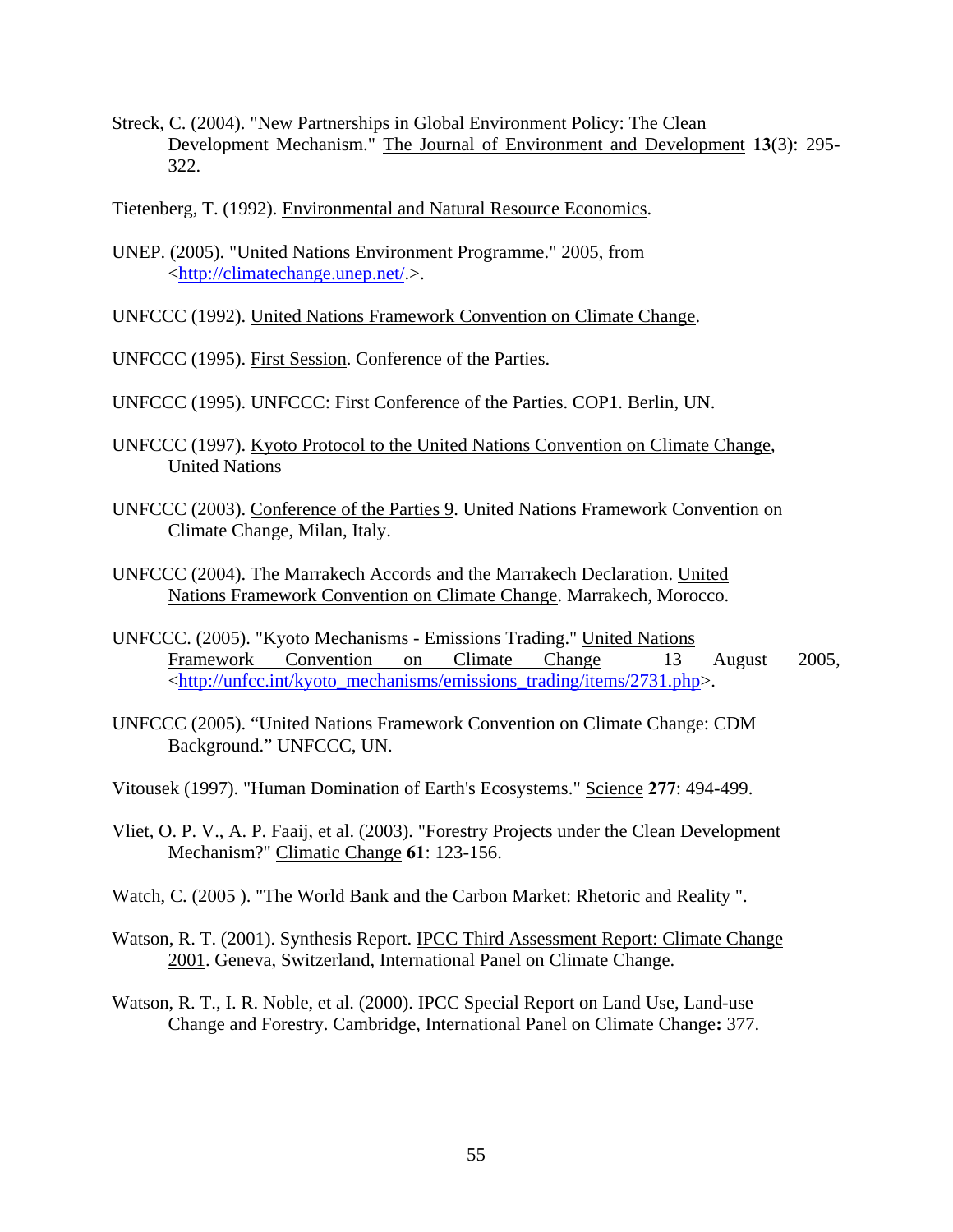#### **References**

University: 35. 4 Watson et al, (Eds.). (2001) IPCC Third Assessment Report: Climate Change 2001: The Scientific Basis. Synthesis Report. Geneva, Switzerland.

<sup>5</sup> Nakicenovic et al, (Eds.). (2000) Emissions Scenarios. A Special Report of IPCC Working Group III. Cambridge University Press: 1-599. 6

 Philander. (1998) *Is the Temperature Rising? The Uncertain Science of Climate Change*. New Jersey, Princeton University: 35.<br><sup>7</sup> Watson et al. (2000) IPCC Special Report on Land Use, Land-use Change, and Forestry. Cambridge University

Press: 1-377.<br><sup>8</sup> UNEP (2005)IPCC SRES Scenarios. From <http://climatechange.unep.net/jcm/doc/emit/sres.html>. Accessed 13

August 2005.<br><sup>9</sup> Watson et al, (Eds.). (2001) IPCC Third Assessment Report: Climate Change 2001: The Scientific Basis. Synthesis<br>Report. Geneva, Switzerland.

 $^{10}$  Watson et al, (Eds.). (2001) IPCC Third Assessment Report: Climate Change 2001: The Scientific Basis.<br>Synthesis Report. Geneva, Switzerland.

<sup>11</sup> McCarthy et al. (2001) IPCC Third Assessment Report: Climate Change 2001: Impacts, Adaptation, and Vulnerability. Cambridge University Press.

<sup>12</sup> Watson et al, (Eds.). (2001) IPCC Third Assessment Report: Climate Change 2001: The Scientific Basis. Synthesis Report. Geneva, Switzerland.<br><sup>13</sup> UNFCCC, (1992) Article 3

<sup>14</sup> UNFCC Conference of the Parties, First Session  $28<sup>th</sup>$  march-April7th 1995 From

[http://unfccc.int/resource/docs/cop1/07a01.pdf,](http://unfccc.int/resource/docs/cop1/07a01.pdf) Accessed on 5 August 2005.<br><sup>[15](http://unfccc.int/resource/docs/cop1/07a01.pdf)</sup> Kyoto Protocol, Article 3 and Annex A<br><sup>16</sup> Streck, (2004), "New Partnerships in Global Environmental Policy: The Clean Development Mechanism," *Journal of Environment & Development*, Vol. 13: 295-322,

From <http://jed.sagepub.com/cgi/reprint/13/3/295.pdf> Accessed 8 July 2005. 17 UNFCCC, (2005), Kyoto Mechanisms- Emissions Trading" From

http://unfccc.int/kyoto\_mechanisms/emissions\_trading/items/2731.php Accessed on 5 August 2005.<br><sup>[18](http://unfccc.int/kyoto_mechanisms/emissions_trading/items/2731.php)</sup> Haites, (2000), "The Kyoto Mechanisms and Global Climate Change: Coordination Issues and Domestic Policies" The Pew Center on Global Climate Change.<br><sup>19</sup> Schlamadinger, et al,.(2000), "Land Use and Global Climate Change: Forests, Land

Management, and the Kyoto Protocol," The Pew Center on Global Climate Change.

<sup>20</sup> UNFCCC, (1997) "United Nations Framework Convention on Climate Change, Kyoto Protocol: Article 12,"<br>From <http://unfccc.int/resource/docs/convkp/kpeng.pdf>, Accessed 1 August 2005. 21Desig[nated National Authority](http://unfccc.int/resource/docs/convkp/kpeng.pdf) for the CDM in South Africa (2005) "Background Information" Seen at

<http://www.dme.gov.za/cdm/background.htm> Accessed on 09/15/05

22 http://unfccc.int/essential\_background/kyoto\_protocol/compliance/items/2772.php

23Designated National Authority for the CDM in South Africa (2005) *"Background Information"* Seen at

<http://www.dme.gov.za/cdm/background.htm> Accessed on 09/15/05

<sup>24</sup> UNFCCC, (2005)"Kyoto Mechanisms- Joint Implementation Projects," From http://unfccc.int/kyoto\_mechanisms/ji/items/1674.php, Accessed on 5 August 2005.

<sup>25</sup> UNFCCC, (2005) "Glossary of Terms,"From [http://unfccc.int/essential\\_background/glossary/items/2639.php](http://unfccc.int/essential_background/glossary/items/2639.php), Accessed on 13 August 2005

<span id="page-55-0"></span><sup>&</sup>lt;sup>1</sup> Watson et al, (Eds.). (2001) IPCC Third Assessment Report: Climate Change 2001: The Scientific Basis. Synthesis Report. Geneva, Switzerland. <sup>2</sup>

Philander. (1998) *Is the Temperature Rising? The Uncertain Science of Climate Change*. New Jersey, Princeton University: 35.

Philander. (1998) *Is the Temperature Rising? The Uncertain Science of Climate Change*. New Jersey, Princeton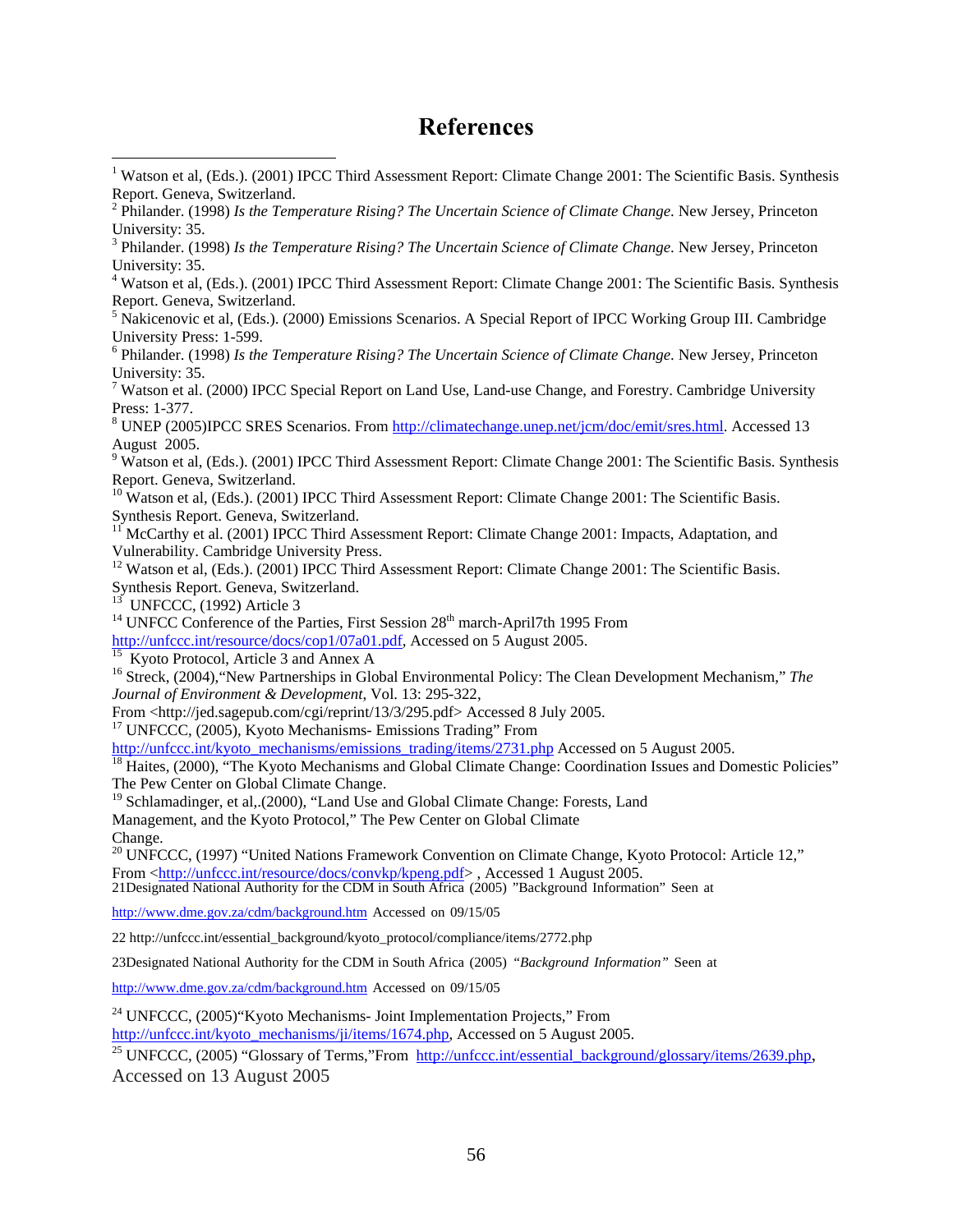26 United Nations Framework Convention on Climate Change (2004) "*The Mechanisms under the Kyoto Protocol: Joint* 

*Implementation, the Clean Development Mechanism and Emissions Trading"* UNFCCC (Ed.)United Nations

27 Ibid

 $28$  Ibid.

<sup>29</sup> Prentice at al. 2001. The carbon cycle and atmospheric carbon dioxide. Climate Change 2001: The Scientific Basis. Cambridge: Cambridge University Press.<br><sup>30</sup> Dayal. 2000. Carbon Trading and Sequestration Projects Offer Global Warming Solutions.

 $\frac{31}{21}$  BROWN, S. (2002) Changes in the use and management of forests for abating carbon emissions: issues and challenges under

the Kyoto Protocol. The Royal Society.

32 GRUBB, M., HOURCADE, J.-C. & OBERTHUR, S. (2001) *"Keeping Kyoto A study of approaches to maintaining the Kyoto Protocol on Climate Change"* London, Climate Strategies.

 $33$  Ibid.

<sup>34</sup> Ibid

35 COSBEY, A., PARRY, J.-E., BROWNE, J., BABU, Y. D., BHANDARI, P., DREXHAGE, J. & MURPHY, D. (2005)

*"Realizing the Development Dividend: Making the CDM Work for Developing Countries"* Winnipeg, Manitoba, Institute for

Sustainable Development.

<sup>36</sup> Garcia-Oliva, F. and O.R. Masera. 2004. Assessment and measurement issues related to soil carbon sequestration in land-use, land-use change, and forestry (LULUCF) projects under the Kyoto Protocol. Climatic

Change 65:  $347 - 364$ .<br><sup>37</sup> Proposed new methodology for afforestation and reforestation project activities: Baseline (CDM-AR-NRB) – Version 1. Downloaded from http://cdm.unfccc.int/UserManagement/File on July 10, 2005.

 $^{38}$  Brown, S. 1999. Guideline[s for Inventorying and Monitoring Carbon Offsets in Fo](http://cdm.unfccc.int/UserManagement/File on July 10)restry-Based Projects. Winrock International.<br><sup>39</sup> Proposed new methodology for afforestation and reforestation project activities: Baseline (CDM-AR-NRB) –

Version 1. Downloaded from [http://cdm.unfccc.int/UserManagement/File on July 10,](http://cdm.unfccc.int/UserManagement/File on July 10) 2005.

<sup>40</sup> IPCC. (2000), "Summary for Policymakers: Land-Use, Land-Use Change, and Forestry."<br><sup>41</sup> May, et al, (2003), "Local sustainable development effects of forestry carbon projects in Brazil and Bolivia: A view from the field" *International Conference on Rural Livelihoods, Forests and Biodiversity*, Bonn, Germany. 42 Ibid.

43 IPCC. (2000), "Summary for Policymakers: Land-Use, Land-Use Change, and Forestry."

<sub>44</sub> Ibid

45 United Nations Framework Convention on Climate Change (2005) *"United Nations Framework Convention on Climate*

*Change: CDM Project Validation"* UNFCCC (Ed.),United Nations

<sup>46</sup> UNFCCC,(2005), "United Nations framework Convention on Climate Change: Panels and Working Groups,"From  $\frac{http://cdm.unfccc.int/Panels}{http://cdm.unfccc.int/Panels}$ , Accessed 18 August 2005.

<sup>47</sup> UNFCC, (2005), "United Nations Framework Convention on Climate Change: Clean Development Mechanism: Proposed New Methodologies for Afforestation and Reforestation Project Activities". From

[http://cdm.unfccc.int/Panels/ar/ARWG01\\_Annex2\\_CDM\\_AR\\_NMB\\_rev01.pdf,](http://cdm.unfccc.int/Panels/ar/ARWG01_Annex2_CDM_AR_NMB_rev01.pdf) Accessed 16 Aug. 2005. 48 United Nations Framework Convention on Climate Change (2005) *"Panels and Working Groups".* UNFCCC (Ed.)United

Nations.

49 International Panel on Climate Change (2005) *"Proposed New Methodology for Afforestation and Reforestation Project* 

*Activities: Baseline"* International Panel on Climate Change.

<sup>50</sup> UNFCC. (2002.) "Working Groups/Panels."  $\frac{http://cdm.unfcc.int/Panels}{http://cdm.unfcc.int/Panels},$  Accessed on 25 October 2005.<br><sup>51</sup> UNFCC.(2005.) "Budget Performance for the Biennium."  $\frac{http://unfcc.in/resource/docs/2005/sbi/eng/13.pdf}{http://unfcc.in/resource/docs/2005/sbi/eng/13.pdf}.$ Accessed on 25 October 2005. 52 COP I. (1995.)